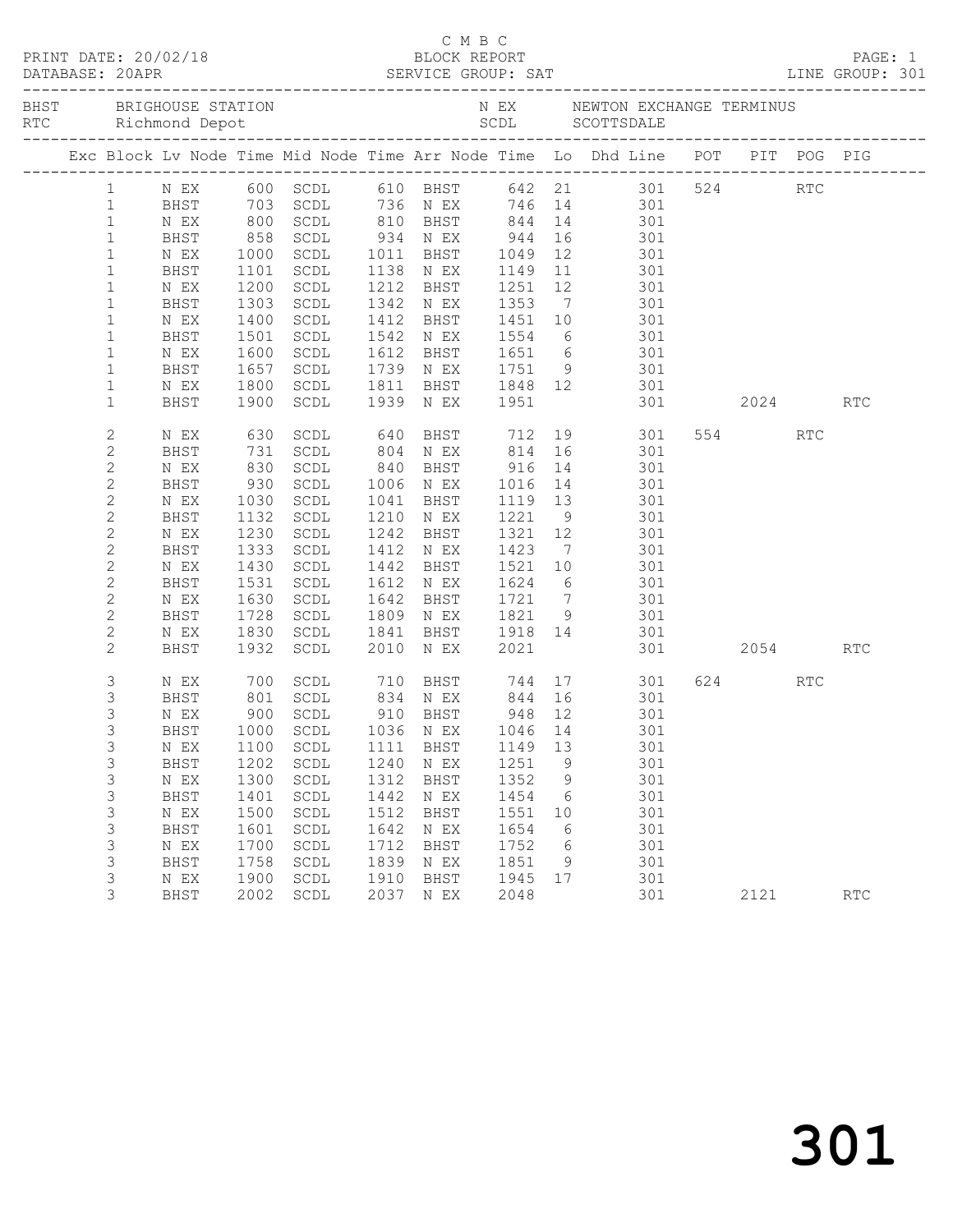### C M B C<br>BLOCK REPORT

LINE GROUP: 301

| Exc Block Lv Node Time Mid Node Time Arr Node Time Lo Dhd Line |             |      |      |      |      |      |    |     | POT | PIT. | POG | PIG        |
|----------------------------------------------------------------|-------------|------|------|------|------|------|----|-----|-----|------|-----|------------|
| 4                                                              | N EX        | 730  | SCDL | 740  | BHST | 814  | 14 | 301 | 654 |      | RTC |            |
| 4                                                              | BHST        | 828  | SCDL | 904  | N EX | 914  | 16 | 301 |     |      |     |            |
| 4                                                              | N EX        | 930  | SCDL | 940  | BHST | 1018 | 13 | 301 |     |      |     |            |
| 4                                                              | BHST        | 1031 | SCDL | 1108 | N EX | 1119 | 11 | 301 |     |      |     |            |
| 4                                                              | N EX        | 1130 | SCDL | 1141 | BHST | 1219 | 14 | 301 |     |      |     |            |
| 4                                                              | BHST        | 1233 | SCDL | 1312 | N EX | 1323 | 7  | 301 |     |      |     |            |
| 4                                                              | N EX        | 1330 | SCDL | 1342 | BHST | 1422 | 9  | 301 |     |      |     |            |
| 4                                                              | <b>BHST</b> | 1431 | SCDL | 1512 | N EX | 1524 | 6  | 301 |     |      |     |            |
| 4                                                              | N EX        | 1530 | SCDL | 1542 | BHST | 1621 | 9  | 301 |     |      |     |            |
| 4                                                              | BHST        | 1630 | SCDL | 1712 | N EX | 1724 | 6  | 301 |     |      |     |            |
| 4                                                              | N EX        | 1730 | SCDL | 1742 | BHST | 1822 | 8  | 301 |     |      |     |            |
| 4                                                              | BHST        | 1830 | SCDL | 1909 | N EX | 1921 | 9  | 301 |     |      |     |            |
| 4                                                              | N EX        | 1930 | SCDL | 1940 | BHST | 2015 | 17 | 301 |     |      |     |            |
| 4                                                              | BHST        | 2032 | SCDL | 2107 | N EX | 2118 |    | 301 |     | 2151 |     | <b>RTC</b> |
|                                                                |             |      |      |      |      |      |    |     |     |      |     |            |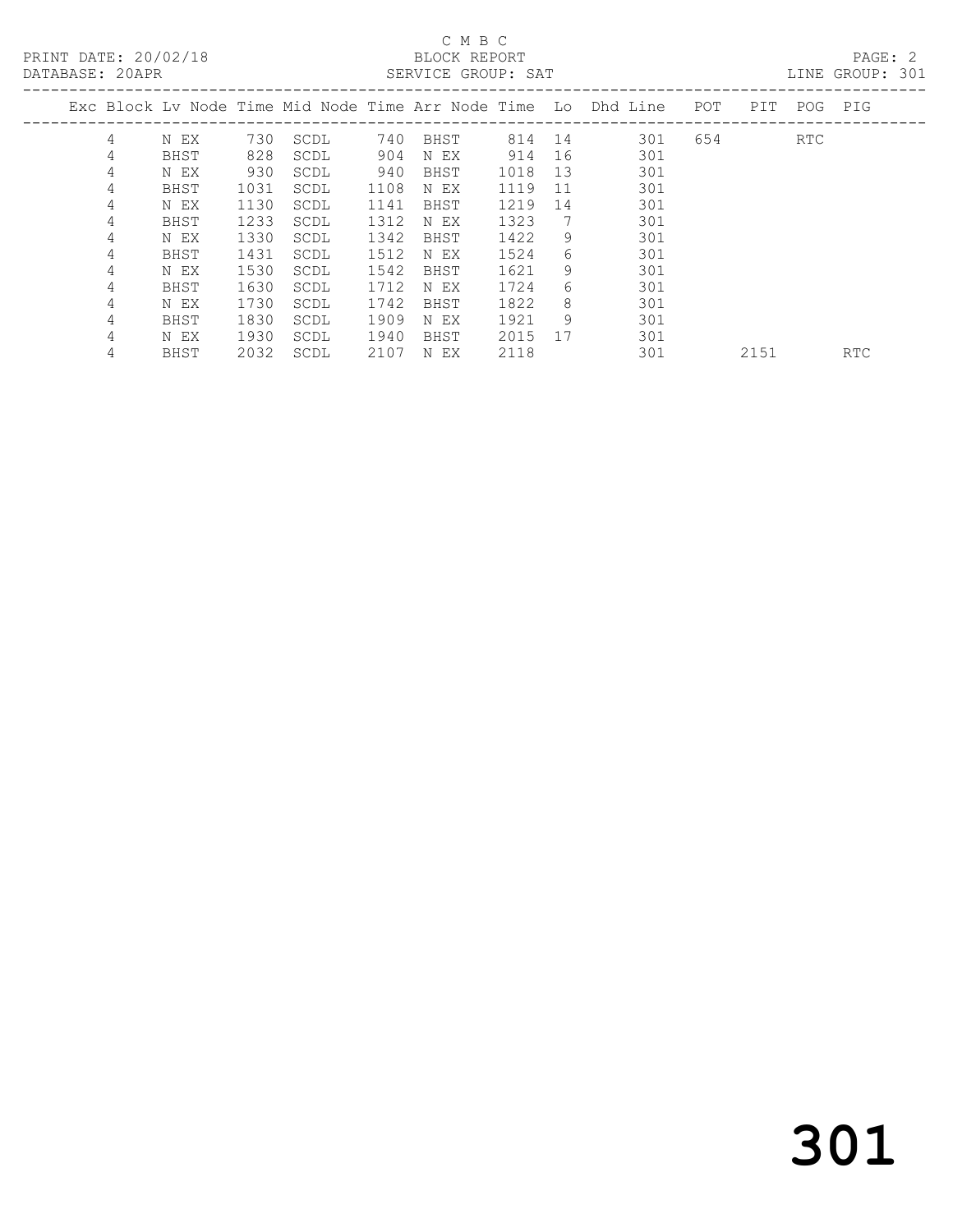|  | DATABASE: 20APR                                                                                          | PRINT DATE: 20/02/18                                                                                                                 |                                                                                                  | 12/18 BLOCK REPORT<br>SERVICE GROUP: SAT | C M B C   |      | LINE GROUP: 401                                                                                                                                                                                                                                                                                                                                                                          |  |          | PAGE: 3 |  |
|--|----------------------------------------------------------------------------------------------------------|--------------------------------------------------------------------------------------------------------------------------------------|--------------------------------------------------------------------------------------------------|------------------------------------------|-----------|------|------------------------------------------------------------------------------------------------------------------------------------------------------------------------------------------------------------------------------------------------------------------------------------------------------------------------------------------------------------------------------------------|--|----------|---------|--|
|  |                                                                                                          | SERO SEYMOUR ST & ROBSON ST                                                                                                          |                                                                                                  |                                          |           |      | 2A52 2ND AV & 52A ST TERMINUS AC#3 ACKROYD RD FS NO. 3 RD<br>AD3W WB ANDERSON & NO.3 RD BHST BRIGHOUSE STATION<br>BPST BRIDGEPORT STN CH2E CHATHAM & 2 AV EB<br>CH2W CHATHAM & 2 AV WB<br>HW#5 HORSESHOE WAY & NO.5 RD LADX LADNER EXCHANGE<br>MAKN MARINE & KNIGHT RCC RICHMOND CENTRE BA<br>RRCX RICERPORT RECREATION COMPLEX RTC RICHMOND CENTRE BA<br><br>RC09 RICHMOND CENTRE BAY 9 |  |          |         |  |
|  |                                                                                                          |                                                                                                                                      |                                                                                                  |                                          |           |      | Exc Block Lv Node Time Mid Node Time Arr Node Time Lo Dhd Line POT PIT POG PIG                                                                                                                                                                                                                                                                                                           |  |          |         |  |
|  | 55<br>55<br>55<br>55<br>55<br>55<br>55<br>55<br>55<br>55<br>55<br>55<br>55<br>55<br>55<br>55<br>55<br>55 | CH2W<br>AC#3<br>CH2W<br>AC#3<br>CH2W<br>AC#3<br>CH2W<br>AC#3<br>CH2W<br>AC#3<br>CH2W<br>AC#3<br>CH2W<br>AC#3<br>CH2W<br>AC#3<br>CH2W | 810<br>842<br>921<br>957<br>1035<br>1116<br>1201<br>1240<br>1325<br>1404<br>1451<br>1528<br>1615 | AC#3 1230<br>AC#3 1518                   | AC#3 1642 |      | 55 CH2W 440 AC#3 501 16 406 426<br>AC#3 517 CH2W 540 21 406<br>727 CH2W 752 18 406<br>AC#3 836 6 406<br>CH2W 909 12 406<br>AC#3 951 6 406<br>CH2W 1026 9 406<br>AC#3 1106 10 406<br>CH2W 1149 12 406<br>10 406<br>CH2W 1313 12 406<br>AC#3 1354 10 406<br>CH2W 1437 14 406<br>10 406<br>CH2W 1601 14 406<br>9 406                                                                        |  | RTC      |         |  |
|  | 55<br>55<br>55<br>55<br>55<br>55<br>55                                                                   | AC#3<br>CH2W<br>AC#3<br>CH2W<br>AC#3<br>CH2W<br>AC#3                                                                                 | 1651<br>1729<br>1802<br>1839<br>1911<br>1955<br>2026                                             |                                          | CH2W      | 2056 | CH2W 1723 6 406<br>AC#3 1754 8 406<br>CH2W 1834 5 406<br>AC#3 1903 8 406<br>CH2W 1943 12 406<br>AC#3 2018 8 406<br>CH2W 2056 406<br>406                                                                                                                                                                                                                                                  |  | 2107 RTC |         |  |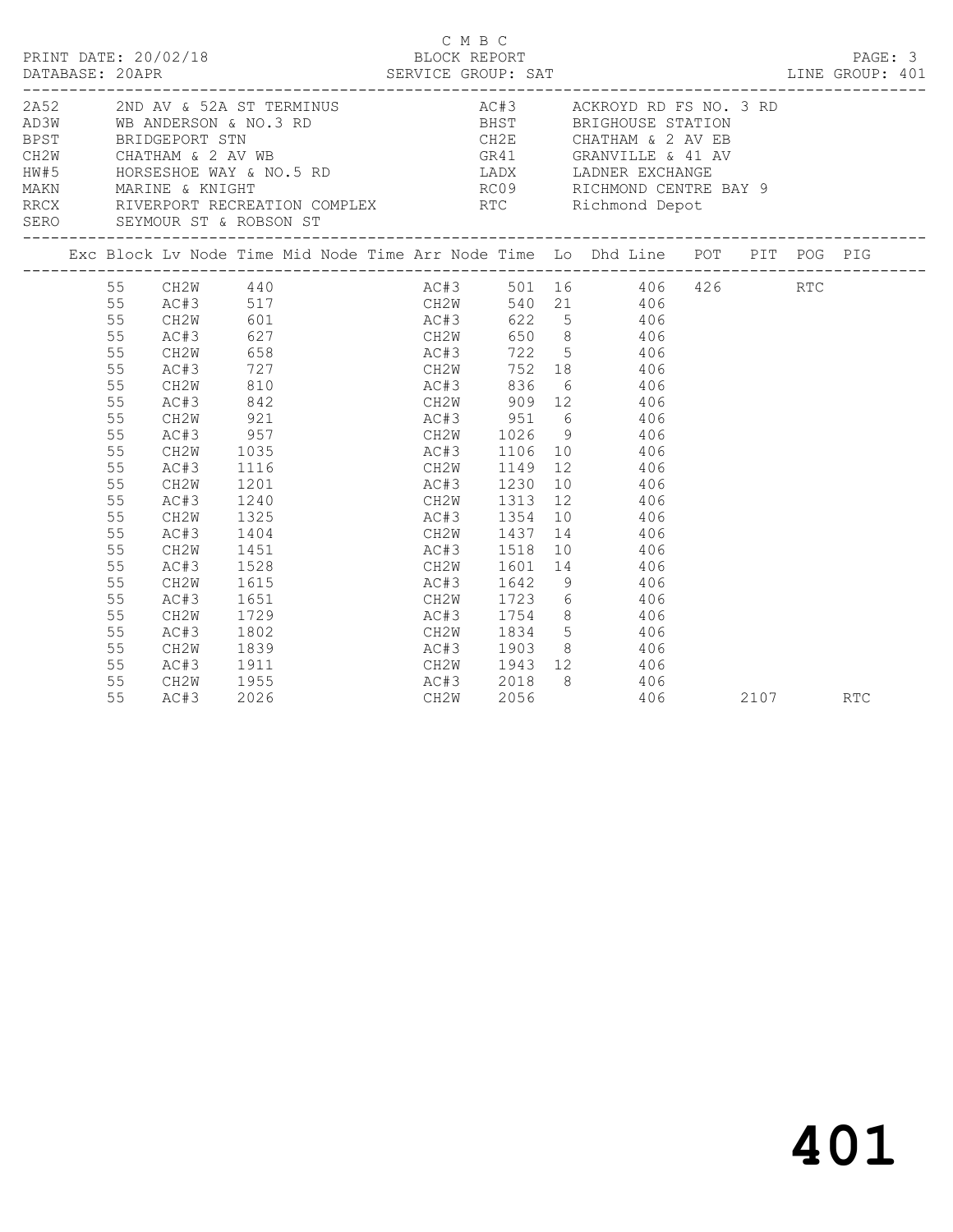#### C M B C<br>BLOCK REPORT SERVICE GROUP: SAT

|    |                            |              |  |                             |                 |                                         | Exc Block Lv Node Time Mid Node Time Arr Node Time Lo Dhd Line POT PIT POG PIG |  |            |
|----|----------------------------|--------------|--|-----------------------------|-----------------|-----------------------------------------|--------------------------------------------------------------------------------|--|------------|
|    | 56 CH2W 457<br>56 AC#3 523 |              |  |                             |                 |                                         | AC#3 518 5 406 443 RTC<br>RRCX 546 6 408                                       |  |            |
|    |                            |              |  |                             |                 |                                         |                                                                                |  |            |
| 56 | RRCX<br>AC#3               | 552<br>620   |  |                             |                 |                                         | AC#3 615 5 408<br>RRCX 643 9 408                                               |  |            |
| 56 |                            |              |  |                             |                 |                                         |                                                                                |  |            |
| 56 | RRCX                       | 652          |  | AC#3<br>RRCX<br>AC#3        |                 |                                         | 715 5 408                                                                      |  |            |
| 56 | AC#3                       | 720          |  |                             | 744 5           |                                         | 408                                                                            |  |            |
| 56 | RRCX                       | 749          |  |                             |                 |                                         | 815 5 408                                                                      |  |            |
| 56 | AC#3                       |              |  |                             |                 |                                         |                                                                                |  |            |
| 56 | RRCX                       | 820<br>858   |  | RRCX   846<br>AC#3   925    | 846 12<br>925 5 |                                         | $408$<br>$408$                                                                 |  |            |
| 56 | AC#3                       |              |  |                             |                 |                                         |                                                                                |  |            |
| 56 | RRCX                       | 930<br>1016  |  |                             |                 |                                         | RRCX 959 17 408<br>AC#3 1045 5 408                                             |  |            |
| 56 | AC#3                       | 1050         |  |                             |                 |                                         | RRCX 1121 8 408                                                                |  |            |
| 56 | RRCX                       | 1129         |  | AC#3 1202 8                 |                 |                                         | 408                                                                            |  |            |
| 56 | AC#3                       | 1210         |  | RRCX 1242                   |                 |                                         | $\frac{3}{7}$ 408                                                              |  |            |
| 56 | RRCX                       |              |  |                             |                 |                                         |                                                                                |  |            |
| 56 | AC#3                       | 1249<br>1330 |  | AC#3 1322 8<br>RRCX 1402 7  |                 |                                         | $408$<br>$408$                                                                 |  |            |
| 56 | RRCX                       | 1409         |  |                             |                 |                                         | AC#3 1442 8 408                                                                |  |            |
| 56 | AC#3                       | 1450         |  | RRCX 1524 6                 |                 |                                         | 408                                                                            |  |            |
| 56 | RRCX                       | 1530         |  |                             |                 |                                         | AC#3 1604 6 408                                                                |  |            |
| 56 | AC#3                       |              |  |                             |                 |                                         |                                                                                |  |            |
| 56 | RRCX                       | 1610<br>1654 |  | RRCX 1644 10<br>AC#3 1724 6 |                 |                                         | $408$<br>$408$                                                                 |  |            |
| 56 | AC#3                       |              |  |                             |                 |                                         |                                                                                |  |            |
| 56 | RRCX                       | 1730<br>1816 |  |                             |                 |                                         | RRCX 1804 12 408<br>AC#3 1844 6 408                                            |  |            |
|    | AC#3                       | 1850         |  | RRCX 1918                   |                 |                                         | 408<br>408 1924                                                                |  | <b>RTC</b> |
| 56 |                            |              |  |                             |                 |                                         |                                                                                |  |            |
| 57 | CH2E                       | 504          |  |                             |                 |                                         | BHST 523 15 401 450 RTC                                                        |  |            |
| 57 | BHST                       | 538<br>604   |  |                             |                 |                                         | 401<br>401                                                                     |  |            |
| 57 | CH2E                       |              |  |                             |                 |                                         |                                                                                |  |            |
| 57 | BHST                       | 636          |  | CH2E                        |                 |                                         | 655 6 401                                                                      |  |            |
| 57 | CH2E                       | 701          |  | <b>BHST</b>                 | 723 5           |                                         | 401                                                                            |  |            |
| 57 | BHST                       | 728          |  | CH2E                        |                 |                                         | 748 12 401                                                                     |  |            |
| 57 | CH2E                       | 800<br>833   |  |                             |                 |                                         | BHST 823 10 401<br>CH2E 856 17 401                                             |  |            |
| 57 | <b>BHST</b>                |              |  |                             |                 |                                         |                                                                                |  |            |
| 57 | CH2E                       | 913          |  | BHST 938                    |                 | 10                                      | 401                                                                            |  |            |
| 57 | BHST                       | 948          |  | CH2E                        | 1012 15         |                                         | 401                                                                            |  |            |
| 57 | CH2E                       | 1027         |  |                             |                 |                                         | BHST 1053 10 401                                                               |  |            |
| 57 | BHST                       | 1103         |  | CH2E                        | 1127 13         |                                         | 401                                                                            |  |            |
| 57 | CH2E                       | 1140         |  |                             |                 |                                         | BHST 1208 10 401                                                               |  |            |
| 57 | BHST                       |              |  |                             |                 |                                         | 401                                                                            |  |            |
| 57 | CH2E                       | 1218<br>1255 |  | CH2E 1244<br>BHST 1323      |                 | $\begin{array}{c} 11 \\ 10 \end{array}$ | 401                                                                            |  |            |
| 57 | BHST                       | 1333         |  | CH2E 1359 12                |                 |                                         | 401                                                                            |  |            |
| 57 | CH2E                       | 1411         |  | BHST 1438 10                |                 |                                         | 401                                                                            |  |            |
| 57 | BHST                       | 1448         |  | CH2E 1514 12                |                 |                                         | 401                                                                            |  |            |
| 57 | CH2E                       | 1526         |  | BHST                        | 1553 10         |                                         | 401                                                                            |  |            |
|    |                            |              |  |                             |                 |                                         |                                                                                |  |            |

57 BHST 1718 CH2E 1745 401 1756 RTC

 57 BHST 1603 CH2E 1630 13 401 57 CH2E 1643 BHST 1708 10 401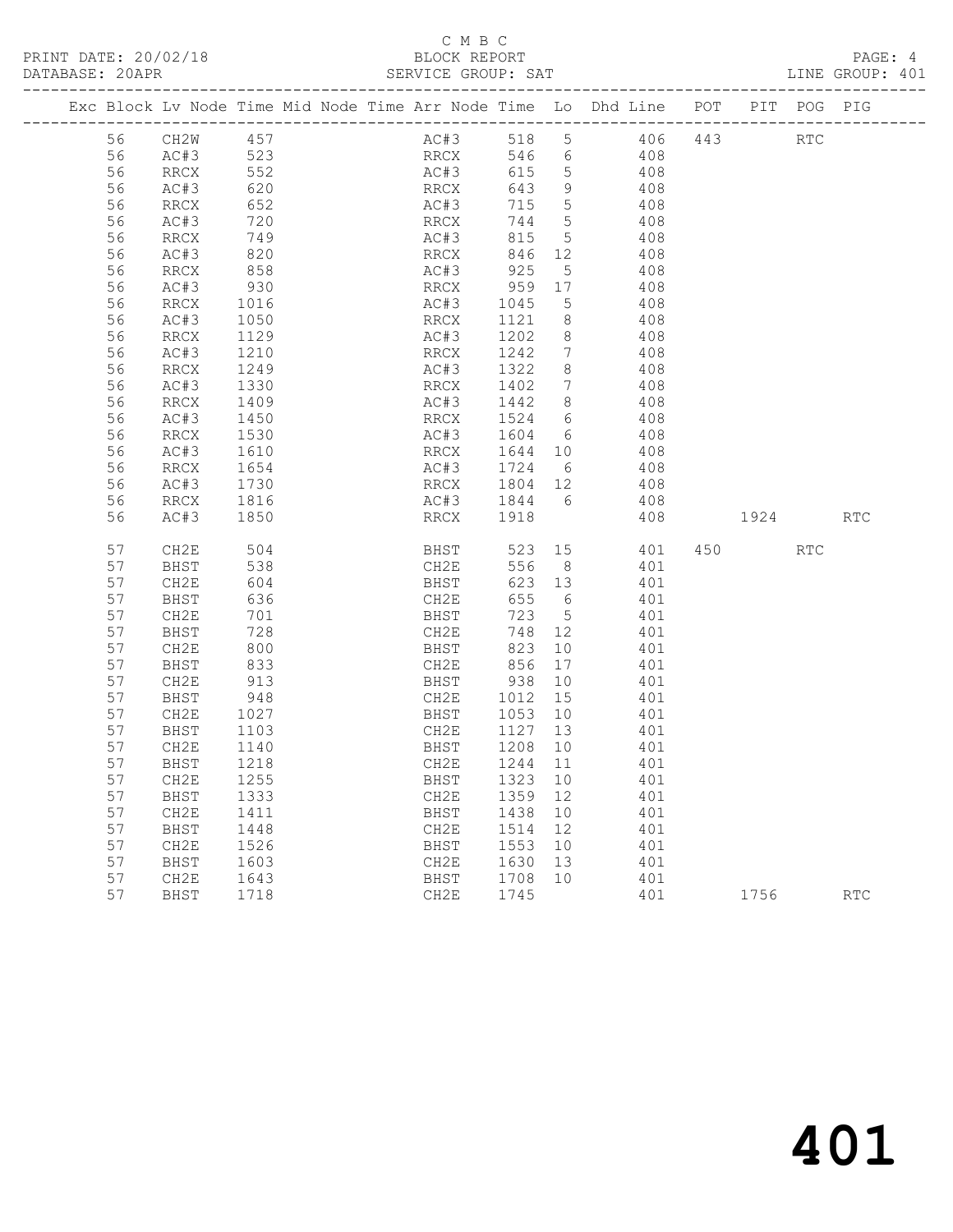#### C M B C<br>BLOCK REPORT SERVICE GROUP: SAT

|  |    | Exc Block Lv Node Time Mid Node Time Arr Node Time Lo Dhd Line POT |      |  |      |      |                 |                |            |           |     |      | PIT POG PIG |            |
|--|----|--------------------------------------------------------------------|------|--|------|------|-----------------|----------------|------------|-----------|-----|------|-------------|------------|
|  | 58 | CH2W 519                                                           |      |  |      | AC#3 |                 |                |            | 540 7 406 | 505 |      | RTC         |            |
|  | 58 | AC#3                                                               | 547  |  |      | CH2W |                 |                | 610 11 406 |           |     |      |             |            |
|  | 58 | CH2W                                                               | 621  |  |      | AC#3 | 642 5           |                | 406        |           |     |      |             |            |
|  | 58 | AC#3                                                               | 647  |  |      | CH2W | 711 7           |                | 406        |           |     |      |             |            |
|  | 58 | CH2W                                                               | 718  |  |      | AC#3 | 742 5           |                | 406        |           |     |      |             |            |
|  | 58 | AC#3                                                               | 747  |  |      | CH2W | 812 11          |                | 406        |           |     |      |             |            |
|  | 58 | CH2W                                                               | 823  |  |      | AC#3 |                 |                | 851 6 406  |           |     |      |             |            |
|  | 58 | AC#3                                                               | 857  |  |      |      | CH2W 924 12 406 |                |            |           |     |      |             |            |
|  | 58 | CH2W                                                               | 936  |  |      | AC#3 | 1006            |                | 6 406      |           |     |      |             |            |
|  | 58 | AC#3                                                               | 1012 |  |      | CH2W | 1045 14 406     |                |            |           |     |      |             |            |
|  | 58 | CH2W                                                               | 1059 |  | AC#3 |      | 1130            |                | 10 406     |           |     |      |             |            |
|  | 58 | AC#3                                                               | 1140 |  | CH2W |      | 1213            | 12             | 406        |           |     |      |             |            |
|  | 58 | CH2W                                                               | 1225 |  | AC#3 |      | 1254            | 10             | 406        |           |     |      |             |            |
|  | 58 | AC#3                                                               | 1304 |  | CH2W |      | 1337            | 12             | 406        |           |     |      |             |            |
|  | 58 | CH2W                                                               | 1349 |  | AC#3 |      | 1418            | 10             | 406        |           |     |      |             |            |
|  | 58 | AC#3                                                               | 1428 |  | CH2W |      | 1501            | 14             | 406        |           |     |      |             |            |
|  | 58 | CH2W                                                               | 1515 |  | AC#3 |      | 1542            | 10             |            | 406       |     |      |             |            |
|  | 58 | AC#3                                                               | 1552 |  | CH2W |      | 1625            | 16             |            | 406       |     |      |             |            |
|  | 58 | CH <sub>2</sub> W                                                  | 1641 |  | AC#3 |      | 1706            | 9              |            | 406       |     |      |             |            |
|  | 58 | AC#3                                                               | 1715 |  | CH2W |      | 1747 6          |                |            | 406       |     |      |             |            |
|  | 58 | CH <sub>2</sub> W                                                  | 1753 |  | AC#3 |      | 1818 8          |                |            | 406       |     |      |             |            |
|  | 58 | AC#3                                                               | 1826 |  | CH2W |      | 1858 11         |                |            | 406       |     |      |             |            |
|  | 58 | CH2W                                                               | 1909 |  | AC#3 |      | 1933            | 8 <sup>8</sup> |            | 406       |     |      |             |            |
|  | 58 | AC#3                                                               | 1941 |  | CH2W |      | 2013 12         |                |            | 406       |     |      |             |            |
|  | 58 | CH <sub>2</sub> W                                                  | 2025 |  | AC#3 |      | 2048            | 8 <sup>8</sup> |            | 406       |     |      |             |            |
|  | 58 | AC#3                                                               | 2056 |  | CH2W |      | 2126 13         |                |            | 406       |     |      |             |            |
|  | 58 | CH <sub>2</sub> W                                                  | 2139 |  | AC#3 |      | 2202 5          |                |            | 406       |     |      |             |            |
|  | 58 | AC#3                                                               | 2207 |  | CH2W |      | 2235            | $\overline{7}$ |            | 406       |     |      |             |            |
|  | 58 | CH2W                                                               | 2242 |  | AC#3 |      | 2302            | 5              |            | 406       |     |      |             |            |
|  | 58 | AC#3                                                               | 2307 |  | CH2W |      | 2334            | 8 <sup>8</sup> |            | 406       |     |      |             |            |
|  | 58 | CH2W                                                               | 2342 |  | AC#3 |      | 2402            | 5              |            | 406       |     |      |             |            |
|  | 58 | AC#3                                                               | 2407 |  | CH2W |      | 2434            | 9              |            | 406       |     |      |             |            |
|  | 58 | CH2W                                                               | 2443 |  |      | AC#3 | 2502 5          |                |            | 406       |     |      |             |            |
|  | 58 | AC#3                                                               | 2507 |  | CH2W |      | 2531 5          |                |            | 18 406    |     |      |             |            |
|  | 58 | AC#3                                                               | 2554 |  | CH2W |      | 2618            |                |            | 406       |     | 2629 |             | <b>RTC</b> |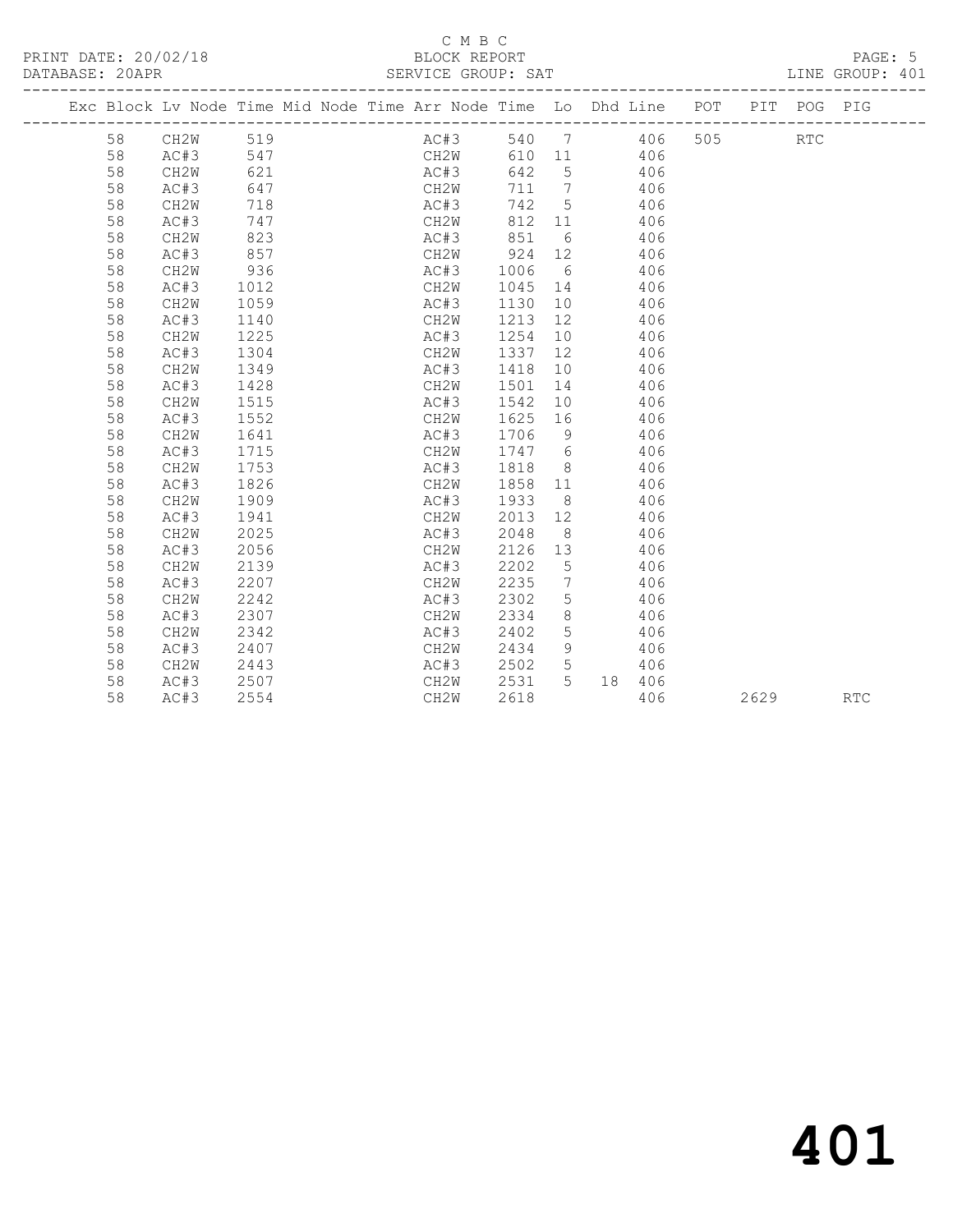### C M B C<br>BLOCK REPORT

| DATABASE: 20APR |    |                                                                                |      |  |      |      | SERVICE GROUP: SAT |                 | <mark>AT</mark><br>---------------------- |     |                |      | LINE GROUP: 401 |  |
|-----------------|----|--------------------------------------------------------------------------------|------|--|------|------|--------------------|-----------------|-------------------------------------------|-----|----------------|------|-----------------|--|
|                 |    | Exc Block Lv Node Time Mid Node Time Arr Node Time Lo Dhd Line POT PIT POG PIG |      |  |      |      |                    |                 |                                           |     |                |      |                 |  |
|                 | 59 | -------<br>RRCX 818<br>AC#3 850                                                |      |  |      |      |                    |                 | AC#3 845 5 408<br>RRCX 916 21 408         |     | 810 RTC        |      |                 |  |
|                 | 59 |                                                                                |      |  |      |      |                    |                 |                                           |     |                |      |                 |  |
|                 | 59 | RRCX                                                                           | 937  |  |      |      | AC#3 1005          |                 | $5^{\circ}$                               | 408 |                |      |                 |  |
|                 | 59 | AC#3                                                                           | 1010 |  | RRCX |      | 1040 14            |                 |                                           | 408 |                |      |                 |  |
|                 | 59 | RRCX                                                                           | 1054 |  | AC#3 |      | 1123               | 7               |                                           | 408 |                |      |                 |  |
|                 | 59 | AC#3                                                                           | 1130 |  | RRCX |      | 1201               | 8 <sup>8</sup>  |                                           | 408 |                |      |                 |  |
|                 | 59 | RRCX                                                                           | 1209 |  | AC#3 |      | 1242               |                 | 8 408                                     |     |                |      |                 |  |
|                 | 59 | AC#3                                                                           | 1250 |  | RRCX |      | 1322               |                 | 7 408                                     |     |                |      |                 |  |
|                 | 59 | RRCX                                                                           | 1329 |  | AC#3 |      | 1402               |                 | 8 408<br>6 408                            |     |                |      |                 |  |
|                 | 59 | AC#3                                                                           | 1410 |  | RRCX |      | 1443               | $6\overline{6}$ |                                           |     |                |      |                 |  |
|                 | 59 | RRCX                                                                           | 1449 |  | AC#3 |      | 1522               |                 | 8 408                                     |     |                |      |                 |  |
|                 | 59 | AC#3                                                                           | 1530 |  | RRCX |      | 1604 10            |                 |                                           | 408 |                |      |                 |  |
|                 | 59 | RRCX                                                                           | 1614 |  | AC#3 |      | 1644               | 6               |                                           | 408 |                |      |                 |  |
|                 | 59 | AC#3                                                                           | 1650 |  | RRCX |      | 1724               | 10              |                                           | 408 |                |      |                 |  |
|                 | 59 | RRCX                                                                           | 1734 |  | AC#3 |      | 1804               | $6\overline{6}$ |                                           | 408 |                |      |                 |  |
|                 | 59 | AC#3                                                                           | 1810 |  | RRCX |      | 1842               |                 | 5 <sub>5</sub>                            | 408 |                |      |                 |  |
|                 | 59 | RRCX                                                                           | 1847 |  | AC#3 |      | 1912               |                 | 5 <sub>1</sub>                            | 408 |                |      |                 |  |
|                 | 59 | AC#3                                                                           | 1917 |  | RRCX |      | 1945               | 5 <sup>5</sup>  |                                           | 408 |                |      |                 |  |
|                 | 59 | RRCX                                                                           | 1950 |  | AC#3 |      | 2015               |                 | $5 \t 408$                                |     |                |      |                 |  |
|                 | 59 | AC#3                                                                           | 2020 |  | RRCX |      | 2047               |                 | $5 - 5$                                   | 408 |                |      |                 |  |
|                 | 59 | RRCX                                                                           | 2052 |  | AC#3 |      | 2115               |                 | 5 <sub>1</sub>                            | 408 |                |      |                 |  |
|                 | 59 | AC#3                                                                           | 2120 |  | RRCX |      | 2147               | 5 <sup>5</sup>  |                                           | 408 |                |      |                 |  |
|                 | 59 | RRCX                                                                           | 2152 |  | AC#3 |      | 2215               | 5               |                                           | 408 |                |      |                 |  |
|                 | 59 | AC#3                                                                           | 2220 |  | RRCX |      | 2245               |                 |                                           | 408 |                | 2251 | RTC             |  |
|                 | 60 | CH2W                                                                           | 541  |  |      | AC#3 | 602                | 5 <sub>1</sub>  |                                           | 406 | 527 and $\sim$ | RTC  |                 |  |
|                 | 60 | AC#3                                                                           | 607  |  | CH2W |      | 630                | 8 <sup>8</sup>  |                                           | 406 |                |      |                 |  |
|                 | 60 | CH2W                                                                           | 638  |  | AC#3 |      | 702                |                 | $5\overline{)}$                           | 406 |                |      |                 |  |
|                 | 60 | AC#3                                                                           | 707  |  | CH2W |      | 731                |                 | 5                                         | 406 |                |      |                 |  |
|                 | 60 | CH2W                                                                           | 736  |  | AC#3 |      | 802                | 5 <sup>5</sup>  |                                           | 406 |                |      |                 |  |
|                 | 60 | AC#3                                                                           | 807  |  | CH2W |      | 833 18             |                 |                                           | 406 |                |      |                 |  |
|                 | 60 | CH2W                                                                           | 851  |  | AC#3 |      | 921                | $6\overline{6}$ |                                           | 406 |                |      |                 |  |
|                 | 60 | AC#3                                                                           | 927  |  | CH2W |      | 955                |                 | $5 - 5$                                   | 406 |                |      |                 |  |
|                 | 60 | CH2W                                                                           | 1000 |  | AC#3 |      | 1030 10            |                 |                                           | 406 |                |      |                 |  |
|                 | 60 | AC#3                                                                           | 1040 |  | CH2W |      | 1113 10            |                 |                                           | 406 |                |      |                 |  |
|                 | 60 | CH2W                                                                           | 1123 |  | AC#3 |      | 1154 10            |                 |                                           | 406 |                |      |                 |  |
|                 | 60 | AC#3                                                                           | 1204 |  | CH2W |      | 1237 12            |                 |                                           | 406 |                |      |                 |  |
|                 | 60 | CH2W                                                                           | 1249 |  | AC#3 |      | 1318 10            |                 |                                           | 406 |                |      |                 |  |
|                 |    | 60 AC#3 1328                                                                   |      |  |      |      | CH2W 1401 14       |                 |                                           | 406 |                |      |                 |  |
|                 | 60 | CH2W                                                                           | 1415 |  | AC#3 |      | 1442               | 10              |                                           | 406 |                |      |                 |  |
|                 | 60 | AC#3                                                                           | 1452 |  | CH2W |      | 1525               | 14              |                                           | 406 |                |      |                 |  |
|                 | 60 | CH2W                                                                           | 1539 |  | AC#3 |      | 1606               | 10              |                                           | 406 |                |      |                 |  |
|                 | 60 | AC#3                                                                           | 1616 |  | CH2W |      | 1648               | 17              |                                           | 406 |                |      |                 |  |
|                 | 60 | CH2W                                                                           | 1705 |  | AC#3 |      | 1730               | 9               |                                           | 406 |                |      |                 |  |
|                 | 60 | AC#3                                                                           | 1739 |  | CH2W |      | 1811               | 12              |                                           | 406 |                |      |                 |  |
|                 | 60 | CH2W                                                                           | 1823 |  | AC#3 |      | 1848               | 8               |                                           | 406 |                |      |                 |  |
|                 | 60 | AC#3                                                                           | 1856 |  | CH2W |      | 1928               | 12              |                                           | 406 |                |      |                 |  |
|                 | 60 | CH2W                                                                           | 1940 |  | AC#3 |      | 2003               | 8               |                                           | 406 |                |      |                 |  |
|                 | 60 | AC#3                                                                           | 2011 |  | CH2W |      | 2041               | 14              |                                           | 406 |                |      |                 |  |

 60 CH2W 2055 AC#3 2118 9 406 60 AC#3 2127 CH2W 2157 22 406 60 CH2W 2219 AC#3 2242 5 406 60 AC#3 2247 CH2W 2315 7 406 60 CH2W 2322 AC#3 2342 5 406 60 AC#3 2347 CH2W 2414 8 406 60 CH2W 2422 AC#3 2442 5 406 60 AC#3 2447 CH2W 2514 5 25 406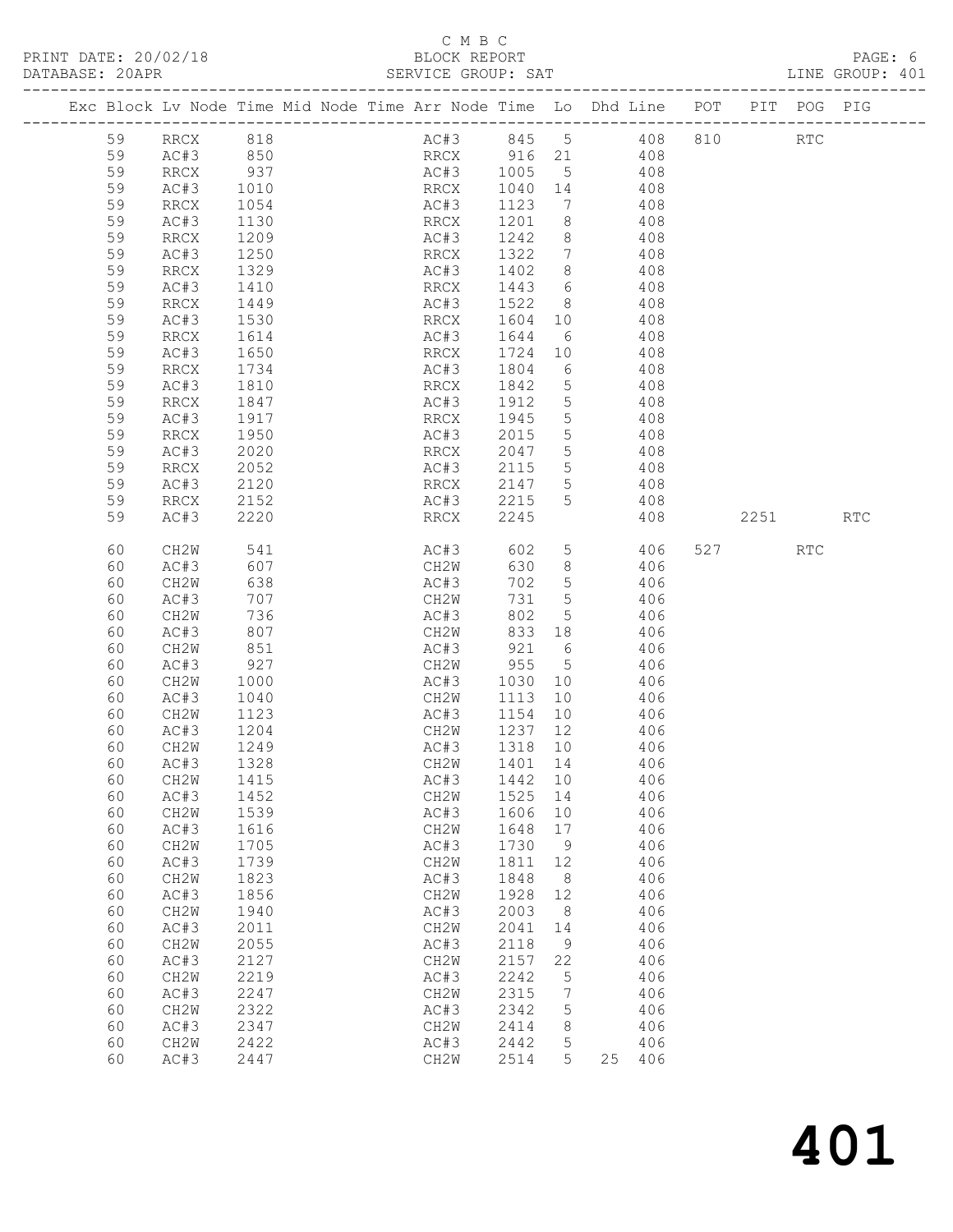#### $\,$  C M B C  $\,$  C M B C  $\,$  C M B C  $\,$  C M B C  $\,$  C M B C  $\,$  C M B C  $\,$  C  $\,$  C  $\,$  M  $\,$  C  $\,$  C  $\,$  M  $\,$  C  $\,$  C  $\,$  M  $\,$  B  $\,$  C  $\,$  M  $\,$  C  $\,$  M  $\,$  B  $\,$  C  $\,$  M  $\,$  B  $\,$  C  $\,$  M  $\,$

| PRINT DATE: 20/02/18 | BLOCK REPORT       | PAGE            |
|----------------------|--------------------|-----------------|
| DATABASE: 20APR      | SERVICE GROUP: SAT | LINE GROUP: 401 |

|  |    |             |      |      |      |      |      |                   | Exc Block Lv Node Time Mid Node Time Arr Node Time Lo Dhd Line POT |     |      | PIT POG PIG |            |
|--|----|-------------|------|------|------|------|------|-------------------|--------------------------------------------------------------------|-----|------|-------------|------------|
|  | 60 | BPST        | 2544 | LADX | 2601 | 2A52 | 2628 | 5                 | 601                                                                |     |      |             |            |
|  | 60 | 2A52        | 2633 | LADX | 2658 | BPST | 2716 |                   | 601                                                                |     | 2729 |             | <b>RTC</b> |
|  | 61 | CH2E        | 721  |      |      | BHST | 743  | 5                 | 401                                                                | 707 |      | RTC         |            |
|  | 61 | BHST        | 748  |      |      | CH2E | 808  | 7                 | 401                                                                |     |      |             |            |
|  | 61 | CH2E        | 815  |      |      | BHST | 838  | 10                | 401                                                                |     |      |             |            |
|  | 61 | BHST        | 848  |      |      | CH2E | 911  | 17                | 401                                                                |     |      |             |            |
|  | 61 | CH2E        | 928  |      |      | BHST | 953  | 10                | 401                                                                |     |      |             |            |
|  | 61 | BHST        | 1003 |      |      | CH2E | 1027 | 15                | 401                                                                |     |      |             |            |
|  | 61 | CH2E        | 1042 |      |      | BHST | 1108 | 10                | 401                                                                |     |      |             |            |
|  | 61 | BHST        | 1118 |      |      | CH2E | 1142 | 13                | 401                                                                |     |      |             |            |
|  | 61 | CH2E        | 1155 |      |      | BHST | 1223 | 10                | 401                                                                |     |      |             |            |
|  | 61 | BHST        | 1233 |      |      | CH2E | 1259 | 11                | 401                                                                |     |      |             |            |
|  | 61 | CH2E        | 1310 |      |      | BHST | 1338 | 10                | 401                                                                |     |      |             |            |
|  | 61 | <b>BHST</b> | 1348 |      |      | CH2E | 1414 | $12 \overline{ }$ | 401                                                                |     |      |             |            |
|  | 61 | CH2E        | 1426 |      |      | BHST | 1453 | 10                | 401                                                                |     |      |             |            |
|  | 61 | BHST        | 1503 |      |      | CH2E | 1530 | 11                | 401                                                                |     |      |             |            |
|  | 61 | CH2E        | 1541 |      |      | BHST | 1608 | 10                | 401                                                                |     |      |             |            |
|  | 61 | BHST        | 1618 |      |      | CH2E | 1645 | 13                | 401                                                                |     |      |             |            |
|  | 61 | CH2E        | 1658 |      |      | BHST | 1723 | 10                | 401                                                                |     |      |             |            |
|  | 61 | BHST        | 1733 |      |      | CH2E | 1759 | - 5               | 401                                                                |     |      |             |            |
|  | 61 | CH2E        | 1804 |      |      | BHST | 1829 | $7\phantom{.0}$   | 401                                                                |     |      |             |            |
|  | 61 | BHST        | 1836 |      |      | CH2E | 1902 |                   | 401                                                                |     | 1913 |             | RTC        |
|  |    |             |      |      |      |      |      |                   |                                                                    |     |      |             |            |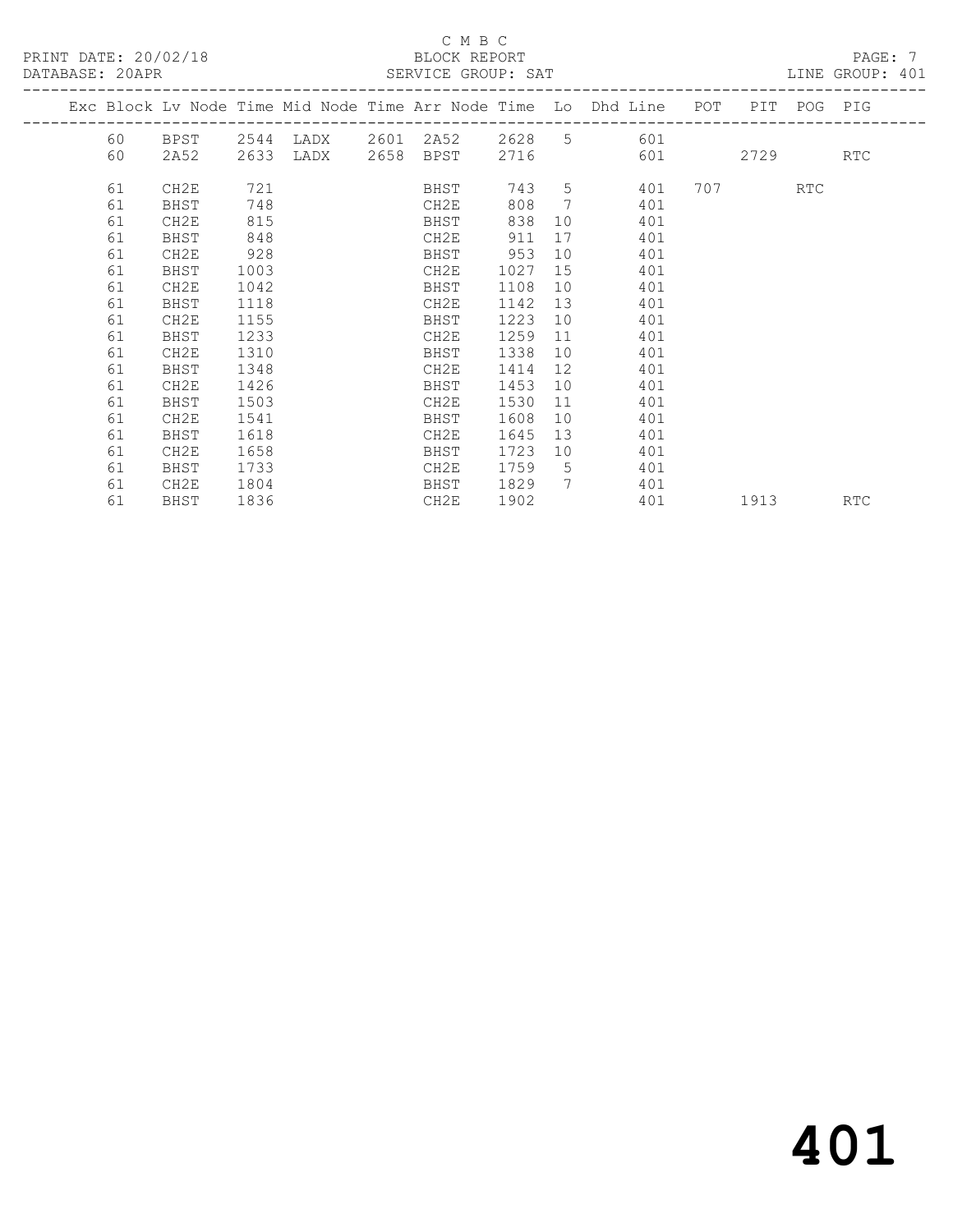|  |    |          |      |                     | Exc Block Lv Node Time Mid Node Time Arr Node Time Lo Dhd Line POT |                |        |     |      | PIT POG PIG |            |
|--|----|----------|------|---------------------|--------------------------------------------------------------------|----------------|--------|-----|------|-------------|------------|
|  | 62 | CH2E 741 |      |                     | BHST 803 15 401 727                                                |                |        |     |      | <b>RTC</b>  |            |
|  | 62 | BHST     | 818  |                     | CH2E 839 5 401                                                     |                |        |     |      |             |            |
|  | 62 | CH2E     | 844  |                     | BHST 908 10 401                                                    |                |        |     |      |             |            |
|  | 62 | BHST     | 918  |                     | CH2E 941                                                           |                | 16 401 |     |      |             |            |
|  | 62 | CH2E     | 957  |                     | BHST 1023                                                          |                | 10 401 |     |      |             |            |
|  | 62 | BHST     | 1033 |                     | CH2E                                                               | 1057 15        |        | 401 |      |             |            |
|  | 62 | CH2E     | 1112 |                     | BHST                                                               | 1138 10        |        | 401 |      |             |            |
|  | 62 | BHST     | 1148 |                     | CH2E                                                               | 1212 13        |        | 401 |      |             |            |
|  | 62 | CH2E     | 1225 |                     | BHST                                                               | 1253 10        |        | 401 |      |             |            |
|  | 62 | BHST     | 1303 |                     | CH2E                                                               | 1329 11        |        | 401 |      |             |            |
|  | 62 | CH2E     | 1340 |                     | BHST                                                               | 1408 10        | 401    |     |      |             |            |
|  | 62 | BHST     | 1418 |                     | CH2E                                                               | 1444 12        | 401    |     |      |             |            |
|  | 62 | CH2E     | 1456 |                     | BHST                                                               | 1523 10        | 401    |     |      |             |            |
|  | 62 | BHST     | 1533 |                     | CH2E                                                               | 1600 12        | 401    |     |      |             |            |
|  | 62 | CH2E     | 1612 |                     | BHST                                                               | 1638 10 401    |        |     |      |             |            |
|  | 62 | BHST     | 1648 |                     | CH2E                                                               | 1715 13 401    |        |     |      |             |            |
|  | 62 | CH2E     | 1728 |                     | BHST                                                               | 1753 10        | 401    |     |      |             |            |
|  | 62 | BHST     | 1803 |                     | CH2E                                                               | 1829 16        | 401    |     |      |             |            |
|  | 62 | CH2E     | 1845 |                     | BHST                                                               | 1908 6         |        | 401 |      |             |            |
|  | 62 | BHST     | 1914 |                     | CH2E                                                               | 1940 6         |        | 401 |      |             |            |
|  | 62 | CH2E     | 1946 |                     | BHST                                                               | 2008 6         |        | 401 |      |             |            |
|  | 62 | BHST     | 2014 |                     | CH2E                                                               | 2037 10        |        | 401 |      |             |            |
|  | 62 | CH2E     | 2047 |                     | BHST                                                               | 2108 12        |        | 401 |      |             |            |
|  | 62 | BHST     | 2120 |                     | CH2E                                                               | 2143 6         |        | 401 |      |             |            |
|  | 62 | CH2E     | 2149 |                     | BHST                                                               | 2210 10        | 401    |     |      |             |            |
|  | 62 | BHST     | 2220 |                     | CH2E                                                               | 2243 19        | 401    |     |      |             |            |
|  | 62 | CH2E     | 2302 |                     | RC09                                                               | 2321 8         | 402    |     |      |             |            |
|  | 62 | RC09     | 2329 |                     | CH2E                                                               | 2355 8         | 402    |     |      |             |            |
|  | 62 | CH2E     | 2403 |                     | RC09                                                               | 2422 5         | 402    |     |      |             |            |
|  | 62 | RC09     | 2427 |                     | CH2W                                                               | 2447 5         | 402    |     |      |             |            |
|  | 62 | CH2W     | 2452 | BHST 2510           | MAKN                                                               | 2536 6         | 407    |     |      |             |            |
|  | 62 | MAKN     | 2542 | BPST 2553 BHST      |                                                                    | 2604           | 26 407 |     |      |             |            |
|  | 62 | BHST     | 2630 |                     | CH2W                                                               | 2649 16 15 401 |        |     |      |             |            |
|  | 62 | AD3W     | 2720 | GR41                | 2739 SERO                                                          | 2754 15        |        | N10 |      |             |            |
|  | 62 | SERO     |      | 2809 GR41 2824 AD3W |                                                                    | 2850 17        |        | N10 |      |             |            |
|  | 62 | AD3W     |      | 2907 GR41           | 2926 SERO                                                          | 2941           |        | N10 | 3011 |             | <b>RTC</b> |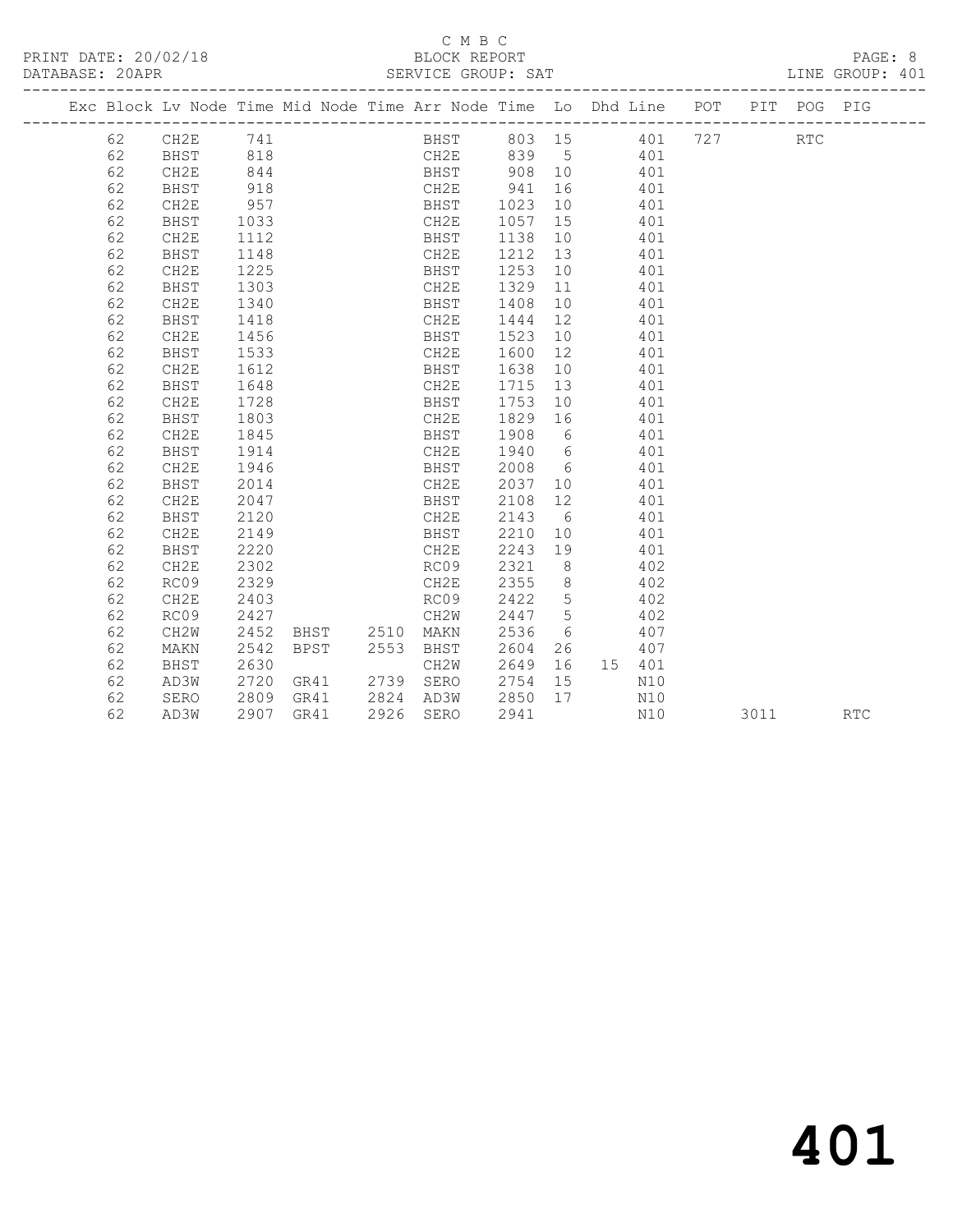|  |    |                      |              |  |                              |         |    | Exc Block Lv Node Time Mid Node Time Arr Node Time Lo Dhd Line POT PIT POG PIG |      |            |            |
|--|----|----------------------|--------------|--|------------------------------|---------|----|--------------------------------------------------------------------------------|------|------------|------------|
|  | 63 | BHST 803<br>CH2E 830 |              |  |                              |         |    | CH2E 824 6 401 748<br>BHST 853 10 401                                          |      | <b>RTC</b> |            |
|  | 63 |                      |              |  |                              |         |    |                                                                                |      |            |            |
|  | 63 | BHST                 | 903          |  |                              |         |    | CH2E 926 16 401                                                                |      |            |            |
|  | 63 | CH2E                 | 942          |  |                              |         |    | BHST 1008 10 401                                                               |      |            |            |
|  | 63 | BHST                 | 1018<br>1057 |  | CH2E 1042 15<br>BHST 1123 10 |         |    | $401$<br>$401$                                                                 |      |            |            |
|  | 63 | CH2E                 |              |  |                              |         |    |                                                                                |      |            |            |
|  | 63 | BHST                 | 1133         |  | CH2E                         |         |    | 1157 13 401                                                                    |      |            |            |
|  | 63 | CH2E                 | 1210         |  | BHST 1238 10                 |         |    | 401                                                                            |      |            |            |
|  | 63 | BHST                 | 1248<br>1325 |  |                              |         |    | CH2E 1314 11 401<br>BHST 1353 10 401                                           |      |            |            |
|  | 63 | CH2E                 |              |  |                              |         |    |                                                                                |      |            |            |
|  | 63 | BHST                 | 1403         |  |                              |         |    | CH2E 1429 12 401                                                               |      |            |            |
|  | 63 | CH2E                 | 1441         |  | BHST                         | 1508    | 10 | 401                                                                            |      |            |            |
|  | 63 | BHST                 | 1518         |  | CH2E                         | 1545 11 |    | 401                                                                            |      |            |            |
|  | 63 | CH2E                 | 1556         |  | BHST 1623 10                 |         |    | 401                                                                            |      |            |            |
|  | 63 | BHST                 | 1633         |  | CH2E                         |         |    | 1700 13 401                                                                    |      |            |            |
|  | 63 | CH2E                 | 1713         |  | BHST 1738 10                 |         |    | 401                                                                            |      |            |            |
|  | 63 | BHST                 | 1748         |  | CH2E                         | 1814 11 |    | 401                                                                            |      |            |            |
|  | 63 | CH2E                 | 1825         |  |                              |         |    | BHST 1848 6 401                                                                |      |            |            |
|  | 63 | BHST                 | 1854         |  |                              |         |    | CH2E 1920 6 401                                                                |      |            |            |
|  | 63 | CH2E                 | 1926         |  | BHST 1948 6<br>CH2E 2018 9   |         |    | 401                                                                            |      |            |            |
|  | 63 | BHST                 | 1954         |  |                              |         |    | 401                                                                            |      |            |            |
|  | 63 | CH2E                 | 2027         |  | BHST 2048 10                 |         |    | 401                                                                            |      |            |            |
|  | 63 | BHST                 | 2058         |  | CH2E                         | 2121    |    | 401                                                                            | 2132 |            | <b>RTC</b> |
|  | 64 | CH2W                 | 756          |  |                              |         |    | AC#3 822 5 406 742                                                             |      | <b>RTC</b> |            |
|  | 64 | AC#3                 | 827          |  |                              |         |    | CH2W 853 13 406                                                                |      |            |            |
|  | 64 | CH2W                 | 906          |  |                              |         |    | AC#3 936 6 406                                                                 |      |            |            |
|  | 64 | AC#3                 | 942<br>1024  |  | CH2W 1011 13<br>AC#3 1054 10 |         |    | 406                                                                            |      |            |            |
|  | 64 | CH2W                 |              |  |                              |         |    | 406                                                                            |      |            |            |
|  | 64 | AC#3                 | 1104         |  |                              |         |    | CH2W 1137 12 406                                                               |      |            |            |
|  | 64 | CH2W                 | 1149         |  | AC#3                         | 1218    | 10 | 406                                                                            |      |            |            |
|  | 64 | AC#3                 | 1228         |  | CH2W                         | 1301    | 12 | 406                                                                            |      |            |            |
|  | 64 | CH2W                 | 1313         |  | AC#3                         | 1342    |    | $\frac{1}{10}$<br>406                                                          |      |            |            |
|  | 64 | AC#3                 | 1352         |  | CH2W                         |         |    | 1425 14 406                                                                    |      |            |            |
|  | 64 | CH2W                 | 1439         |  | AC#3                         | 1506    |    | 10 406                                                                         |      |            |            |
|  | 64 | AC#3                 | 1516         |  |                              |         |    | CH2W 1549 14 406<br>AC#3 1630 9 406                                            |      |            |            |
|  | 64 | CH2W                 | 1603         |  |                              |         |    |                                                                                |      |            |            |
|  | 64 | AC#3                 | 1639         |  | CH2W 1711 6                  |         |    | 406                                                                            |      |            |            |
|  | 64 | CH2W                 | 1717         |  | AC#3 1742 9                  |         |    | 406                                                                            |      |            |            |
|  | 64 | AC#3                 | 1751         |  | CH2W                         | 1823    |    | 406                                                                            | 1834 |            | <b>RTC</b> |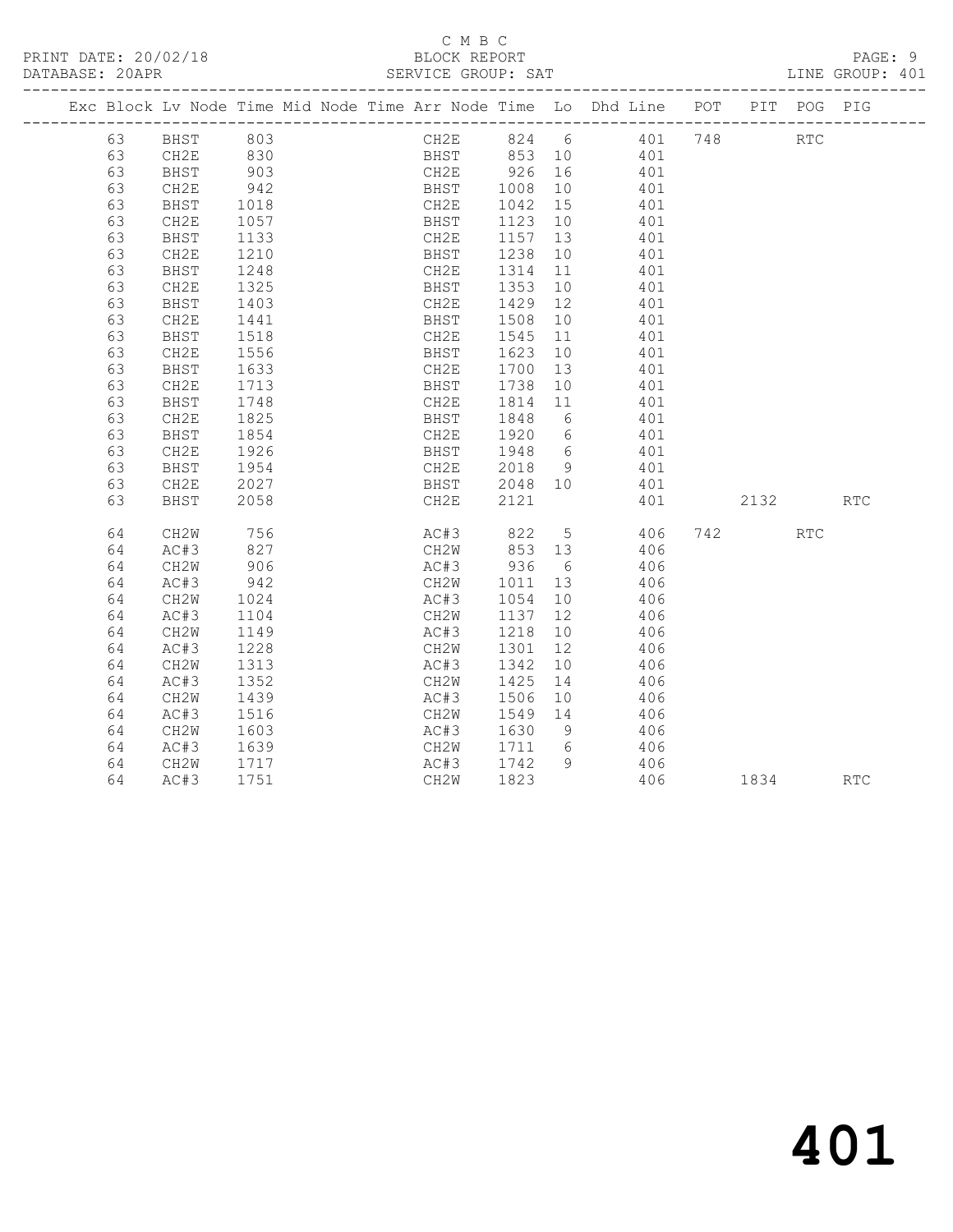|    |                          | Exc Block Lv Node Time Mid Node Time Arr Node Time Lo Dhd Line POT |      |      |                 |     |     |      | PIT POG PIG |            |
|----|--------------------------|--------------------------------------------------------------------|------|------|-----------------|-----|-----|------|-------------|------------|
| 65 | RRCX                     | 518                                                                | AC#3 | 541  | 9               | 408 | 510 |      | <b>RTC</b>  |            |
| 65 | AC#3                     | 550                                                                | RRCX | 613  | 9               | 408 |     |      |             |            |
| 65 | RRCX                     | 622                                                                | AC#3 | 645  | $5\overline{)}$ | 408 |     |      |             |            |
| 65 | AC#3                     | 650                                                                | RRCX | 713  | $\overline{7}$  | 408 |     |      |             |            |
| 65 | RRCX                     | 720                                                                | AC#3 | 745  | $5^{\circ}$     | 408 |     |      |             |            |
| 65 | AC#3                     | 750                                                                | RRCX | 814  | 24              | 408 |     |      |             |            |
| 65 | <b>RRCX</b>              | 838                                                                | AC#3 | 905  | $5\phantom{.0}$ | 408 |     |      |             |            |
| 65 | AC#3                     | 910                                                                | RRCX | 939  | 18              | 408 |     |      |             |            |
| 65 | <b>RRCX</b>              | 957                                                                | AC#3 | 1025 | 5               | 408 |     |      |             |            |
| 65 | AC#3                     | 1030                                                               | RRCX | 1101 | 8               | 408 |     |      |             |            |
| 65 | <b>RRCX</b>              | 1109                                                               | AC#3 | 1142 | $8\,$           | 408 |     |      |             |            |
| 65 | AC#3                     | 1150                                                               | RRCX | 1221 | $8\,$           | 408 |     |      |             |            |
| 65 | <b>RRCX</b>              | 1229                                                               | AC#3 | 1302 | $8\,$           | 408 |     |      |             |            |
| 65 | AC#3                     | 1310                                                               | RRCX | 1342 | $7\phantom{.0}$ | 408 |     |      |             |            |
| 65 | RRCX                     | 1349                                                               | AC#3 | 1422 | $8\,$           | 408 |     |      |             |            |
| 65 | AC#3                     | 1430                                                               | RRCX | 1504 | $5\phantom{.0}$ | 408 |     |      |             |            |
| 65 | RRCX                     | 1509                                                               | AC#3 | 1544 | 6               | 408 |     |      |             |            |
| 65 | AC#3                     | 1550                                                               | RRCX | 1624 | 10              | 408 |     |      |             |            |
| 65 | <b>RRCX</b>              | 1634                                                               | AC#3 | 1704 | 6               | 408 |     |      |             |            |
| 65 | AC#3                     | 1710                                                               | RRCX | 1744 | 10              | 408 |     |      |             |            |
| 65 | <b>RRCX</b>              | 1754                                                               | AC#3 | 1824 | 6               | 408 |     |      |             |            |
| 65 | AC#3                     | 1830                                                               | RRCX | 1902 | 13              | 408 |     |      |             |            |
| 65 | <b>RRCX</b>              | 1915                                                               | AC#3 | 1942 | 5               | 408 |     |      |             |            |
| 65 | AC#3                     | 1947                                                               | RRCX | 2015 | $5\phantom{.0}$ | 408 |     |      |             |            |
| 65 | RRCX                     | 2020                                                               | AC#3 | 2045 | 5               | 408 |     |      |             |            |
| 65 | AC#3                     | 2050                                                               | RRCX | 2117 | 5               | 408 |     |      |             |            |
| 65 | $\mathop{\mathrm{RRCX}}$ | 2122                                                               | AC#3 | 2145 | 5               | 408 |     |      |             |            |
| 65 | AC#3                     | 2150                                                               | RRCX | 2217 | 5               | 408 |     |      |             |            |
| 65 | <b>RRCX</b>              | 2222                                                               | AC#3 | 2245 | 5               | 408 |     |      |             |            |
| 65 | AC#3                     | 2250                                                               | RRCX | 2315 | $7\phantom{.0}$ | 408 |     |      |             |            |
| 65 | <b>RRCX</b>              | 2322                                                               | AC#3 | 2344 | 5               | 408 |     |      |             |            |
| 65 | AC#3                     | 2349                                                               | RRCX | 2414 | 8               | 408 |     |      |             |            |
| 65 | RRCX                     | 2422                                                               | AC#3 | 2444 | 5               | 408 |     |      |             |            |
| 65 | AC#3                     | 2449                                                               | HW#5 | 2509 | 15              | 408 |     |      |             |            |
| 65 | HW#5                     | 2524                                                               | AC#3 | 2542 | 5               | 408 |     |      |             |            |
| 65 | AC#3                     | 2547                                                               | HW#5 | 2607 |                 | 408 |     | 2610 |             | <b>RTC</b> |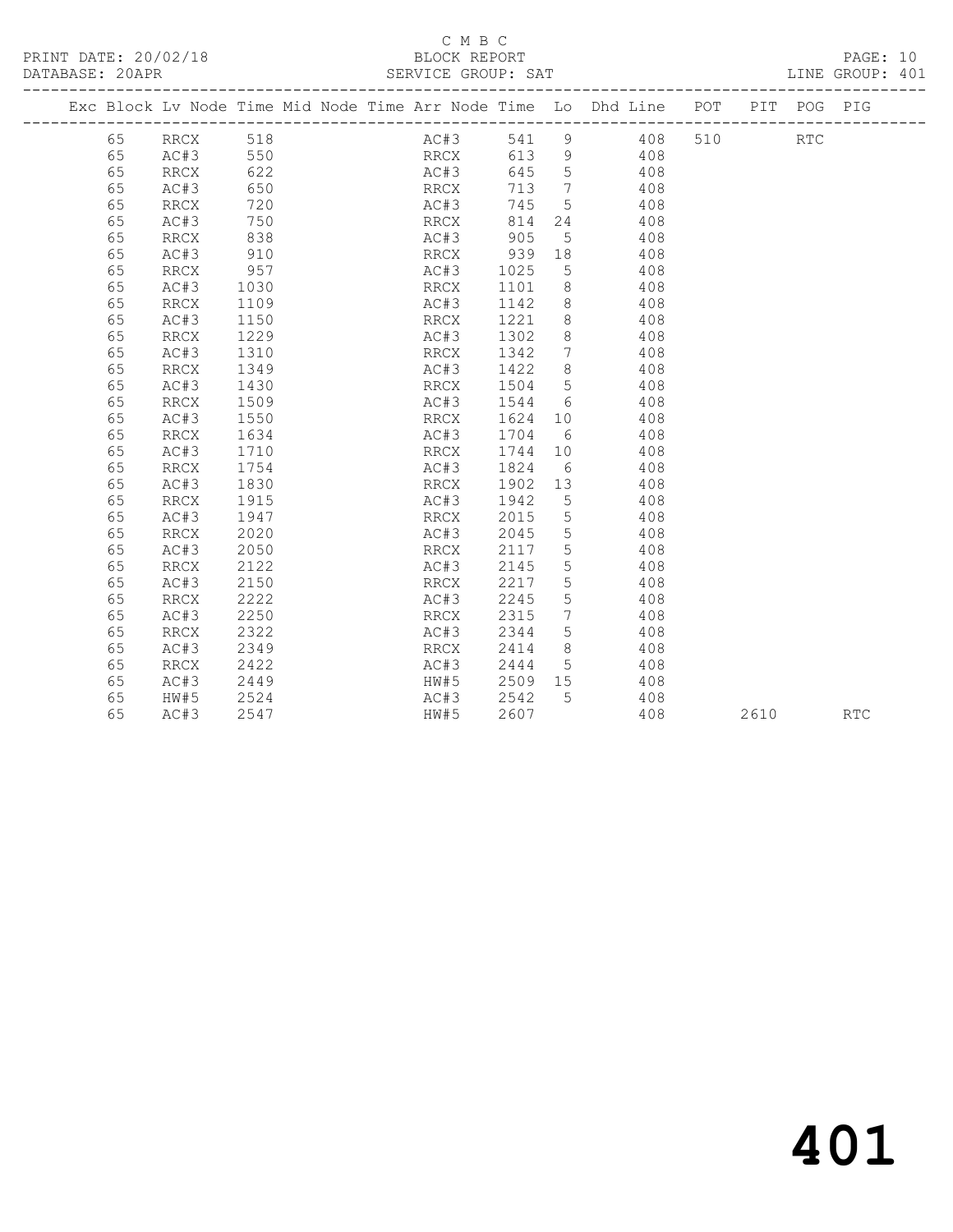|      |                   |      |      |      | Exc Block Lv Node Time Mid Node Time Arr Node Time Lo Dhd Line POT PIT POG PIG |      |                |                  |     |                        |      |            |            |
|------|-------------------|------|------|------|--------------------------------------------------------------------------------|------|----------------|------------------|-----|------------------------|------|------------|------------|
| 66 — | CH2W              | 836  |      |      | AC#3 906 6                                                                     |      |                |                  | 406 | 822 and $\overline{a}$ |      | <b>RTC</b> |            |
| 66   | AC#3              | 912  |      |      | CH2W 940 8                                                                     |      |                |                  | 406 |                        |      |            |            |
| 66   | CH <sub>2</sub> W | 948  |      |      | AC#3 1018                                                                      |      | 9 <sup>1</sup> |                  | 406 |                        |      |            |            |
| 66   | AC#3              | 1027 |      |      | CH2W                                                                           | 1100 | 11             |                  | 406 |                        |      |            |            |
| 66   | CH <sub>2</sub> W | 1111 |      |      | AC#3                                                                           | 1142 | 10             |                  | 406 |                        |      |            |            |
| 66   | AC#3              | 1152 |      |      | CH2W                                                                           | 1225 | 12             |                  | 406 |                        |      |            |            |
| 66   | CH <sub>2</sub> W | 1237 |      |      | AC#3                                                                           | 1306 | 10             |                  | 406 |                        |      |            |            |
| 66   | AC#3              | 1316 |      |      | CH2W                                                                           | 1349 | 14             |                  | 406 |                        |      |            |            |
| 66   | CH <sub>2</sub> W | 1403 |      |      | AC#3                                                                           | 1430 | 10             |                  | 406 |                        |      |            |            |
| 66   | AC#3              | 1440 |      |      | CH2W                                                                           | 1513 | 14             |                  | 406 |                        |      |            |            |
| 66   | CH <sub>2</sub> W | 1527 |      |      | AC#3                                                                           | 1554 |                |                  | 406 |                        |      |            |            |
| 66   | AC#3              | 1604 |      |      | CH2W                                                                           | 1636 | 17             |                  | 406 |                        |      |            |            |
| 66   | CH <sub>2</sub> W | 1653 |      |      | AC#3                                                                           | 1718 | 9              |                  | 406 |                        |      |            |            |
| 66   | AC#3              | 1727 |      |      | CH2W                                                                           | 1759 | - 9            |                  | 406 |                        |      |            |            |
| 66   | CH <sub>2</sub> W | 1808 |      |      | AC#3                                                                           | 1833 |                | $8 \overline{ }$ | 406 |                        |      |            |            |
| 66   | AC#3              | 1841 |      |      | CH2W                                                                           | 1913 | 11             |                  | 406 |                        |      |            |            |
| 66   | CH <sub>2</sub> W | 1924 |      |      | AC#3                                                                           | 1948 | 8 <sup>8</sup> |                  | 406 |                        |      |            |            |
| 66   | AC#3              | 1956 |      |      | CH2W                                                                           | 2028 | 12             |                  | 406 |                        |      |            |            |
| 66   | CH <sub>2</sub> W | 2040 |      |      | AC#3                                                                           | 2103 | - 8            |                  | 406 |                        |      |            |            |
| 66   | AC#3              | 2111 |      |      | CH2W                                                                           | 2141 |                |                  | 406 |                        |      |            |            |
| 66   | CH <sub>2</sub> W | 2159 |      |      | AC#3                                                                           | 2222 | $5^{\circ}$    |                  | 406 |                        |      |            |            |
| 66   | AC#3              | 2227 |      |      | CH2W                                                                           | 2255 | $\overline{7}$ |                  | 406 |                        |      |            |            |
| 66   | CH <sub>2</sub> W | 2302 |      |      | AC#3                                                                           | 2322 | 5              |                  | 406 |                        |      |            |            |
| 66   | AC#3              | 2327 |      |      | CH2W                                                                           | 2354 | 8              |                  | 406 |                        |      |            |            |
| 66   | CH <sub>2</sub> W | 2402 |      |      | AC#3                                                                           | 2422 | 5              |                  | 406 |                        |      |            |            |
| 66   | AC#3              | 2427 |      |      | CH2W                                                                           | 2454 | 9              |                  | 406 |                        |      |            |            |
| 66   | CH <sub>2</sub> W | 2503 |      |      | AC#3                                                                           | 2522 | $5^{\circ}$    |                  | 406 |                        |      |            |            |
| 66   | AC#3              | 2527 |      |      | CH2W                                                                           | 2551 | 10             | 15               | 406 |                        |      |            |            |
| 66   | AD3W              | 2616 | GR41 | 2647 | SERO                                                                           | 2702 | 7              |                  | N10 |                        |      |            |            |
| 66   | SERO              | 2709 | GR41 | 2724 | AD3W                                                                           | 2801 | 21             |                  | N10 |                        |      |            |            |
| 66   | AD3W              | 2822 | GR41 | 2841 | SERO                                                                           | 2856 |                |                  | N10 |                        | 2926 |            | <b>RTC</b> |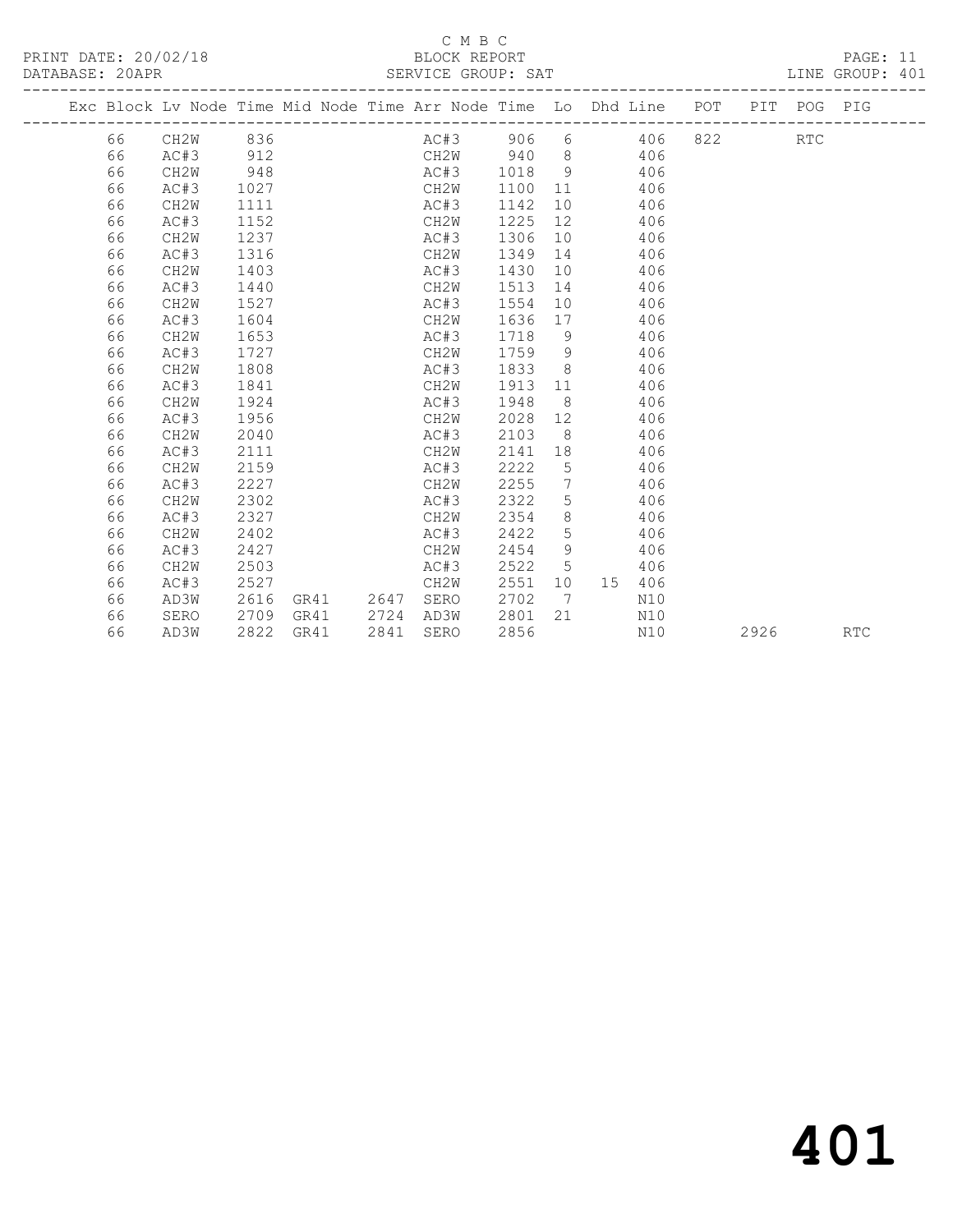| DATABASE: 20APR |    | PRINT DATE: 20/02/18 |                                                                                | C M B C     |                    |                 |                       |     |         |           | PAGE: 12<br>LINE GROUP: 401 |  |
|-----------------|----|----------------------|--------------------------------------------------------------------------------|-------------|--------------------|-----------------|-----------------------|-----|---------|-----------|-----------------------------|--|
|                 |    |                      | Exc Block Lv Node Time Mid Node Time Arr Node Time Lo Dhd Line POT PIT POG PIG |             |                    |                 |                       |     |         |           |                             |  |
|                 |    | 67 CH2E 859          |                                                                                | BHST 923 10 |                    |                 | 401 845 RTC           |     |         |           |                             |  |
|                 | 67 | BHST                 | 933                                                                            | CH2E 957 15 |                    |                 | 401                   |     |         |           |                             |  |
|                 | 67 | CH2E                 | 1012                                                                           | <b>BHST</b> | 1038 10            |                 | 401                   |     |         |           |                             |  |
|                 | 67 | BHST                 | 1048                                                                           | CH2E        | 1112  15           |                 | 401                   |     |         |           |                             |  |
|                 |    |                      |                                                                                |             |                    |                 |                       |     |         |           |                             |  |
|                 | 67 | CH2E                 | 1127                                                                           | BHST        | 1153 10<br>1229 11 |                 | 401                   |     |         |           |                             |  |
|                 | 67 | BHST                 | 1203                                                                           | CH2E        |                    |                 | 401                   |     |         |           |                             |  |
|                 | 67 | CH2E                 | 1240                                                                           | BHST        | 1308 10            |                 | 401                   |     |         |           |                             |  |
|                 | 67 | BHST                 | 1318                                                                           | CH2E        | 1344 11            |                 | 401                   |     |         |           |                             |  |
|                 | 67 | CH2E                 | 1355                                                                           | BHST        | 1423 10            |                 | 401                   |     |         |           |                             |  |
|                 | 67 | BHST                 | 1433                                                                           | CH2E        | 1459 12            |                 | 401                   |     |         |           |                             |  |
|                 | 67 | CH2E                 | 1511                                                                           | BHST        | 1538 10            |                 | 401                   |     |         |           |                             |  |
|                 | 67 | BHST                 | 1548                                                                           | CH2E        | 1615 12            |                 | 401                   |     |         |           |                             |  |
|                 | 67 | CH2E                 | 1627                                                                           | BHST        | 1653 10            |                 | 401                   |     |         |           |                             |  |
|                 | 67 | BHST                 | 1703                                                                           | CH2E        | 1730               | 13              | 401                   |     |         |           |                             |  |
|                 | 67 | CH2E                 | 1743                                                                           | BHST        | 1808 10            |                 | 401                   |     |         |           |                             |  |
|                 | 67 | BHST                 | 1818                                                                           | CH2E        | 1844               |                 | 21<br>401             |     |         |           |                             |  |
|                 | 67 | CH2E                 | 1905                                                                           | BHST        | 1928               | $6\overline{6}$ | 401                   |     |         |           |                             |  |
|                 | 67 | BHST                 | 1934                                                                           | CH2E        | 1958 8             |                 | 401                   |     |         |           |                             |  |
|                 | 67 | CH2E                 | 2006                                                                           | BHST        | 2028               |                 | 8 <sup>1</sup><br>401 |     |         |           |                             |  |
|                 | 67 | BHST                 | 2036                                                                           | CH2E        | 2059 18            |                 | 401                   |     |         |           |                             |  |
|                 | 67 | CH2E                 | 2117                                                                           | BHST        | 2138               | 12              | 401                   |     |         |           |                             |  |
|                 | 67 | BHST                 | 2150                                                                           | CH2E        | 2213               | 9               | 401                   |     |         |           |                             |  |
|                 | 67 | CH2E                 | 2222                                                                           | BHST        | 2243 7             |                 | 401                   |     |         |           |                             |  |
|                 | 67 | BHST                 | 2250                                                                           | CH2E        | 2313 9             |                 | 401                   |     |         |           |                             |  |
|                 | 67 | CH2E                 | 2322                                                                           | BHST        | 2343               | 5 <sup>5</sup>  | 401                   |     |         |           |                             |  |
|                 | 67 | BHST                 | 2348                                                                           | CH2E        | 2411 14            |                 | 401                   |     |         |           |                             |  |
|                 |    |                      |                                                                                |             |                    |                 | $5\overline{)}$       |     |         |           |                             |  |
|                 | 67 | CH2E                 | 2425                                                                           | BHST        | 2443               |                 | 401                   |     |         |           |                             |  |
|                 | 67 | BHST                 | 2448                                                                           | CH2E        | 2508 18            |                 | 401                   |     |         |           |                             |  |
|                 | 67 | CH2E                 | 2526                                                                           | BHST        | 2544               |                 | 5 <sup>5</sup><br>401 |     |         |           |                             |  |
|                 | 67 | BHST                 | 2549                                                                           | CH2E        | 2609               |                 | 401                   |     |         | 2620 RTC  |                             |  |
|                 | 68 | <b>RRCX</b>          | 918                                                                            | AC#3 945    |                    |                 | 5 <sub>5</sub><br>408 |     | 910 RTC |           |                             |  |
|                 | 68 | AC#3                 | 950                                                                            | RRCX        | 1019 16            |                 | 408                   |     |         |           |                             |  |
|                 | 68 | RRCX                 | 1035                                                                           | AC#3        | 1104               | $6\overline{6}$ | 408                   |     |         |           |                             |  |
|                 | 68 | AC#3                 | 1110                                                                           | RRCX        | 1141               | 8               | 408                   |     |         |           |                             |  |
|                 | 68 | RRCX                 | 1149                                                                           | AC#3 1222 8 |                    |                 | 408                   |     |         |           |                             |  |
|                 | 68 | AC#3                 | 1230                                                                           | RRCX        | 1302               | $\overline{7}$  | 408                   |     |         |           |                             |  |
|                 | 68 | RRCX                 | 1309                                                                           | AC#3        | 1342               | 8               | 408                   |     |         |           |                             |  |
|                 | 68 | AC#3                 | 1350                                                                           | RRCX        | 1422               | $7\phantom{.0}$ | 408                   |     |         |           |                             |  |
|                 | 68 | RRCX                 | 1429                                                                           | AC#3        | 1502               | 8               | 408                   |     |         |           |                             |  |
|                 | 68 | AC#3                 | 1510                                                                           | RRCX        | 1544               | 10              | 408                   |     |         |           |                             |  |
|                 | 68 | RRCX                 | 1554                                                                           | AC#3        | 1624               | 6               | 408                   |     |         |           |                             |  |
|                 | 68 | AC#3                 | 1630                                                                           | RRCX        | 1703               | 11              | 408                   |     |         |           |                             |  |
|                 | 68 | RRCX                 | 1714                                                                           | AC#3        | 1744               | 6               | 408                   |     |         |           |                             |  |
|                 | 68 | AC#3                 | 1750                                                                           | RRCX        | 1824               |                 | 408                   |     |         | 1830 1890 | $\mathop{\rm RTC}\nolimits$ |  |
|                 | 69 | CH2W                 | 1012                                                                           | AC#3        | 1042               | 10              | 406                   | 958 |         | RTC       |                             |  |
|                 | 69 | AC#3                 | 1052                                                                           | CH2W        | 1125               | 12              | 406                   |     |         |           |                             |  |
|                 | 69 | CH2W                 | 1137                                                                           | AC#3        | 1206               | 10              | 406                   |     |         |           |                             |  |
|                 | 69 | AC#3                 | 1216                                                                           | CH2W        | 1249               | 12              | 406                   |     |         |           |                             |  |
|                 | 69 | CH2W                 | 1301                                                                           | AC#3        | 1330               | 10              | 406                   |     |         |           |                             |  |
|                 | 69 |                      | 1340                                                                           | CH2W        | 1413               |                 | 406                   |     |         |           |                             |  |
|                 |    | AC#3                 |                                                                                |             |                    | 14              |                       |     |         |           |                             |  |
|                 | 69 | CH2W                 | 1427                                                                           | AC#3        | 1454               | 10              | 406                   |     |         |           |                             |  |
|                 | 69 | AC#3                 | 1504                                                                           | CH2W        | 1537               | 14              | 406                   |     |         |           |                             |  |
|                 | 69 | CH2W                 | 1551                                                                           | AC#3        | 1618               | - 9             | 406                   |     |         |           |                             |  |
|                 | 69 | AC#3                 | 1627                                                                           | CH2W        | 1659               |                 | 406                   |     | 1710    |           | $\mathop{\rm RTC}\nolimits$ |  |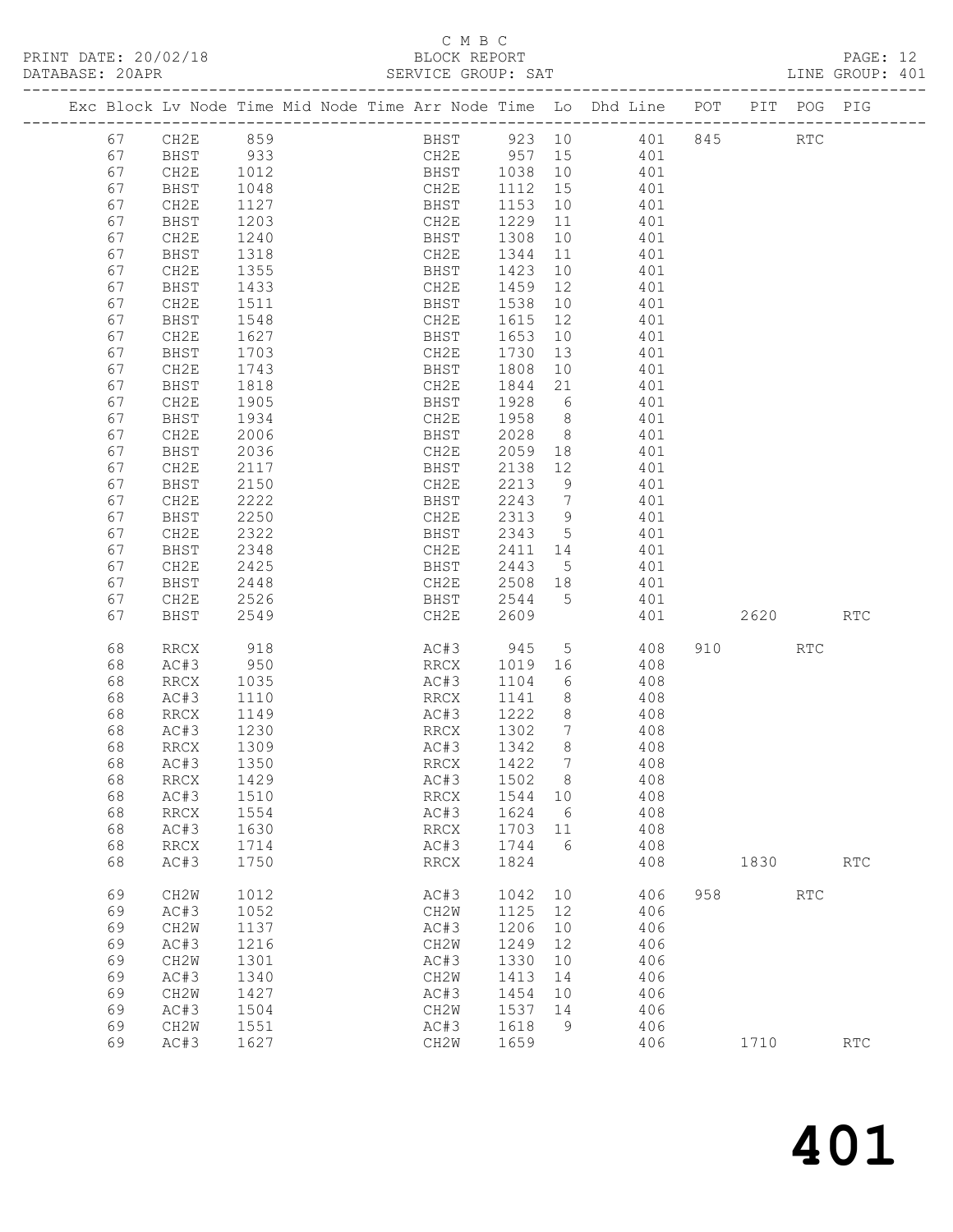### C M B C<br>BLOCK REPORT

| DATABASE: 20APR |    |                   |      |  | SERVICE GROUP: SAT |      |    |                                                                    |          |      |             | LINE GROUP: 401 |  |
|-----------------|----|-------------------|------|--|--------------------|------|----|--------------------------------------------------------------------|----------|------|-------------|-----------------|--|
|                 |    |                   |      |  |                    |      |    | Exc Block Lv Node Time Mid Node Time Arr Node Time Lo Dhd Line POT |          |      | PIT POG PIG |                 |  |
|                 | 70 | CH2W              | 1047 |  | AC#3               |      |    | 1118 10                                                            | 406 1033 |      | RTC         |                 |  |
|                 | 70 | AC#3              | 1128 |  | CH2W               | 1201 | 12 | 406                                                                |          |      |             |                 |  |
|                 | 70 | CH <sub>2</sub> M | 1213 |  | AC#3               | 1242 | 10 | 406                                                                |          |      |             |                 |  |
|                 | 70 | AC#3              | 1252 |  | CH2W               | 1325 | 12 | 406                                                                |          |      |             |                 |  |
|                 | 70 | CH <sub>2</sub> M | 1337 |  | AC#3               | 1406 | 10 | 406                                                                |          |      |             |                 |  |
|                 | 70 | AC#3              | 1416 |  | CH2W               | 1449 | 14 | 406                                                                |          |      |             |                 |  |
|                 | 70 | CH2W              | 1503 |  | AC#3               | 1530 | 10 | 406                                                                |          |      |             |                 |  |
|                 | 70 | AC#3              | 1540 |  | CH2W               | 1613 | 14 | 406                                                                |          |      |             |                 |  |
|                 | 70 | CH <sub>2</sub> M | 1627 |  | AC#3               | 1654 | 9  | 406                                                                |          |      |             |                 |  |
|                 | 70 | AC#3              | 1703 |  | CH2W               | 1735 | 6  | 406                                                                |          |      |             |                 |  |
|                 | 70 | CH <sub>2</sub> M | 1741 |  | AC#3               | 1806 | 8  | 406                                                                |          |      |             |                 |  |
|                 | 70 | AC#3              | 1814 |  | CH2W               | 1846 | 8  | 406                                                                |          |      |             |                 |  |
|                 | 70 | CH <sub>2</sub> M | 1854 |  | AC#3               | 1918 | -8 | 406                                                                |          |      |             |                 |  |
|                 | 70 | AC#3              | 1926 |  | CH2W               | 1958 | 12 | 406                                                                |          |      |             |                 |  |
|                 | 70 | CH <sub>2</sub> M | 2010 |  | AC#3               | 2033 | 8  | 406                                                                |          |      |             |                 |  |
|                 | 70 | AC#3              | 2041 |  | CH2W               | 2111 | 6  | 406                                                                |          |      |             |                 |  |
|                 | 70 | CH <sub>2</sub> M | 2117 |  | AC#3               | 2140 | 7  | 406                                                                |          |      |             |                 |  |
|                 | 70 | AC#3              | 2147 |  | CH <sub>2</sub> W  | 2217 |    | 406                                                                |          | 2228 |             | <b>RTC</b>      |  |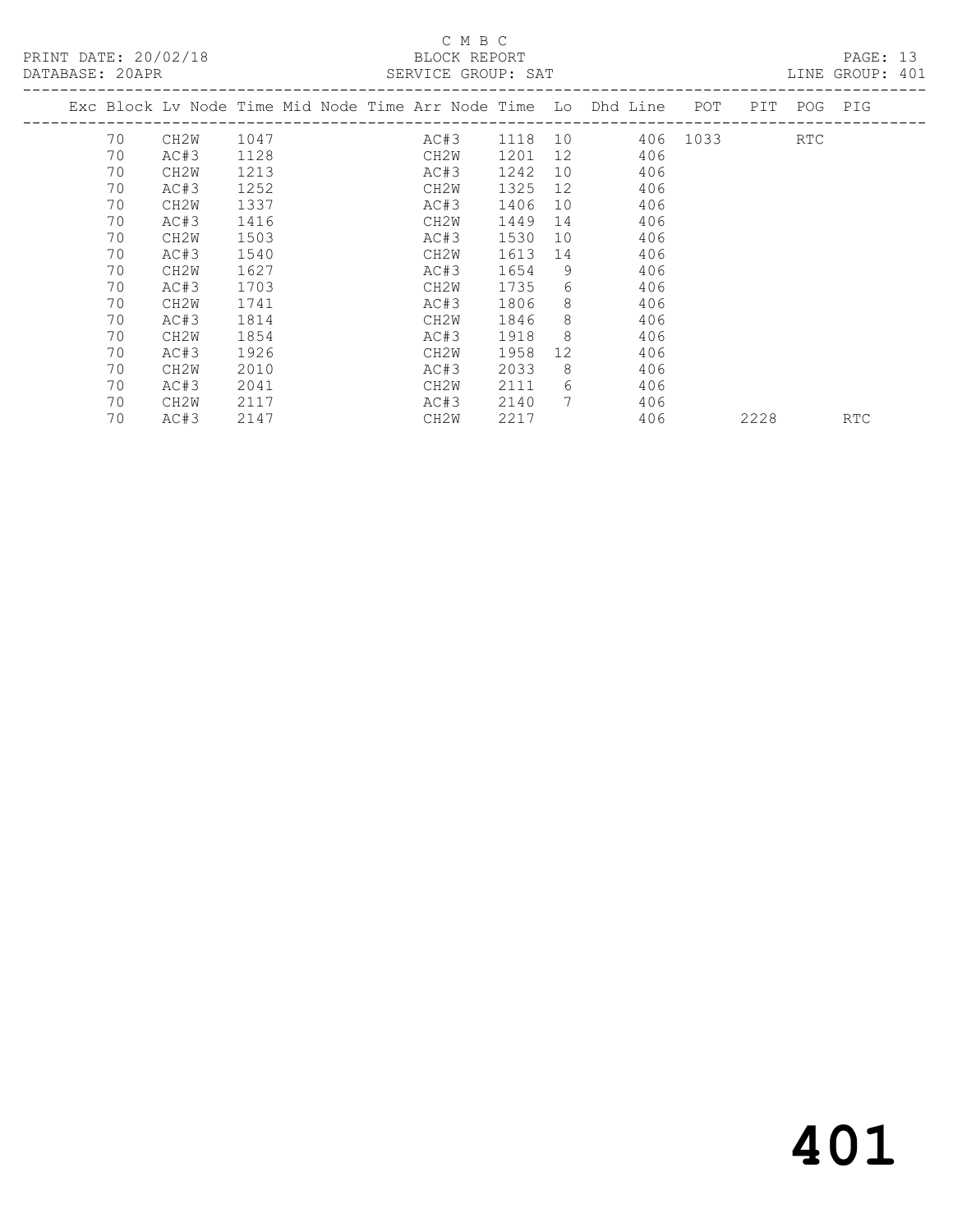|          |                    |              |                        | C M B C      |              |                 |                      |                                                                                                                          |      |     |  |
|----------|--------------------|--------------|------------------------|--------------|--------------|-----------------|----------------------|--------------------------------------------------------------------------------------------------------------------------|------|-----|--|
|          |                    |              |                        |              |              |                 |                      |                                                                                                                          |      |     |  |
|          |                    |              |                        |              |              |                 |                      |                                                                                                                          |      |     |  |
|          |                    |              |                        |              |              |                 |                      |                                                                                                                          |      |     |  |
|          |                    |              |                        |              |              |                 |                      |                                                                                                                          |      |     |  |
|          |                    |              |                        |              |              |                 |                      |                                                                                                                          |      |     |  |
|          |                    |              |                        |              |              |                 |                      |                                                                                                                          |      |     |  |
|          |                    |              |                        |              |              |                 |                      |                                                                                                                          |      |     |  |
|          |                    |              |                        |              |              |                 |                      |                                                                                                                          |      |     |  |
|          |                    |              |                        |              |              |                 |                      | Exc Block Lv Node Time Mid Node Time Arr Node Time Lo Dhd Line POT PIT POG PIG                                           |      |     |  |
|          |                    |              |                        |              |              |                 |                      | 20 RRCX 430 BHST 449 BPST 457 8 403 422 RTC                                                                              |      |     |  |
|          |                    |              |                        |              |              |                 |                      |                                                                                                                          |      |     |  |
|          |                    |              |                        |              |              |                 |                      | 20 BPST 505 BHST 516 RRCX 531 5 403<br>20 RRCX 536 BHST 555 BPST 604 5 403<br>20 BPST 609 BHST 620 RRCX 635 5 403        |      |     |  |
| 20       |                    |              |                        |              |              |                 |                      | RRCX 640 BHST 700 BPST 710 5 403                                                                                         |      |     |  |
| 20       |                    |              |                        |              |              |                 |                      | REST 715 BHST 726 RRCX 742 5<br>RRCX 747 SHSW 753 RC09 809 5 404<br>RC09 814 CH2E 838 22 402<br>CH2E 900 RC09 927 17 402 |      |     |  |
| 20       |                    |              |                        |              |              |                 |                      |                                                                                                                          |      |     |  |
| 20<br>20 |                    |              |                        |              |              |                 |                      |                                                                                                                          |      |     |  |
| 20       | RC09               |              |                        |              |              |                 |                      | 944 CH2W 1008 8 402                                                                                                      |      |     |  |
| 20       | CH2W               |              |                        |              |              |                 |                      |                                                                                                                          |      |     |  |
| 20       | MAKN               |              |                        |              |              |                 |                      | 1016 BHST 1042 MAKN 1115 22 407<br>1137 BHST 1201 MA5E 1221 11 405<br>1232 BHST 1252 MAKN 1317 6 405                     |      |     |  |
| 20       | MA5E               |              |                        |              |              |                 |                      |                                                                                                                          |      |     |  |
| 20       | MAKN               |              |                        |              |              |                 |                      | 1323 BHST 1359 CH2E 1422 8 407                                                                                           |      |     |  |
| 20<br>20 | CH2E<br>RC09       | 1430         |                        |              |              |                 |                      | RC09 1458 16 402                                                                                                         |      |     |  |
| 20       | CH2W               | 1514<br>1546 |                        |              |              |                 |                      | CH2W 1541 5 402<br>RC09 1615 10 407                                                                                      |      |     |  |
| 20       | RC09               |              |                        |              |              |                 |                      | 1625 CH2E 1652 8 407                                                                                                     |      |     |  |
| 20       | CH2E               | 1700         |                        |              |              |                 |                      |                                                                                                                          |      |     |  |
| 20       | RC09               |              |                        |              |              |                 |                      |                                                                                                                          |      |     |  |
| 20       | CH2W               |              |                        |              |              |                 |                      |                                                                                                                          |      |     |  |
| 20       |                    |              |                        |              |              |                 |                      | MAKN 1941 BHST 2001 MA5W 2017 405 2021 RTC                                                                               |      |     |  |
| 21       |                    |              |                        |              |              |                 |                      | RRCX 505 BHST 524 BPST 532 5 403 457 RTC<br>BPST 537 BHST 548 RRCX 603 5 403                                             |      |     |  |
| 21       |                    |              |                        |              |              |                 |                      |                                                                                                                          |      |     |  |
| 21       | BPST               | 642          | BHST                   |              | 653 RRCX     | 709             | $\overline{7}$       | 21 RRCX 608 BHST 627 BPST 636 6 403<br>403                                                                               |      |     |  |
| 21       | RRCX               | 716          | SHSW                   |              | 721 RC09     | 737 5           |                      | 404                                                                                                                      |      |     |  |
| 21       | RC09               | 742          | SHSE                   |              | 755 RRCX     | 800             | 15                   | 404                                                                                                                      |      |     |  |
| 21       | RRCX               | 815          | SHSW                   | 821          | RC09         | 837             | $\overline{7}$       | 404                                                                                                                      |      |     |  |
| 21       | RC09               | 844          |                        |              | CH2E         | 908             | 22                   | 402                                                                                                                      |      |     |  |
| 21       | CH2E               | 930          |                        |              | RC09         | 957             | 13                   | 402                                                                                                                      |      |     |  |
| 21<br>21 | RC09<br>RRCX       | 1010<br>1041 | SHSE 1025 RRCX<br>SHSW | 1047         | RC09         | 1031<br>1105    | 10<br>$\overline{9}$ | 404<br>404                                                                                                               |      |     |  |
| 21       | RC09               | 1114         |                        |              | CH2W         | 1140            | $6\overline{6}$      | 402                                                                                                                      |      |     |  |
| 21       | CH2W               | 1146         |                        |              | RC09         | 1214            | 24                   | 407                                                                                                                      |      |     |  |
| 21       | RC09               | 1238         | SHSE                   |              | 1255 RRCX    | 1303            | 6                    | 404                                                                                                                      |      |     |  |
| 21       | RRCX               | 1309         | SHSW                   | 1317         | RC09         | 1338 12         |                      | 404                                                                                                                      |      |     |  |
| 21       | RC09               | 1350         | 49KN                   | 1432         | MTST         | 1453            | $\overline{7}$       | 430                                                                                                                      |      |     |  |
| 21       | $\mathtt{MTST}$    | 1500         | KBMI                   | 1523         | RC09         | 1554 11         |                      | 430                                                                                                                      |      |     |  |
| 21<br>21 | RC09<br>$\rm RRCX$ | 1605<br>1642 | SHSE<br>BHST           | 1623<br>1709 | RRCX<br>BPST | 1631 11<br>1725 | 6                    | 404<br>403                                                                                                               |      |     |  |
| 21       | BPST               | 1731         | BHST                   | 1747         | RRCX         | 1810            | $\overline{7}$       | 403                                                                                                                      |      |     |  |
| 21       | RRCX               | 1817         | BHST                   | 1841         | BPST         | 1859            | 6                    | 403                                                                                                                      |      |     |  |
| 21       | BPST               | 1905         | BHST                   | 1920 RRCX    |              | 1942            |                      | 403                                                                                                                      | 1948 | RTC |  |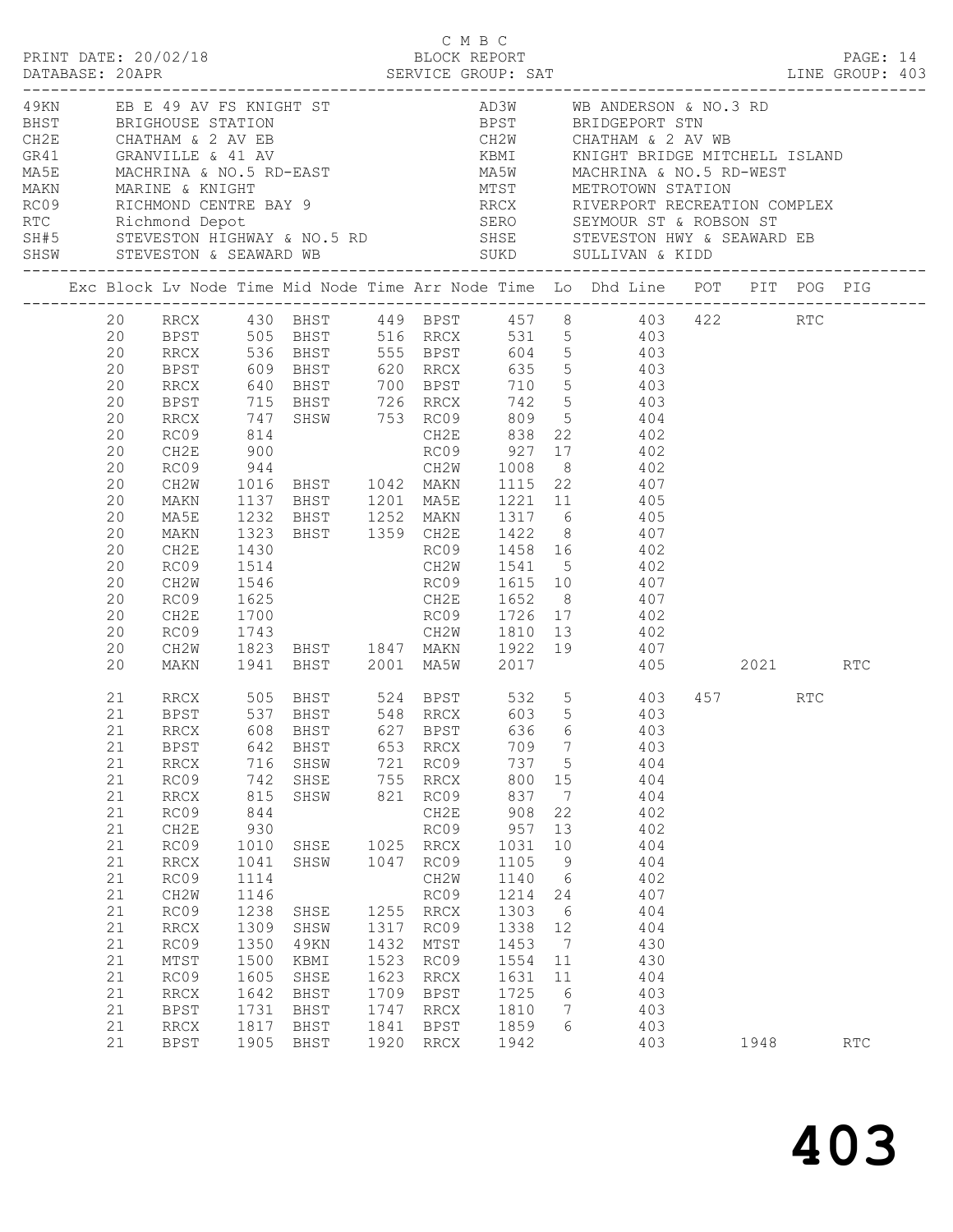|  | 22 |             |                            | SH#5 514 RC09 531 12 404 510 RTC                             |                                  |      |             |                                                                  |                 |                |            |          |     |            |
|--|----|-------------|----------------------------|--------------------------------------------------------------|----------------------------------|------|-------------|------------------------------------------------------------------|-----------------|----------------|------------|----------|-----|------------|
|  | 22 | RC09        |                            |                                                              |                                  |      |             |                                                                  |                 |                |            |          |     |            |
|  | 22 | RRCX        |                            | 543 SHSE 555 RRCX 600 11 404<br>611 SHSW 616 RC09 632 10 404 |                                  |      |             |                                                                  |                 |                |            |          |     |            |
|  | 22 | RC09        |                            | 642 SHSE<br>706 BHST                                         | 655    RRCX<br>726    BPST       |      |             | 700 6                                                            |                 | 404            |            |          |     |            |
|  | 22 | RRCX        |                            |                                                              |                                  |      |             | 738 6                                                            |                 | 403            |            |          |     |            |
|  | 22 | BPST        |                            | $744$ BHST<br>823 BHST<br>904 BHST                           | 756 RRCX                         |      |             | $815$ 8                                                          |                 | 403            |            |          |     |            |
|  | 22 | RRCX        |                            |                                                              | 845 BPST<br>845 Broi<br>917 RRCX |      |             | 858 6<br>938 15                                                  | 6               | 403            |            |          |     |            |
|  | 22 | BPST        |                            |                                                              |                                  |      |             |                                                                  |                 | 403            |            |          |     |            |
|  | 22 | RRCX        | 953<br>1048                | BHST                                                         | 1018 BPST                        |      |             | 1033<br>1127                                                     | 15              | 403            |            |          |     |            |
|  | 22 | BPST        |                            | BHST                                                         | 1103 RRCX                        |      |             |                                                                  | 10              | 403            |            |          |     |            |
|  | 22 | RRCX        | 1137<br>1231               | BHST                                                         | 1203 BPST                        |      |             | 1219 12                                                          |                 | 403            |            |          |     |            |
|  | 22 | BPST        |                            | BHST                                                         | 1248 RRCX                        |      |             | 1313 6                                                           |                 | 403            |            |          |     |            |
|  | 22 | RRCX        | ----<br>1319               | BHST                                                         | 1347 BPST                        |      |             | 1409 7                                                           |                 | 403            |            |          |     |            |
|  | 22 | <b>BPST</b> | 1416<br>1507               | <b>BHST</b>                                                  |                                  |      |             | 1435 RRCX 1458 9<br>1517 RC09 1536 14                            |                 | $403$<br>$404$ |            |          |     |            |
|  | 22 | RRCX        |                            | SHSW                                                         |                                  |      |             |                                                                  |                 |                |            |          |     |            |
|  | 22 | RC09        | 1550<br>1700               | 49KN                                                         | 1634 MTST                        |      |             | 1655 5<br>1754 12                                                |                 | 430            |            |          |     |            |
|  | 22 | MTST        |                            | KBMI                                                         | 1723 RC09                        |      |             |                                                                  |                 | 430            |            |          |     |            |
|  | 22 | RC09        | $1806$<br>$1839$<br>$1925$ | SHSE                                                         | 1825 RRCX                        |      |             | 1833 6                                                           |                 | 404            |            |          |     |            |
|  | 22 | RRCX        |                            | BHST<br>BHST 1940 RRCX                                       | 1902 BPST                        |      |             | 1918 7<br>2002 10                                                |                 | 403<br>403     |            |          |     |            |
|  | 22 | <b>BPST</b> |                            |                                                              |                                  |      |             |                                                                  |                 |                |            |          |     |            |
|  | 22 | RRCX        | 2012<br>2103               |                                                              |                                  |      |             | 2048 15                                                          |                 | 403            |            |          |     |            |
|  | 22 | BPST        | 2103                       | BHST                                                         |                                  |      |             | 2139                                                             |                 | 403            |            | 2145     |     | <b>RTC</b> |
|  | 23 | CH2E        | 534                        |                                                              |                                  |      | <b>BHST</b> |                                                                  |                 | 553 14 401     |            | 520      | RTC |            |
|  | 23 | BHST        | 607                        |                                                              |                                  |      | CH2E        | 626                                                              | 8 <sup>1</sup>  | 401            |            |          |     |            |
|  | 23 | CH2E        | 634                        |                                                              |                                  | BHST |             | 653 13                                                           |                 | 401<br>401     |            |          |     |            |
|  | 23 | BHST        | 706                        |                                                              |                                  | CH2E |             | 726                                                              | $7\overline{ }$ |                |            |          |     |            |
|  | 23 | CH2E        | 733<br>810                 |                                                              |                                  |      |             | 756                                                              | 14              | 402            |            |          |     |            |
|  | 23 | RC09        |                            |                                                              |                                  |      |             | 830 13                                                           |                 | 404            |            |          |     |            |
|  | 23 | RRCX        | 843                        | SHSW 849 RC09                                                |                                  |      |             | $\begin{array}{c}\n 0.5 \\  -3.6 \\  \hline\n 0.5\n \end{array}$ |                 | 404            |            |          |     |            |
|  | 23 | RC09        | 910<br>939                 | SHSE                                                         | 925 RRCX                         |      |             | $\begin{array}{cc} 931 & 8 \\ 1018 & 15 \end{array}$             |                 | 404            |            |          |     |            |
|  | 23 | RRCX        |                            | BHST                                                         | 1003 BPST                        |      |             |                                                                  |                 | 403            |            |          |     |            |
|  | 23 | BPST        | 1033<br>1122               | BHST 1048 RRCX                                               |                                  |      |             | $1112$<br>1204 12                                                |                 | 403            |            |          |     |            |
|  | 23 | RRCX        |                            | BHST                                                         | 1148 BPST                        |      |             |                                                                  |                 | 403            |            |          |     |            |
|  | 23 | <b>BPST</b> | 1216<br>1303               | BHST                                                         | 1232 RRCX                        |      |             | 1256 7                                                           |                 | 403            |            |          |     |            |
|  | 23 | RRCX        | 1401                       | BHST                                                         | 1331 BPST                        |      |             | 1353                                                             | 8 <sup>8</sup>  | 403            |            |          |     |            |
|  | 23 | BPST        |                            | BHST                                                         | 1420 RRCX                        |      |             | 1443 11                                                          |                 | 403            |            |          |     |            |
|  | 23 | RRCX        | 1454<br>1546               | BHST                                                         | 1522 BPST                        |      |             | $\begin{matrix} 1540 & 6 \\ 1630 & 7 \end{matrix}$               |                 | 403<br>403     |            |          |     |            |
|  | 23 | BPST        |                            | BHST                                                         | 1605 RRCX                        |      |             | 1630 7                                                           |                 |                |            |          |     |            |
|  | 23 | RRCX        | 1637<br>1720               | SHSW                                                         | 1647 RC09                        |      |             | 1705 15                                                          |                 | 404            |            |          |     |            |
|  | 23 | RC09        |                            | 49KN                                                         | 1759 MTST                        |      |             | 1816 11                                                          |                 | 430<br>430     |            |          |     |            |
|  | 23 | MTST        |                            | 1827 KBMI<br>1920 49KN<br>2025 KBMI                          |                                  |      |             | 1847 RC09 1915 5                                                 |                 |                |            |          |     |            |
|  | 23 | RC09        |                            |                                                              |                                  |      |             | 1955 MTST    2009 16<br>2042 RC09    2107                        |                 |                | 430<br>430 | 2119 RTC |     |            |
|  | 23 | MTST        |                            |                                                              | 2042 RC09                        |      |             | 2107                                                             |                 |                |            |          |     |            |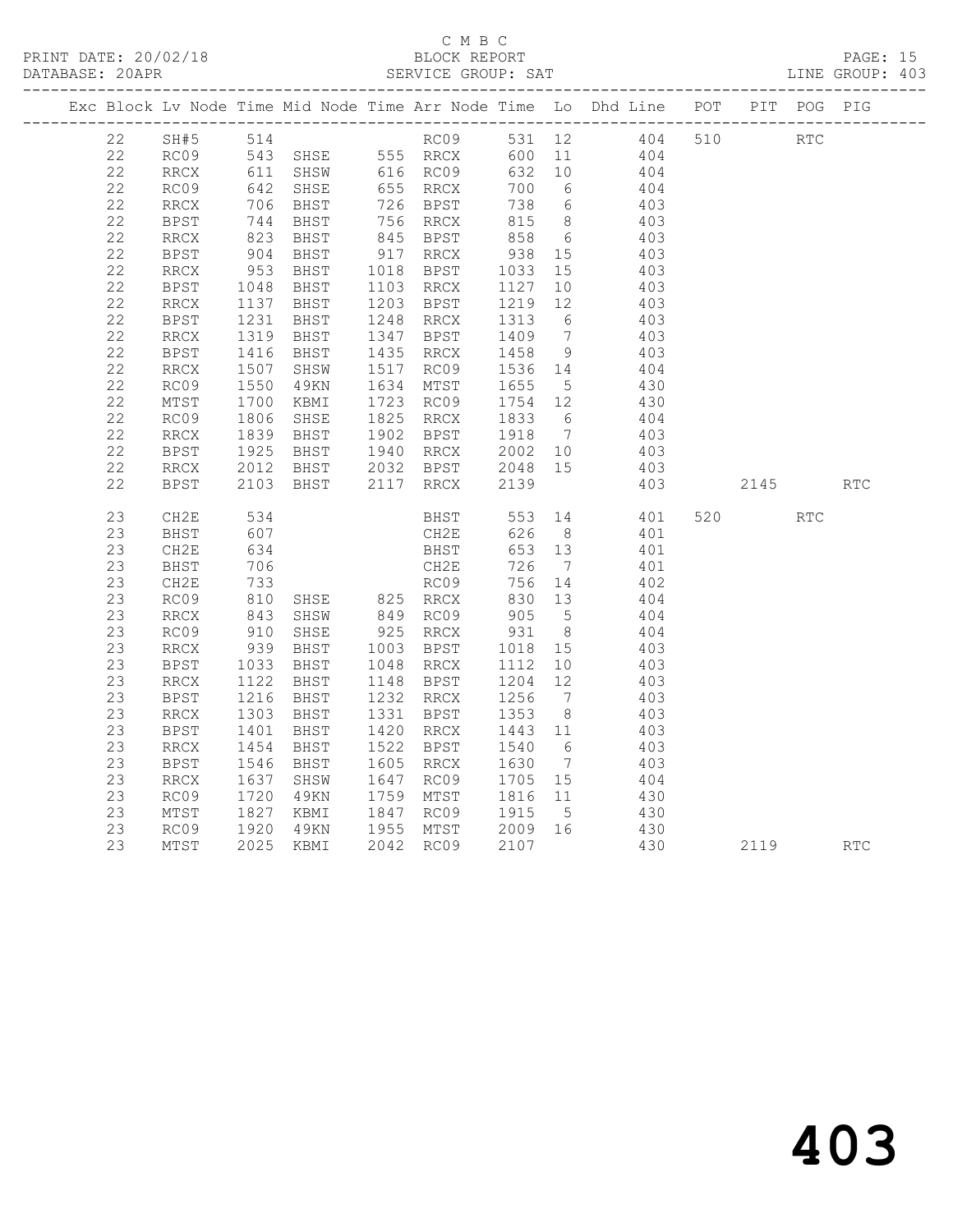|  |          |                              |              | Exc Block Lv Node Time Mid Node Time Arr Node Time Lo Dhd Line POT |              |                        |                   |                 |     |                   |     |         | PIT POG PIG          |            |
|--|----------|------------------------------|--------------|--------------------------------------------------------------------|--------------|------------------------|-------------------|-----------------|-----|-------------------|-----|---------|----------------------|------------|
|  |          |                              |              |                                                                    |              |                        |                   |                 |     |                   |     |         |                      |            |
|  | 24       | SH#5                         | 541          |                                                                    |              | RC09                   |                   |                 |     | 558 5 404         | 537 |         | $\operatorname{RTC}$ |            |
|  | 24       | RC09                         | 603          |                                                                    |              | CH2E 627 5 402         | 654 18            |                 |     |                   |     |         |                      |            |
|  | 24<br>24 | CH2E<br>RC09                 | 632<br>712   |                                                                    |              | RC09<br>RRCX           | 730               | 5 <sub>5</sub>  |     | $\frac{402}{404}$ |     |         |                      |            |
|  | 24       | RRCX                         | 735          |                                                                    |              | BHST 755 BPST          | 808 16            |                 |     | 403               |     |         |                      |            |
|  | 24       | <b>BPST</b>                  | 824          | BHST                                                               |              | 836 RRCX               | 857               | 14              |     | 403               |     |         |                      |            |
|  | 24       | RRCX                         | 911          | BHST                                                               |              | 934 BPST               | 948               | 18              |     | 403               |     |         |                      |            |
|  | 24       | <b>BPST</b>                  | 1006         | BHST                                                               |              | 1021 RRCX              | 1043              | 8 <sup>8</sup>  |     | 403               |     |         |                      |            |
|  | 24       | RRCX                         | 1051         | BHST                                                               |              | 1117 BPST              | 1133 14           |                 |     | 403               |     |         |                      |            |
|  | 24       | BPST                         | 1147         | BHST                                                               |              | 1203 RRCX              | 1227 6            |                 |     | 403               |     |         |                      |            |
|  | 24       | RRCX                         | 1233         | BHST                                                               |              | 1301 BPST              | 1321 10           |                 |     | 403               |     |         |                      |            |
|  | 24       | <b>BPST</b>                  | 1331         | BHST                                                               |              | 1348 RRCX              | 1413 8            |                 |     | 403               |     |         |                      |            |
|  | 24       | RRCX                         | 1421         | BHST                                                               | 1450         | BPST                   | 1510 6            |                 | 403 |                   |     |         |                      |            |
|  | 24       | BPST                         | 1516         | BHST                                                               | 1535         | RRCX                   | 1600 12           |                 |     | 403               |     |         |                      |            |
|  | 24       | RRCX                         | 1612         | BHST                                                               |              | 1639 BPST              | 1655              | $6\overline{6}$ |     | 403               |     |         |                      |            |
|  | 24       | <b>BPST</b>                  | 1701         | BHST                                                               |              | 1719 RRCX              | 1742 16           |                 |     | 403               |     |         |                      |            |
|  | 24       | RRCX                         | 1758         | BHST                                                               |              | 1822 BPST              | 1840              | $5\overline{)}$ | 403 |                   |     |         |                      |            |
|  | 24       | BPST                         | 1845         | BHST<br>SHSW                                                       |              | 1901 RRCX<br>1947 RC09 | 1924              | 17              |     | 403<br>404        |     |         |                      |            |
|  | 24<br>24 | RRCX<br>RC09                 | 1941<br>2014 |                                                                    |              | CH2W                   | 2003<br>2038      | 11<br>16        |     | 402               |     |         |                      |            |
|  | 24       | CH2W                         | 2054         | BHST                                                               |              | 2113 MAKN              | 2143 19           |                 |     | 407               |     |         |                      |            |
|  | 24       | MAKN                         | 2202         | BHST                                                               | 2228         | CH2W                   | 2247              | $5^{\circ}$     |     | 407               |     |         |                      |            |
|  | 24       | CH2W                         | 2252         | BHST                                                               | 2311         | MAKN                   | 2337              | $\overline{7}$  |     | 407               |     |         |                      |            |
|  | 24       | MAKN                         | 2344         | BHST                                                               |              | 2410 CH2E              | 2430 15           |                 |     | 407               |     |         |                      |            |
|  | 24       | CH2E                         | 2445         |                                                                    |              | RC09                   | 2504              | 9               |     | 3 402             |     |         |                      |            |
|  | 24       | AD3W                         | 2516         | GR41                                                               |              | 2547 SERO              | 2602 7            |                 |     | N10               |     |         |                      |            |
|  | 24       | SERO                         | 2609         | GR41                                                               |              | 2624 AD3W              | 2701 6            |                 |     | 32 N10            |     |         |                      |            |
|  | 24       | SERO                         | 2739         | GR41                                                               |              | 2754 AD3W              | 2820              |                 |     | N10               |     | 2831    |                      | <b>RTC</b> |
|  | 25       | RC09                         | 612          | SHSE 625 RRCX                                                      |              |                        |                   |                 |     | 630 14 404        |     | 557 000 | RTC                  |            |
|  | 25       | RRCX                         | 644          | SHSW                                                               |              | 649 RC09               | 705               | $5^{\circ}$     |     | 404               |     |         |                      |            |
|  | 25       | RC09                         | 710          |                                                                    |              | CH2W                   | 732 14            |                 |     | 402               |     |         |                      |            |
|  | 25       | CH2W                         | 746          |                                                                    |              | RC09                   | 809               | $7\overline{ }$ |     | 407               |     |         |                      |            |
|  | 25       | RC09                         | 816          |                                                                    |              | CH2W                   | 837               | 9               |     | 407               |     |         |                      |            |
|  | 25       | CH2W                         | 846          |                                                                    |              | RC09                   | 911               | 15              | 407 |                   |     |         |                      |            |
|  | 25<br>25 | RC09                         | 926          |                                                                    |              | CH2E                   | 949 11<br>1027 17 | 11              |     | 407               |     |         |                      |            |
|  | 25       | CH2E<br>RC09                 | 1000<br>1044 | CH2W                                                               |              | RC09                   | 1110 6            |                 |     | 402<br>402        |     |         |                      |            |
|  | 25       | CH2W                         |              | 1116 BHST 1143 MAKN                                                |              |                        | 1220 15           |                 |     | 407               |     |         |                      |            |
|  |          |                              |              | 25 MAKN 1235 BHST 1301 MA5E 1323 8                                 |              |                        |                   |                 |     | 405               |     |         |                      |            |
|  | 25       | MA5E                         | 1331         | BHST                                                               | 1351         | MAKN                   | 1418              | 5               |     | 405               |     |         |                      |            |
|  | 25       | MAKN                         | 1423         | BHST                                                               | 1459         | CH2E                   | 1524              | 6               |     | 407               |     |         |                      |            |
|  | 25       | CH2E                         | 1530         |                                                                    |              | RC09                   | 1558              | 16              |     | 402               |     |         |                      |            |
|  | 25       | RC09                         | 1614         |                                                                    |              | CH2W                   | 1642              | 8               |     | 402               |     |         |                      |            |
|  | 25       | CH2W                         | 1650         |                                                                    |              | RC09                   | 1716              | 9               |     | 407               |     |         |                      |            |
|  | 25       | RC09                         | 1725         |                                                                    |              | CH2E                   | 1752              | 9               |     | 407               |     |         |                      |            |
|  | 25       | CH2E                         | 1801         |                                                                    |              | RC09                   | 1827              | 16              |     | 402               |     |         |                      |            |
|  | 25       | RC09                         | 1843         |                                                                    |              | CH2E                   | 1912              | 19              |     | 402               |     |         |                      |            |
|  | 25       | CH2E                         | 1931         |                                                                    |              | RC09                   | 1953              | 17              |     | 402               |     |         |                      |            |
|  | 25<br>25 | RC09                         | 2010<br>2044 | SHSE                                                               | 2027<br>2104 | RRCX<br><b>BPST</b>    | 2034<br>2118      | 10              |     | 404<br>403        |     |         |                      |            |
|  | 25       | <b>RRCX</b><br><b>BPST</b>   | 2133         | BHST<br>BHST                                                       | 2147         | RRCX                   | 2209              | 15<br>9         |     | 403               |     |         |                      |            |
|  | 25       | $\mathop{\rm RRCX}\nolimits$ | 2218         | <b>BHST</b>                                                        | 2238         | <b>BPST</b>            | 2248              | 13              |     | 403               |     |         |                      |            |
|  | 25       | <b>BPST</b>                  | 2301         | BHST                                                               | 2313         | <b>RRCX</b>            | 2332              | 8               |     | 403               |     |         |                      |            |
|  | 25       | <b>RRCX</b>                  | 2340         | BHST                                                               | 2357         | <b>BPST</b>            | 2406              | 5               |     | 403               |     |         |                      |            |
|  | 25       | <b>BPST</b>                  | 2411         | BHST                                                               | 2422         | RRCX                   | 2440              | 5               |     | 403               |     |         |                      |            |
|  | 25       | <b>RRCX</b>                  | 2445         | BHST                                                               | 2502         | <b>BPST</b>            | 2511              | 5               |     | 403               |     |         |                      |            |
|  |          |                              |              |                                                                    |              |                        |                   |                 |     |                   |     |         |                      |            |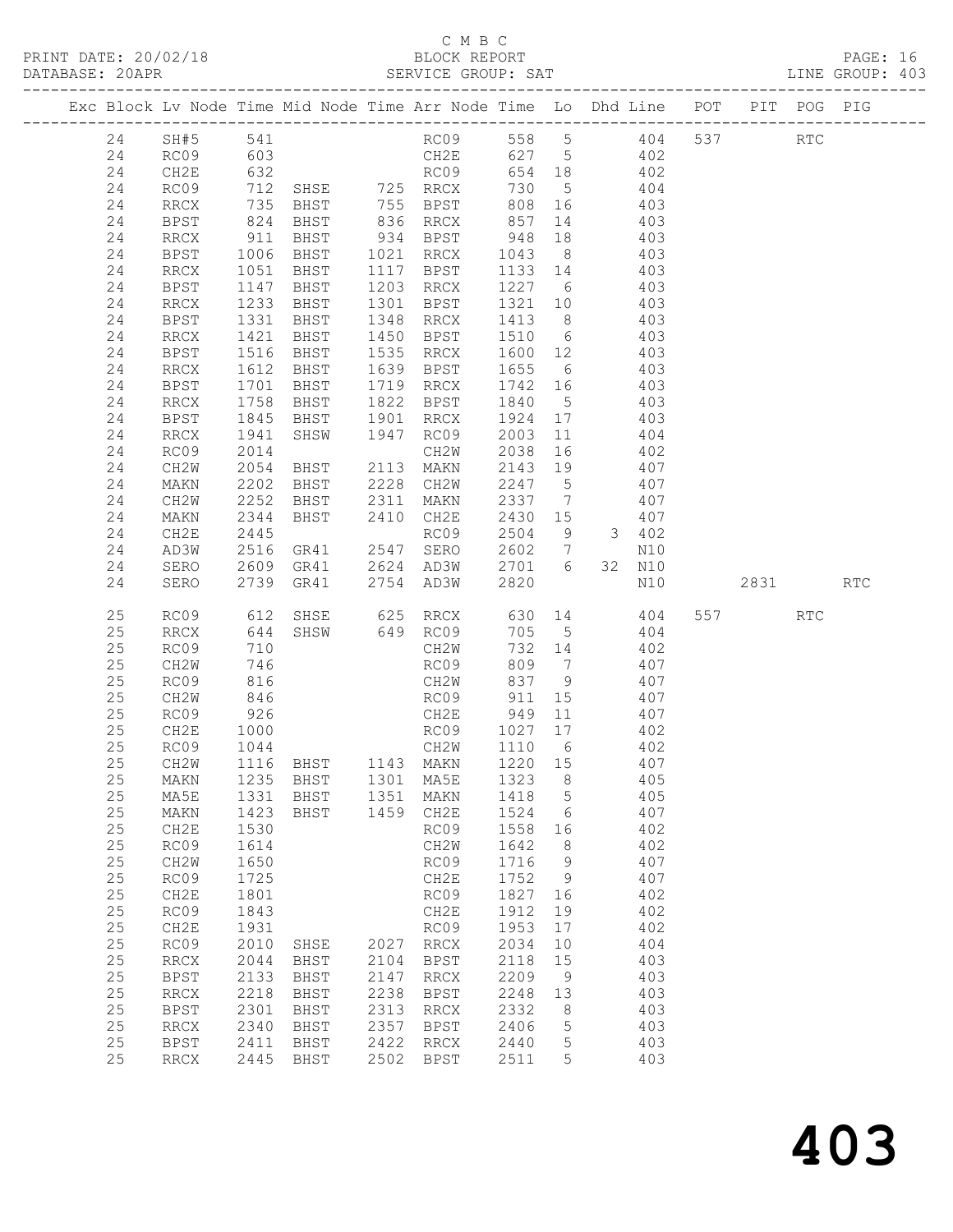#### C M B C<br>BLOCK REPORT

| DATABASE: 20APR |           |              |                                                                  |                        |         |                | SERVICE GROUP: SAT                                                                          |           |            | LINE GROUP: 403 |
|-----------------|-----------|--------------|------------------------------------------------------------------|------------------------|---------|----------------|---------------------------------------------------------------------------------------------|-----------|------------|-----------------|
|                 |           |              |                                                                  |                        |         |                | Exc Block Lv Node Time Mid Node Time Arr Node Time Lo Dhd Line POT PIT POG PIG              |           |            |                 |
|                 |           |              |                                                                  |                        |         |                | 25 BPST 2516 BHST 2526 RRCX 2543 5 403                                                      |           |            |                 |
| 25              | RRCX 2548 |              |                                                                  |                        |         |                | SH#5 2552 403 2555 RTC                                                                      |           |            |                 |
| 26              | BHST      |              |                                                                  |                        |         |                | 618 BHST 618 MAKN 638 5 405                                                                 | 603 — 100 | <b>RTC</b> |                 |
| 26              | MAKN      |              | 643 BHST                                                         | 702 MA5E               |         |                | 720 21 405                                                                                  |           |            |                 |
| 26              | MA5E      |              |                                                                  |                        |         |                |                                                                                             |           |            |                 |
| 26              | MAKN      |              |                                                                  |                        |         |                | 741 BHST 756 MAKN 814 y 400<br>823 BHST 849 CH2W 908 8 407<br>916 BHST 940 MAKN 1013 24 407 |           |            |                 |
| 26              | CH2W      |              |                                                                  |                        |         |                |                                                                                             |           |            |                 |
| 26              | MAKN      | 1037         | BHST 1101 MA5E                                                   |                        | 1121 12 |                | 405                                                                                         |           |            |                 |
| 26              | MA5E      | 1133         |                                                                  | BHST 1153 MAKN         | 1216 10 |                | 405                                                                                         |           |            |                 |
| 26              | MAKN      | 1226         | BHST 1259 CH2E                                                   |                        | 1322    | 8 <sup>8</sup> | 407                                                                                         |           |            |                 |
| 26              | CH2E      | 1330         |                                                                  | RC09                   | 1359 15 |                | 407<br>402                                                                                  |           |            |                 |
| 26              | RC09      | 1414         |                                                                  | CH2W                   | 1441 5  |                | 402                                                                                         |           |            |                 |
| 26              | CH2W      | 1446         |                                                                  | RC09                   | 1515 10 |                | 407                                                                                         |           |            |                 |
| 26              | RC09      | 1525         |                                                                  |                        |         |                |                                                                                             |           |            |                 |
| 26              | CH2E      | 1600         |                                                                  |                        |         |                | CH2E 1553 7 407<br>RC09 1628 16 402                                                         |           |            |                 |
| 26              | RC09      | 1644         |                                                                  |                        |         |                | CH2W 1712 9 402                                                                             |           |            |                 |
| 26              | CH2W      | 1721         |                                                                  |                        |         |                | BHST 1745 MAKN 1823 14 407                                                                  |           |            |                 |
| 26              | MAKN      |              | 1837 BHST   1901 MA5W   1919   7<br>1926 BHST   1948 MAKN   2009 |                        |         |                | 405                                                                                         |           |            |                 |
| 26              | MA5W      |              |                                                                  |                        |         |                | 405                                                                                         | 2022 2023 |            | <b>RTC</b>      |
| 27              | RC09      | 622          |                                                                  |                        |         |                | CH2W 642 8 407                                                                              | 607 — 100 | <b>RTC</b> |                 |
| 27              | CH2W      |              |                                                                  |                        |         |                |                                                                                             |           |            |                 |
| 27              | RC09      | 650<br>721   |                                                                  |                        |         |                | RCO9 713 8 407<br>49KN 749 MTST 802 24 430                                                  |           |            |                 |
| 27              | MTST      |              | 826 KBMI 845 RC09 908 13                                         |                        |         |                | 430                                                                                         |           |            |                 |
| 27              | RC09      | 921          | 49KN 954 MTST                                                    |                        | 1009 16 |                | 430                                                                                         |           |            |                 |
| 27              | MTST      | 1025<br>1121 |                                                                  |                        | 1112 9  |                | 430                                                                                         |           |            |                 |
| 27              | RC09      | 1121         | KBMI 1047 RC09<br>49KN 1156 MTST                                 |                        |         |                | $1112$ 9 430<br>1215 6 430                                                                  |           |            |                 |
| 27              | MTST      | 1221         |                                                                  | KBMI 1244 RC09 1316 10 |         |                | 430                                                                                         |           |            |                 |
| 27              | RC09      | 1326         |                                                                  | CH2E                   | 1352 8  |                | 407                                                                                         |           |            |                 |
| 27              | CH2E      | 1400         |                                                                  | RC09                   | 1428 16 |                | 402                                                                                         |           |            |                 |
| 27              | RC09      | 1444         |                                                                  | CH2W                   | 1511 5  |                | 402                                                                                         |           |            |                 |
| 27              | CH2W      |              | 1516 BHST 1541 MAKN                                              |                        | 1620 15 |                | 407                                                                                         |           |            |                 |
| 27              | MAKN      | 1635         | BHST 1701 MA5W                                                   |                        | 1719    | 8 <sup>8</sup> | 405                                                                                         |           |            |                 |
| 27              | MA5W      | 1727<br>1827 | BHST                                                             | 1751 MAKN              |         |                | 1816 11 405<br>1919 5 407                                                                   |           |            |                 |
| 27              | MAKN      |              | BHST                                                             | 1858 CH2W 1919         |         |                |                                                                                             |           |            |                 |
| 27              | CH2W      | 1924         |                                                                  |                        |         |                | BHST 1944 MAKN 2015 15 407                                                                  |           |            |                 |
| 27              | MAKN      | 2030         | BHST                                                             | 2058 CH2E              |         |                | 2119 12 407                                                                                 |           |            |                 |
| 27              | CH2E      | 2131         |                                                                  | RC09                   | 2151    |                | 402                                                                                         | 2203      |            | <b>RTC</b>      |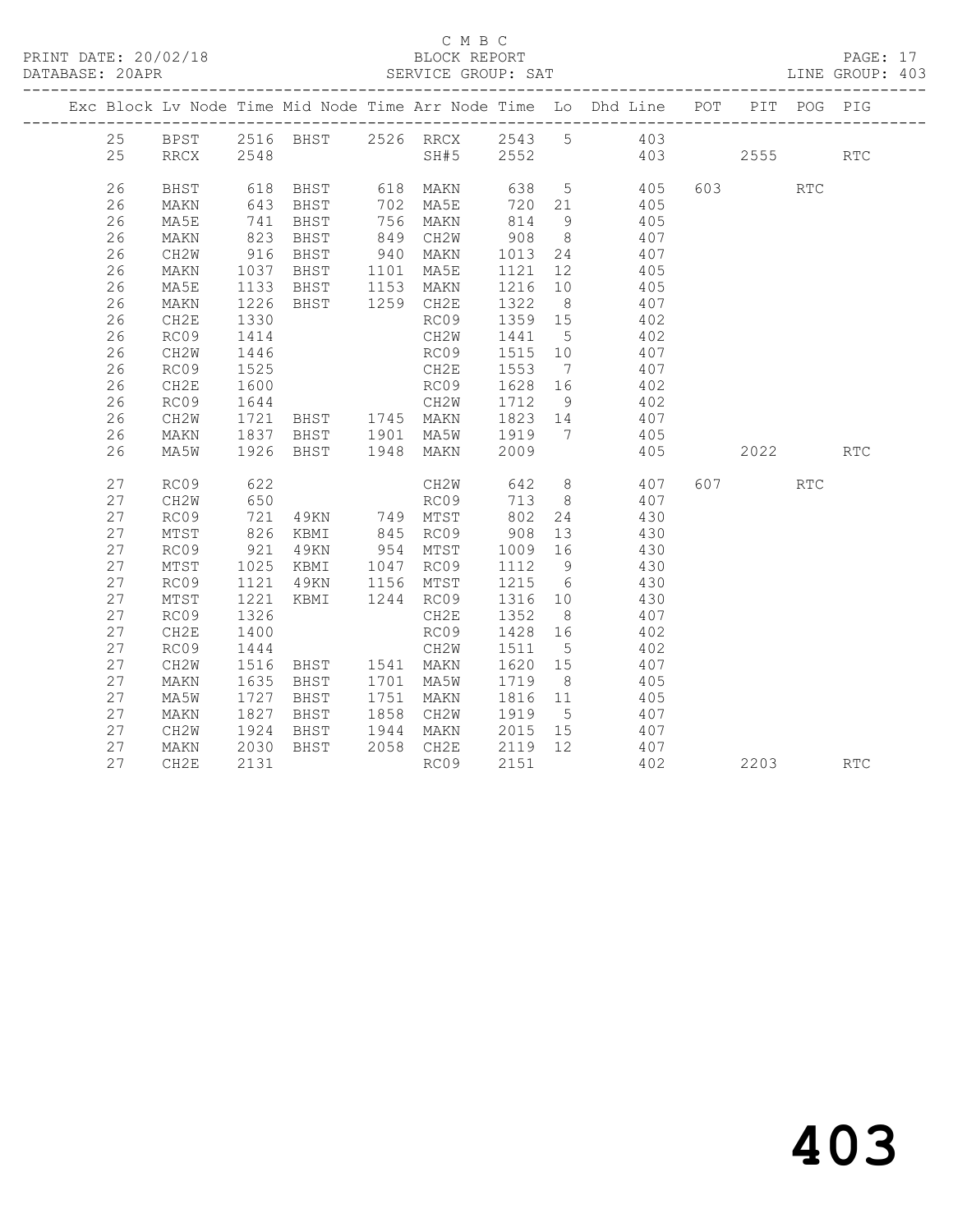### C M B C<br>BLOCK REPORT

PRINT DATE: 20/02/18 BLOCK REPORT PAGE: 18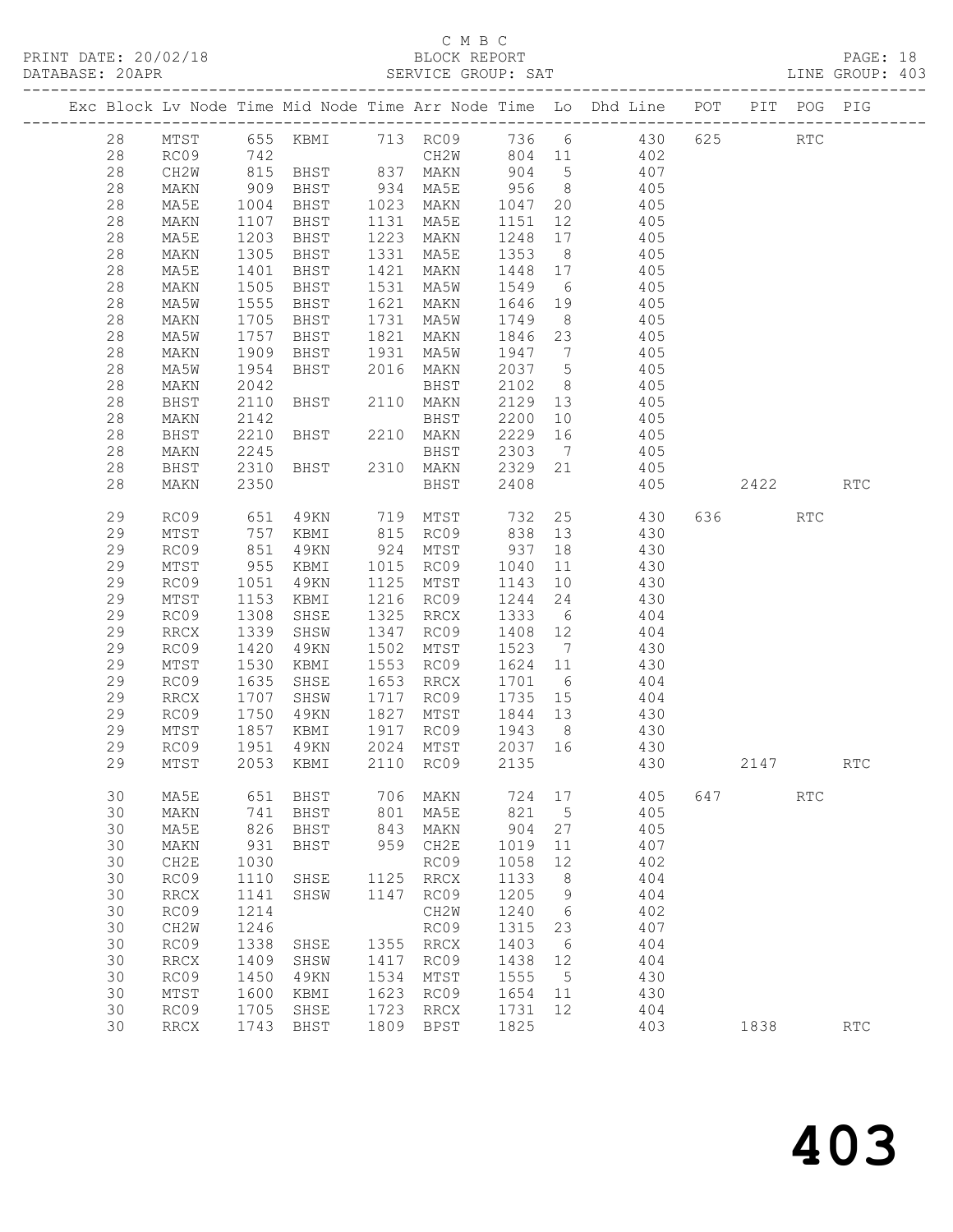### C M B C<br>BLOCK REPORT

PAGE: 19<br>LINE GROUP: 403

|    |                              |                 | Exc Block Lv Node Time Mid Node Time Arr Node Time Lo Dhd Line POT PIT POG PIG |      |                                                 |                   |                 |          |     |       |            |                             |
|----|------------------------------|-----------------|--------------------------------------------------------------------------------|------|-------------------------------------------------|-------------------|-----------------|----------|-----|-------|------------|-----------------------------|
| 31 | MTST                         |                 | 725 KBMI 743 RC09 806 15 430 655                                               |      |                                                 |                   |                 |          |     |       | <b>RTC</b> |                             |
| 31 | RC09                         |                 | 821 49KN 849 MTST 902 21 430                                                   |      |                                                 |                   |                 |          |     |       |            |                             |
| 31 | MTST                         |                 |                                                                                |      |                                                 |                   |                 |          | 430 |       |            |                             |
| 31 | RC09                         | $923$<br>$1021$ |                                                                                |      | KBMI 943 RC09 1008 13<br>49KN 1055 MTST 1112 13 |                   |                 |          | 430 |       |            |                             |
| 31 | MTST                         | 1125            | KBMI 1147 RC09                                                                 |      |                                                 | $1214$ $12$ $430$ |                 |          |     |       |            |                             |
| 31 | RC09                         | 1226            |                                                                                |      | CH2E                                            | 1252              |                 | 8 407    |     |       |            |                             |
| 31 | CH2E                         | 1300            |                                                                                |      | RC09                                            | 1329 15           |                 | 402      |     |       |            |                             |
| 31 | RC09                         | 1344            |                                                                                |      | CH2W                                            | 1411              | $5\overline{)}$ |          | 402 |       |            |                             |
| 31 | CH2W                         | 1416            | BHST 1442 MAKN                                                                 |      |                                                 | 1521 14           |                 | 407      |     |       |            |                             |
| 31 | MAKN                         | 1535            | BHST 1601 MA5W                                                                 |      |                                                 | 1619 6 405        |                 |          |     |       |            |                             |
| 31 | MA5W                         | 1625            |                                                                                |      |                                                 | 1716              | 8 <sup>8</sup>  |          | 405 |       |            |                             |
| 31 | MAKN                         | 1724            | BHST 1651 MAKN<br>BHST 1758 CH2E                                               |      |                                                 | 1822 9            |                 |          | 407 |       |            |                             |
| 31 | CH2E                         | 1831            |                                                                                |      | RC09                                            | 1855 18           |                 | 402      |     |       |            |                             |
| 31 | RC09                         | 1913            |                                                                                |      | CH2E                                            | 1942              | 19              | 402      |     |       |            |                             |
| 31 | CH2E                         | 2001            |                                                                                |      |                                                 | 2023              | 17              | 402      |     |       |            |                             |
| 31 | RC09                         | 2040            |                                                                                |      |                                                 | 2104              | 8 <sup>8</sup>  |          | 404 |       |            |                             |
| 31 | RRCX                         | 2112            | RC09<br>SHSE 2057 RRCX<br>SHSW 2117 RC09                                       |      |                                                 | 2133              | 11              |          | 404 |       |            |                             |
| 31 | RC09                         | 2144            |                                                                                |      | CH2W                                            | 2208              | 8 <sup>8</sup>  | 402      |     |       |            |                             |
| 31 | CH2W                         | 2216            | BHST                                                                           |      | 2235 MAKN                                       | 2301              | $5\overline{)}$ |          | 407 |       |            |                             |
| 31 | MAKN                         | 2306            | BHST                                                                           |      | 2332 CH2W                                       | 2351              | $5\overline{)}$ |          | 407 |       |            |                             |
| 31 | CH2W                         | 2356            | BHST                                                                           | 2414 | MAKN                                            | 2440 5            |                 |          | 407 |       |            |                             |
| 31 | MAKN                         | 2445            | BHST                                                                           |      | 2509 CH2W                                       | 2526              |                 | 5 15 407 |     |       |            |                             |
| 31 | AD3W                         | 2546            | GR41                                                                           | 2617 | SERO                                            | 2632              | $7\overline{ }$ |          | N10 |       |            |                             |
| 31 | SERO                         | 2639            | GR41                                                                           |      | 2654 AD3W                                       | 2731              | 22              |          | N10 |       |            |                             |
| 31 | AD3W                         | 2753            | GR41                                                                           |      | 2812 SERO                                       | 2827              | 12              |          | N10 |       |            |                             |
| 31 | SERO                         |                 | 2839 GR41                                                                      |      | 2854 AD3W                                       | 2920              |                 |          | N10 | 2931  |            | <b>RTC</b>                  |
| 32 | MAKN                         |                 | BHST                                                                           |      |                                                 |                   |                 |          |     | 657 8 | RTC        |                             |
| 32 | CH2E                         | 713<br>802      |                                                                                |      | 738 CH2E 757 5 407<br>RC09 827 13 402           |                   |                 |          |     |       |            |                             |
| 32 | RC09                         | 840             | SHSE                                                                           |      | 855 RRCX                                        | 901               | 10              | 404      |     |       |            |                             |
| 32 | RRCX                         | 911             | SHSW                                                                           |      | 917 RC09                                        | 935               | $5^{\circ}$     | 404      |     |       |            |                             |
| 32 | RC09                         | 940             | SHSE                                                                           |      | 955 RRCX                                        | 1001              | 10              |          | 404 |       |            |                             |
| 32 | RRCX                         | 1011            | SHSW                                                                           |      | 1017 RC09                                       | 1035              | 5 <sup>5</sup>  |          | 404 |       |            |                             |
| 32 | RC09                         | 1040            | SHSE                                                                           | 1055 | RRCX                                            | 1103              | 8 <sup>8</sup>  |          | 404 |       |            |                             |
| 32 | <b>RRCX</b>                  | 1111            | SHSW                                                                           |      | 1117 RC09                                       | 1135              | 9               | 404      |     |       |            |                             |
| 32 | RC09                         | 1144            |                                                                                |      | CH2W                                            | 1210              | $6\overline{6}$ | 402      |     |       |            |                             |
| 32 | CH2W                         | 1216            | BHST                                                                           |      | 1243 MAKN                                       | 1320 15           |                 |          | 407 |       |            |                             |
| 32 | MAKN                         | 1335            | BHST                                                                           |      | 1401 MA5E                                       | 1423 8            |                 |          | 405 |       |            |                             |
| 32 | MA5E                         |                 | 1431 BHST                                                                      |      | 1451 MAKN                                       | 1518 5            |                 | 405      |     |       |            |                             |
| 32 | MAKN                         | 1523            | BHST                                                                           | 1558 | CH2E                                            | 1622              | 8               |          | 407 |       |            |                             |
| 32 | CH2E                         | 1630            |                                                                                |      | RC09                                            | 1658              | 16              |          | 402 |       |            |                             |
| 32 | RC09                         | 1714            |                                                                                |      | CH2W                                            | 1741              | 11              |          | 402 |       |            |                             |
| 32 | CH <sub>2</sub> W            | 1752            |                                                                                |      | RC09                                            | 1817              | 8               |          | 407 |       |            |                             |
| 32 | RC09                         | 1825            |                                                                                |      | CH2W                                            | 1849              | 5               |          | 407 |       |            |                             |
| 32 | CH2W                         | 1854            |                                                                                |      | RC09                                            | 1919              | 6               |          | 407 |       |            |                             |
| 32 | RC09                         | 1925            |                                                                                |      | CH2W                                            | 1949              | 5               |          | 407 |       |            |                             |
| 32 | CH2W                         | 1954            | $_{\rm BHST}$                                                                  | 2014 | MAKN                                            | 2044              | 16              |          | 407 |       |            |                             |
| 32 | MAKN                         | 2100            | BHST                                                                           | 2128 | CH2E                                            | 2149              | 12              |          | 407 |       |            |                             |
| 32 | CH2E                         | 2201            |                                                                                |      | RC09                                            | 2221              | 6               |          | 402 |       |            |                             |
| 32 | RC09                         | 2227            | SHSE                                                                           | 2242 | RRCX                                            | 2247              | 13              |          | 404 |       |            |                             |
| 32 | <b>RRCX</b>                  | 2300            | SHSW                                                                           | 2305 | RC09                                            | 2319              | 6               |          | 404 |       |            |                             |
| 32 | RC09                         | 2325            | SHSE                                                                           | 2340 | RRCX                                            | 2345              | 15              |          | 404 |       |            |                             |
| 32 | $\mathop{\rm RRCX}\nolimits$ | 2400            | SHSW                                                                           | 2405 | RC09                                            | 2419              | 6               |          | 404 |       |            |                             |
| 32 | RC09                         | 2425            | SHSE                                                                           | 2438 | $\mathop{\mathrm{RRCX}}$                        | 2443              |                 |          | 404 | 2449  |            | $\mathop{\rm RTC}\nolimits$ |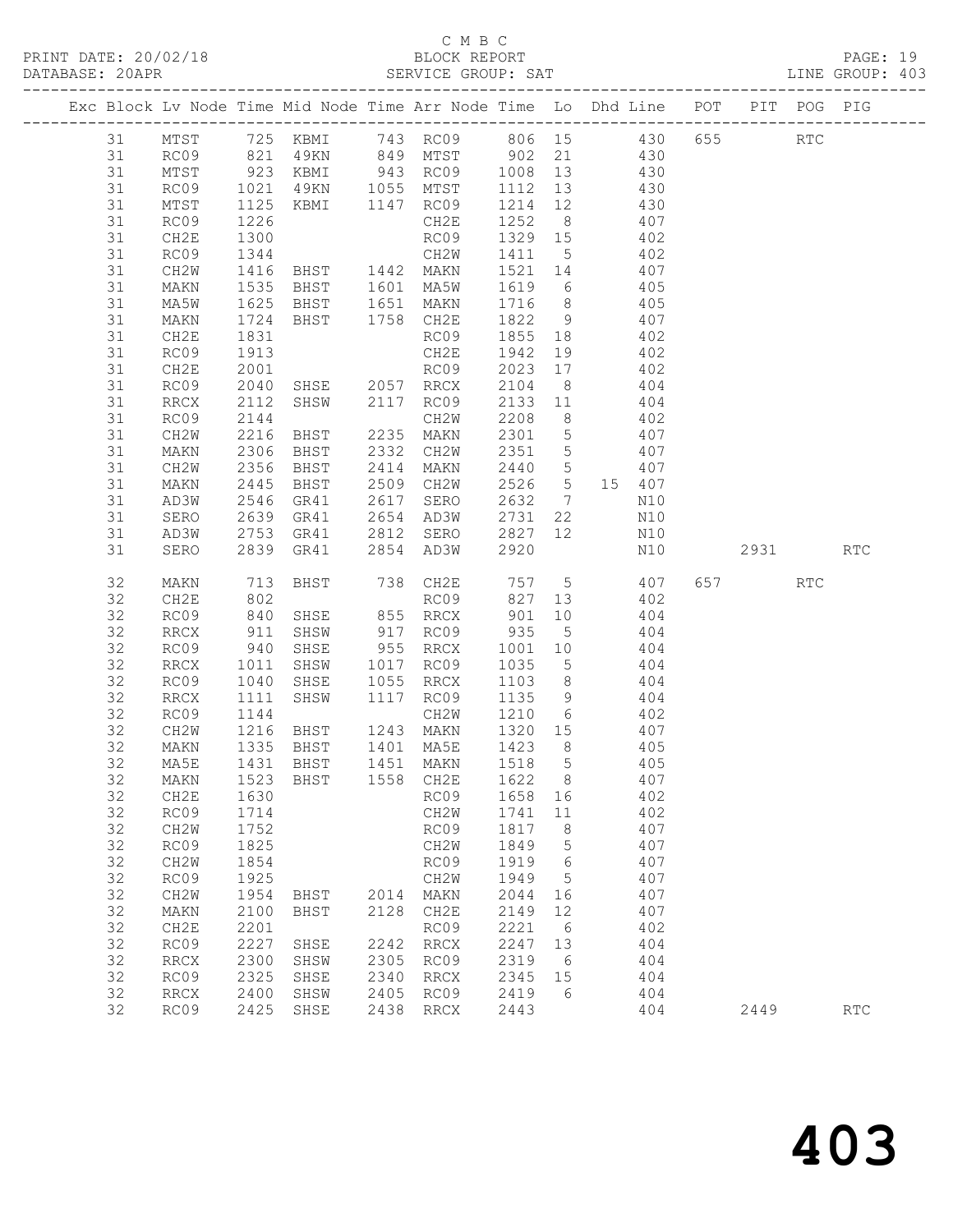PRINT DATE: 20/02/18 BLOCK REPORT BATABASE: 20APR BLOCK REPORT

### C M B C<br>BLOCK REPORT

PAGE: 20<br>LINE GROUP: 403

|    |                 |                 |                                  |      |              |               |                 | Exc Block Lv Node Time Mid Node Time Arr Node Time Lo Dhd Line POT |     |          | PIT POG PIG          |            |
|----|-----------------|-----------------|----------------------------------|------|--------------|---------------|-----------------|--------------------------------------------------------------------|-----|----------|----------------------|------------|
| 33 | CH2W            |                 |                                  |      |              |               |                 | 718 BHST 738 MAKN 805 5 407                                        | 704 |          | $\operatorname{RTC}$ |            |
| 33 | MAKN            | 810             | BHST                             |      | 832 MA5E     |               |                 | 854 10 405                                                         |     |          |                      |            |
| 33 | MA5E            | $904$<br>$1008$ | BHST                             |      | 923 MAKN     | $944$<br>1052 | 24              | 405                                                                |     |          |                      |            |
| 33 | MAKN            |                 | BHST                             |      | 1032 MA5E    | 1052          | 11              | 405                                                                |     |          |                      |            |
| 33 | MA5E            | 1103            | BHST                             | 1123 | MAKN         | 1146 19       |                 | 405                                                                |     |          |                      |            |
| 33 | MAKN            | 1205            | BHST                             | 1231 | MA5E         | 1253          | 8 <sup>1</sup>  | 405                                                                |     |          |                      |            |
| 33 | MA5E            | 1301            | BHST                             | 1321 | MAKN         | 1346 19       |                 | 405                                                                |     |          |                      |            |
| 33 | MAKN            | 1405            | BHST                             | 1431 | MA5E         | 1455          | $6\overline{6}$ | 405                                                                |     |          |                      |            |
| 33 | MA5E            | 1501            | BHST                             | 1521 | MAKN         | 1548 17       |                 | 405                                                                |     |          |                      |            |
| 33 | MAKN            | 1605            | BHST                             | 1631 | MA5W         | 1649 6        |                 | 405                                                                |     |          |                      |            |
| 33 | MA5W            | 1655            | BHST                             | 1721 | MAKN         | 1746 21       |                 | 405                                                                |     |          |                      |            |
| 33 | MAKN            | 1807            | BHST                             | 1831 | MA5W         | 1850          | $7\overline{ }$ | 405                                                                |     |          |                      |            |
| 33 | MA5W            | 1857            | BHST                             | 1920 | MAKN         | 1943          | 16              | 405                                                                |     |          |                      |            |
| 33 | MAKN            | 1959            | BHST                             | 2028 | CH2E         | 2049          | 12              | 407                                                                |     |          |                      |            |
| 33 | CH2E            | 2101            |                                  |      | RC09         | 2121          | 19              | 402                                                                |     |          |                      |            |
| 33 | RC09            | 2140            | SHSE                             |      | 2157 RRCX    | 2202 8        |                 | 404                                                                |     |          |                      |            |
| 33 | RRCX            | 2210            | SHSW                             |      | 2215 RC09    | 2231 13       |                 | 404                                                                |     |          |                      |            |
| 33 | RC09            | 2244            |                                  |      | CH2E         | 2310          |                 | 402                                                                |     | 2321     |                      | <b>RTC</b> |
| 34 | RC09            | 751             | 4 9 K N                          |      | 819 MTST 832 |               |                 | 23 430                                                             |     | 736      | RTC                  |            |
| 34 | MTST            | 855             | KBMI                             |      | 915 RC09     | 938 13        |                 | 430                                                                |     |          |                      |            |
| 34 | RC09            | 951             | 49KN                             | 1024 | MTST         | 1039 17       |                 | 430                                                                |     |          |                      |            |
| 34 | $\mathtt{MTST}$ | 1056            | KBMI                             | 1118 | RC09         | 1144          | $\overline{7}$  | 430                                                                |     |          |                      |            |
| 34 | RC09            | 1151            | 49KN                             | 1229 | MTST         | 1248          | $5\overline{)}$ | 430                                                                |     |          |                      |            |
| 34 | MTST            | 1253            | KBMI                             | 1316 | RC09         | 1348 19       |                 | 430                                                                |     |          |                      |            |
| 34 | RC09            | 1407            | SHSE                             | 1424 | RRCX         | 1432          | $5^{\circ}$     | 404                                                                |     |          |                      |            |
| 34 | <b>RRCX</b>     | 1437            | SHSW                             | 1447 | RC09         | 1508 12       |                 | 404                                                                |     |          |                      |            |
| 34 | RC09            | 1520            | 49KN                             | 1604 | MTST         | 1625 5        |                 | 430                                                                |     |          |                      |            |
| 34 | MTST            | 1630            | KBMI                             |      | 1653 RC09    | 1724 12       |                 | 430                                                                |     |          |                      |            |
| 34 | RC09            | 1736            | SHSE                             | 1754 | RRCX         | 1802          |                 |                                                                    |     | 404 1808 |                      | <b>RTC</b> |
| 35 | <b>BPST</b>     | 804             | BHST                             |      | 816 RRCX     | 835           |                 | 7 403                                                              |     | 744      | RTC                  |            |
| 35 | RRCX            | 842             | BHST                             |      | 904 BPST     | 918           | 6               | 403                                                                |     |          |                      |            |
| 35 | <b>BPST</b>     | 924             | BHST                             |      | 937 RRCX     | 958           | 10              | 403                                                                |     |          |                      |            |
| 35 | RRCX            | 1008            | BHST                             | 1033 | BPST         | 1048          | 15              | 403                                                                |     |          |                      |            |
| 35 | BPST            | 1103            | BHST                             | 1118 | RRCX         | 1142          | 8 <sup>8</sup>  | 403                                                                |     |          |                      |            |
| 35 | RRCX            | 1150            | BHST                             |      | 1216 BPST    | 1234 12       |                 | 403                                                                |     |          |                      |            |
| 35 | BPST            | 1246            | BHST                             |      | 1303 RRCX    | 1328 7        |                 | 403                                                                |     |          |                      |            |
| 35 | RRCX            | 1335            | BHST                             |      | 1403 BPST    | 1425 6        |                 | 403                                                                |     |          |                      |            |
| 35 |                 |                 | BPST 1431 BHST 1450 RRCX 1513 12 |      |              |               |                 | 403                                                                |     |          |                      |            |
| 35 | <b>RRCX</b>     | 1525            | BHST                             | 1552 | <b>BPST</b>  | 1610          | 6               | 403                                                                |     |          |                      |            |
| 35 | <b>BPST</b>     | 1616            | <b>BHST</b>                      | 1634 | <b>RRCX</b>  | 1659          | 14              | 403                                                                |     |          |                      |            |
| 35 | <b>RRCX</b>     | 1713            | BHST                             | 1739 | <b>BPST</b>  | 1755          | 12              | 403                                                                |     |          |                      |            |
| 35 | <b>BPST</b>     | 1807            | <b>BHST</b>                      | 1823 | <b>RRCX</b>  | 1846          | 15              | 403                                                                |     |          |                      |            |
| 35 | <b>RRCX</b>     | 1901            | <b>BHST</b>                      | 1921 | <b>BPST</b>  | 1937          | 8               | 403                                                                |     |          |                      |            |
| 35 | <b>BPST</b>     | 1945            | BHST                             | 1959 | <b>RRCX</b>  | 2021          | 20              | 403                                                                |     |          |                      |            |
| 35 | <b>RRCX</b>     | 2041            | SHSW                             | 2047 | RC09         | 2103          | 11              | 404                                                                |     |          |                      |            |
| 35 | RC09            | 2114            |                                  |      | CH2W         | 2138          | 12              | 402                                                                |     |          |                      |            |
| 35 | CH2W            | 2150            | <b>BHST</b>                      | 2209 | MAKN         | 2239          |                 | 407                                                                |     | 2252     |                      | <b>RTC</b> |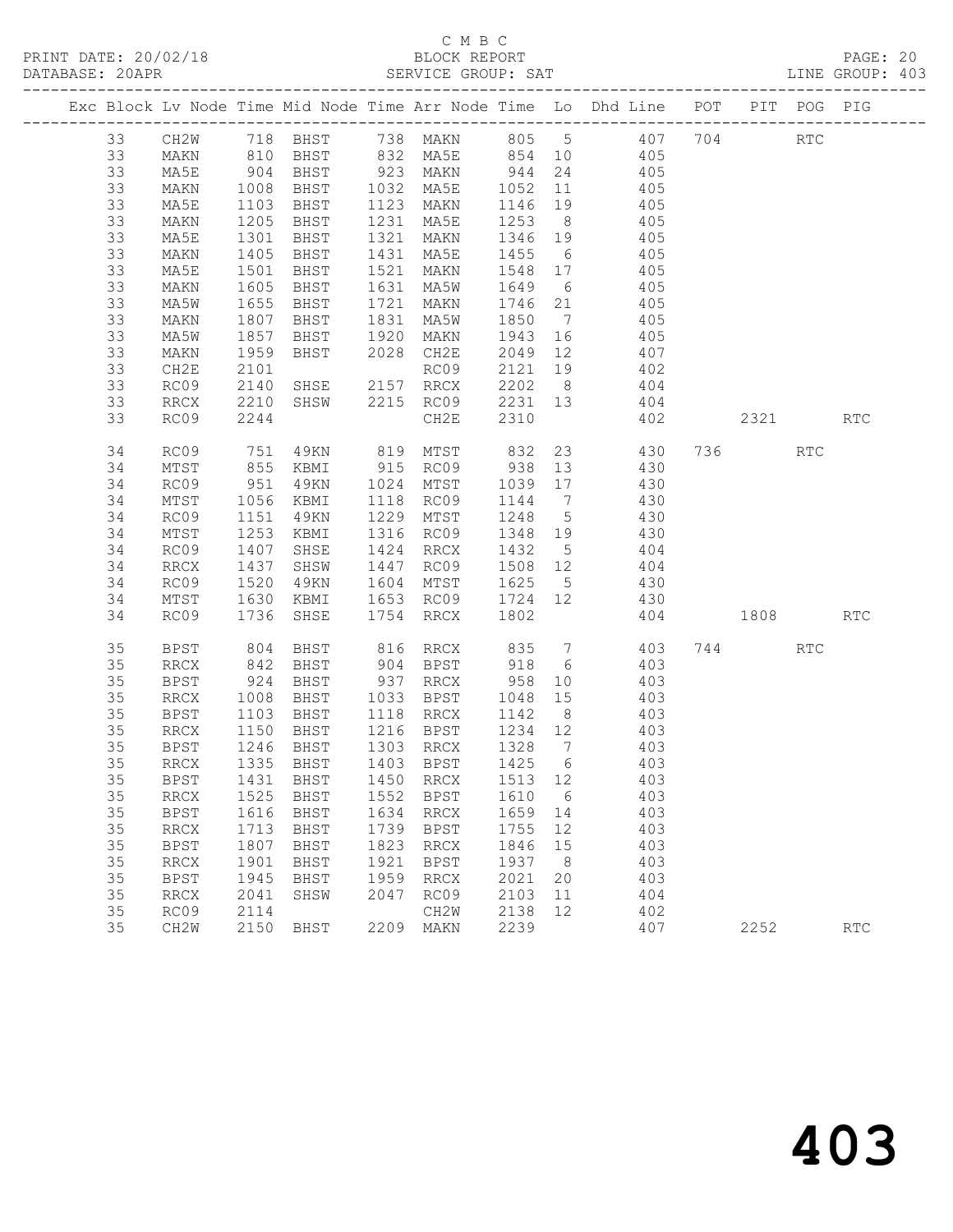PRINT DATE: 20/02/18 BLOCK REPORT BATABASE: 20APR BLOCK REPORT

### C M B C<br>BLOCK REPORT

PAGE: 21<br>LINE GROUP: 403

|    |                              |              |                        |      |                                      |         |                 | Exc Block Lv Node Time Mid Node Time Arr Node Time Lo Dhd Line POT |          | PIT POG PIG |                             |
|----|------------------------------|--------------|------------------------|------|--------------------------------------|---------|-----------------|--------------------------------------------------------------------|----------|-------------|-----------------------------|
| 36 |                              |              |                        |      |                                      |         |                 |                                                                    |          | <b>RTC</b>  |                             |
| 36 |                              |              |                        |      |                                      |         |                 |                                                                    |          |             |                             |
| 36 | RRCX                         | 924          |                        |      | BHST 948 BPST 1003 15                |         |                 | 403                                                                |          |             |                             |
| 36 | BPST                         | 1018         | BHST 1033 RRCX         |      |                                      | 1055    | 11              | 403                                                                |          |             |                             |
| 36 | RRCX                         | 1106<br>1201 | BHST                   |      | 1132 BPST                            | 1148 13 |                 | 403                                                                |          |             |                             |
| 36 | <b>BPST</b>                  |              | BHST                   |      | 1217 RRCX                            | 1241 6  |                 | 403                                                                |          |             |                             |
| 36 | RRCX                         | 1247         | BHST                   | 1315 | BPST                                 | 1337    |                 | 9 403                                                              |          |             |                             |
| 36 | BPST                         | 1346         | BHST                   | 1403 | RRCX                                 | 1428    |                 | 8 403                                                              |          |             |                             |
| 36 | <b>RRCX</b>                  | 1436         | BHST                   | 1505 | BPST                                 | 1525 6  |                 | 403                                                                |          |             |                             |
| 36 | BPST                         | 1531         | BHST                   |      | 1550 RRCX                            | 1615 12 |                 | 403                                                                |          |             |                             |
| 36 | RRCX                         | 1627         | BHST                   | 1654 | BPST                                 |         |                 | 1710 6 403                                                         |          |             |                             |
| 36 | BPST                         | 1716         | BHST                   | 1734 | RRCX                                 |         |                 | 1757 10 403                                                        |          |             |                             |
| 36 | RRCX                         | 1807         | SHSW                   | 1817 | RC09                                 | 1835    | 15              | 404                                                                |          |             |                             |
| 36 | RC09                         | 1850         | 49KN                   | 1927 | MTST                                 | 1942 13 |                 | 430                                                                |          |             |                             |
| 36 | MTST                         | 1955         | KBMI                   |      | 2013 RC09 2039 14                    |         |                 | 430                                                                |          |             |                             |
| 36 | RC09                         | 2053         | 49KN                   | 2126 | MTST                                 | 2139    |                 | 430                                                                | 2209     |             | $\mathop{\rm RTC}\nolimits$ |
| 37 | CH2E                         | 831          |                        |      |                                      |         |                 | RC09 858 16 402                                                    | 817 RTC  |             |                             |
| 37 | RC09                         | 914          |                        |      | CH2W                                 |         |                 | $936 \t 10 \t 402$                                                 |          |             |                             |
| 37 | CH2W                         | 946          |                        |      | RC09                                 | 1011    | 15              | 407                                                                |          |             |                             |
| 37 | RC09                         | 1026         |                        |      | CH2E                                 | 1049    | 11              | 407                                                                |          |             |                             |
| 37 | CH2E                         | 1100         |                        |      | RC09                                 | 1128 10 |                 | $402$<br>$404$                                                     |          |             |                             |
| 37 | RC09                         | 1138         | RC09<br>SHSE 1155 RRCX |      |                                      | 1203 6  |                 |                                                                    |          |             |                             |
| 37 | RRCX                         | 1209         | SHSW                   | 1217 | RC09                                 | 1235 15 |                 | 404                                                                |          |             |                             |
| 37 | RC09                         | 1250         | 49KN                   | 1330 | MTST                                 | 1351    | $6\overline{6}$ | 430                                                                |          |             |                             |
| 37 | MTST                         | 1357         | KBMI                   | 1420 | RC09                                 | 1452 13 |                 | 430                                                                |          |             |                             |
| 37 | RC09                         | 1505         | SHSE                   | 1523 | RRCX                                 | 1531 11 |                 | 404                                                                |          |             |                             |
| 37 | RRCX                         | 1542         | BHST                   | 1609 | BPST                                 | 1625 6  |                 | 403                                                                |          |             |                             |
| 37 | BPST                         | 1631         | BHST                   | 1649 | RRCX                                 | 1712    | 16              | 403                                                                |          |             |                             |
| 37 | RRCX                         | 1728         | BHST                   | 1754 | BPST                                 | 1810 15 |                 | 403                                                                |          |             |                             |
| 37 | <b>BPST</b>                  | 1825         | BHST                   | 1841 | RRCX                                 | 1904    | $7\overline{)}$ | 403                                                                |          |             |                             |
| 37 | RRCX                         | 1911         | SHSW                   |      | 1917 RC09                            | 1933 10 |                 | 404                                                                |          |             |                             |
| 37 | RC09                         | 1943         |                        |      | CH2W                                 | 2010    | 14              | 402                                                                |          |             |                             |
| 37 | CH2W                         | 2024         | BHST                   |      | 2044 MAKN                            | 2114 16 |                 | 407                                                                |          |             |                             |
| 37 | MAKN                         | 2130         | BHST                   |      | 2158 CH2E                            | 2219    |                 | 407                                                                | 2230 RTC |             |                             |
| 38 | MAKN                         |              |                        |      |                                      |         |                 | 841 BHST 903 MA5E 927 7 405                                        | 825 RTC  |             |                             |
| 38 | MA5E                         |              | 934 BHST<br>1027 BHST  |      | 953 MAKN 1017 10<br>1059 CH2E 1121 9 |         |                 | 405                                                                |          |             |                             |
| 38 | MAKN                         |              |                        |      | 1059 CH2E                            | 1121 9  |                 | 407                                                                |          |             |                             |
| 38 |                              |              |                        |      |                                      |         |                 | CH2E 1130 RC09 1158 10 402                                         |          |             |                             |
| 38 | RC09                         | 1208         | SHSE                   | 1225 | RRCX                                 | 1233    | - 6             | 404                                                                |          |             |                             |
| 38 | $\mathop{\rm RRCX}\nolimits$ | 1239         | SHSW                   | 1247 | RC09                                 | 1305    | 15              | 404                                                                |          |             |                             |
| 38 | RC09                         | 1320         | 49KN                   | 1400 | MTST                                 | 1421    | 8               | 430                                                                |          |             |                             |
| 38 | MTST                         | 1429         | KBMI                   | 1452 | RC09                                 | 1524    | 11              | 430                                                                |          |             |                             |
| 38 | RC09                         | 1535         | SHSE                   | 1553 | RRCX                                 | 1601    | 6               | 404                                                                |          |             |                             |
| 38 | <b>RRCX</b>                  | 1607         | SHSW                   | 1617 | RC09                                 | 1635    | 15              | 404                                                                |          |             |                             |
| 38 | RC09                         | 1650         | 49KN                   | 1731 | MTST                                 | 1752    | 5               | 430                                                                |          |             |                             |
| 38 | MTST                         | 1757         | KBMI                   | 1819 | RC09                                 | 1848    |                 | 430                                                                | 1902     |             | <b>RTC</b>                  |
|    |                              |              |                        |      |                                      |         |                 |                                                                    |          |             |                             |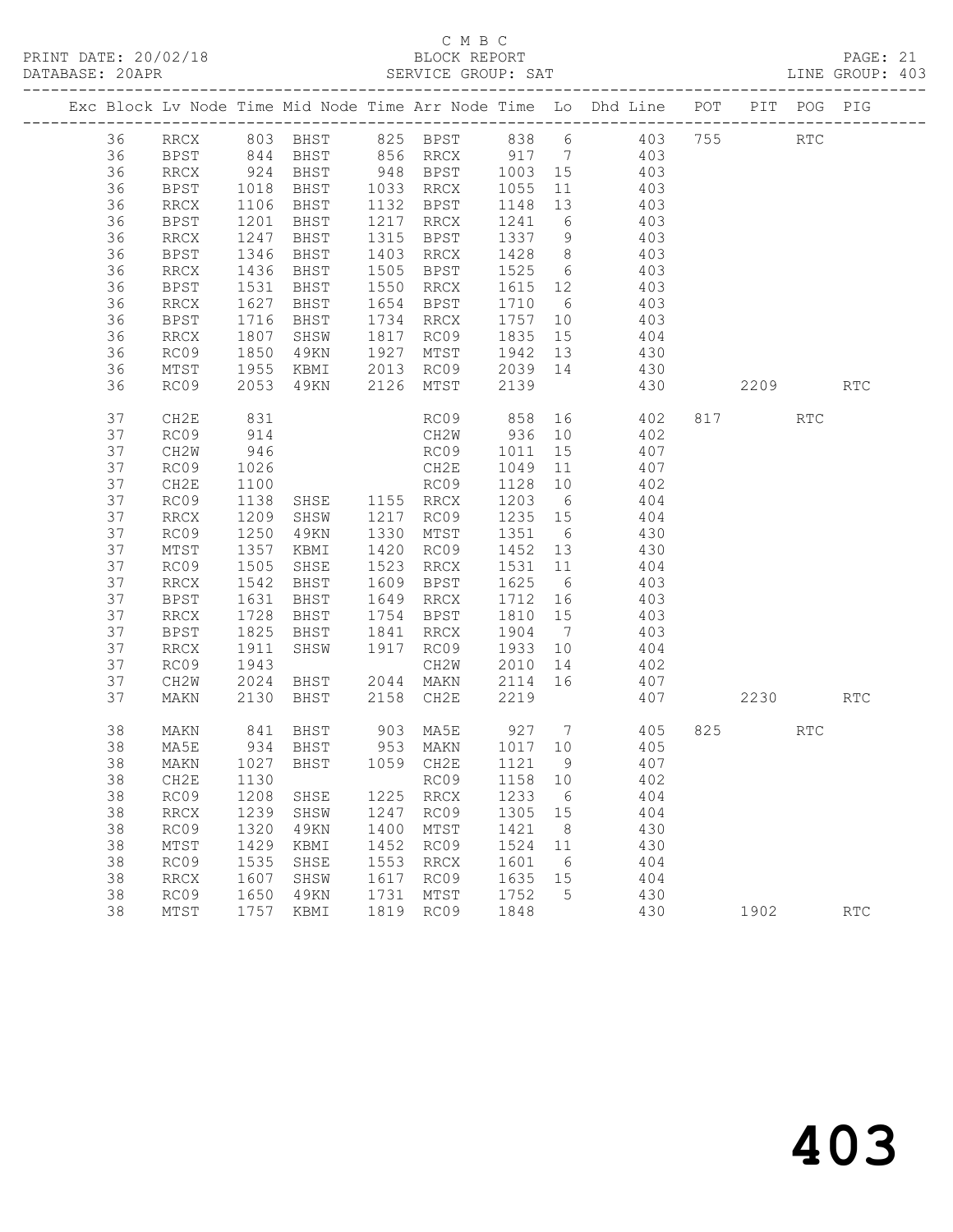#### C M B C<br>BLOCK REPORT

PAGE: 22<br>LINE GROUP: 403

|  |          |                  |              |                        |      |                        |                   |                      | Exc Block Lv Node Time Mid Node Time Arr Node Time Lo Dhd Line POT PIT POG PIG |          |                      |                      |
|--|----------|------------------|--------------|------------------------|------|------------------------|-------------------|----------------------|--------------------------------------------------------------------------------|----------|----------------------|----------------------|
|  | 39       | RRCX             |              |                        |      |                        |                   |                      | 856 BHST 919 BPST 933 6 403 848                                                |          | $\operatorname{RTC}$ |                      |
|  | 39       | BPST             |              |                        |      |                        |                   |                      | 939 BHST 954 RRCX 1015 7 403                                                   |          |                      |                      |
|  | 39       | RRCX             |              |                        |      | 1048 BPST              |                   |                      | 403                                                                            |          |                      |                      |
|  | 39       | BPST             |              | 1022 BHST<br>1118 BHST |      | 1133 RRCX              | 1103 15<br>1157 9 |                      | 403                                                                            |          |                      |                      |
|  | 39       | RRCX             | 1206         | BHST                   |      | 1232 BPST              | 1250 11           |                      | 403                                                                            |          |                      |                      |
|  | 39       | BPST             | 1301         | BHST                   |      | 1318 RRCX              | 1343              | $7\overline{ }$      | 403                                                                            |          |                      |                      |
|  | 39       | <b>RRCX</b>      | 1350         | BHST                   |      | 1418 BPST              | 1440              | 6                    | 403                                                                            |          |                      |                      |
|  | 39       | BPST             | 1446         | BHST                   |      | 1505 RRCX              | 1528              | 9                    | 403                                                                            |          |                      |                      |
|  | 39       | RRCX             | 1537         | SHSW                   |      | 1547 RC09              | 1605 15           |                      | 404                                                                            |          |                      |                      |
|  | 39       | RC09             | 1620         | 49KN                   |      | 1701 MTST              | 1722              | $\overline{7}$       | 430                                                                            |          |                      |                      |
|  | 39       | $\mathtt{MTST}$  | 1729         | KBMI                   |      | 1752 RC09              | 1821              | 16                   | 430                                                                            |          |                      |                      |
|  | 39       | RC09             |              | 1837 SHSE              |      | 1856 RRCX              | 1904 16           |                      | 404                                                                            |          |                      |                      |
|  | 39       | RRCX             | 1920         | BHST                   | 1940 | BPST                   |                   |                      | 1956 9 403                                                                     |          |                      |                      |
|  | 39       | BPST             | 2005         | BHST                   |      |                        |                   |                      | 2019 RRCX 2041 5 403                                                           |          |                      |                      |
|  | 39       | <b>RRCX</b>      | 2046         |                        |      | SH#5                   | 2050              |                      | 403                                                                            | 2053 RTC |                      |                      |
|  | 40       | MAKN             | 938          | BHST                   |      | 1003 MA5E              |                   |                      | 1023 11 405                                                                    | 922      | <b>RTC</b>           |                      |
|  | 40       | MA5E             | 1034         | BHST 1053 MAKN         |      |                        | 1116 10           |                      | 405                                                                            |          |                      |                      |
|  | 40       | MAKN             | 1126         | BHST 1159 CH2E         |      |                        | 1221 9            |                      | 407                                                                            |          |                      |                      |
|  | 40       | CH2E             | 1230         |                        |      | RC09                   | 1258 16           |                      | 402                                                                            |          |                      |                      |
|  | 40       | RC09             | 1314         |                        |      | CH2W                   | 1340              | $6\overline{6}$      | 402                                                                            |          |                      |                      |
|  | 40       | CH2W             | 1346         |                        |      | RC09                   | 1413 13           |                      | 407                                                                            |          |                      |                      |
|  | 40       | RC09             | 1426         |                        |      | CH2E                   | 1454              | $6\overline{6}$      | 407                                                                            |          |                      |                      |
|  | 40       | CH2E             | 1500         |                        |      | RC09                   | 1528 16           |                      | 402                                                                            |          |                      |                      |
|  | 40       | RC09             | 1544         |                        |      | CH2W                   | 1611 7            |                      | 402<br>407                                                                     |          |                      |                      |
|  | 40       | CH2W             | 1618         | BHST 1643 MAKN         |      |                        | 1721 15           |                      |                                                                                |          |                      |                      |
|  | 40       | MAKN             | 1736         | BHST                   |      | 1801 MA5W              | 1820<br>1914      | 8 <sup>8</sup><br>15 | 405                                                                            |          |                      |                      |
|  | 40<br>40 | MA5W<br>MAKN     | 1828<br>1929 | BHST<br>BHST           |      | 1851 MAKN<br>1958 CH2E | 2019              | 12                   | 405<br>407                                                                     |          |                      |                      |
|  | 40       | CH2E             | 2031         |                        |      | RC09                   | 2051              | 19                   | 402                                                                            |          |                      |                      |
|  | 40       | RC09             | 2110         | SHSE                   |      | 2127 RRCX              | 2132              | 16                   | 404                                                                            |          |                      |                      |
|  | 40       | RRCX             | 2148         | BHST                   | 2208 | BPST                   | 2218              | 15                   | 403                                                                            |          |                      |                      |
|  | 40       | <b>BPST</b>      | 2233         | BHST                   |      | 2247 RRCX              | 2309              | $5\overline{)}$      | 403                                                                            |          |                      |                      |
|  | 40       | RRCX             | 2314         | BHST                   |      | 2333 BPST              | 2343 17           |                      | 403                                                                            |          |                      |                      |
|  | 40       | BPST             | 2400         | J&N3                   |      | SUKD 2502              |                   | $7\overline{ }$      | 40 351                                                                         |          |                      |                      |
|  | 40       | BPST             | 2549         | J&N3                   |      | SUKD                   | 2647              |                      | 351                                                                            | 2713     |                      | RTC                  |
|  |          |                  |              |                        |      | 947 RC09 1005 9        |                   |                      | 404                                                                            |          |                      |                      |
|  | 41<br>41 | RRCX<br>RC09     | 941<br>1014  | SHSW                   |      | CH2W                   |                   |                      | 1040 6 402                                                                     |          | RTC                  |                      |
|  | 41       | CH2W             | 1046         |                        |      | RC09                   | 1113 13           |                      | 407                                                                            |          |                      |                      |
|  | 41       | RC09             | 1126         |                        |      | CH2E                   | 1151              | 9                    | 407                                                                            |          |                      |                      |
|  | 41       | CH2E             | 1200         |                        |      | RC09                   | 1228              | 16                   | 402                                                                            |          |                      |                      |
|  | 41       | RC09             | 1244         |                        |      | CH2W                   | 1310              | 6                    | 402                                                                            |          |                      |                      |
|  | 41       | CH2W             | 1316         | BHST                   | 1344 | MAKN                   | 1421              | 14                   | 407                                                                            |          |                      |                      |
|  | 41       | MAKN             | 1435         | BHST                   | 1501 | MA5W                   | 1519              | 6                    | 405                                                                            |          |                      |                      |
|  | 41       | MA5W             | 1525         | BHST                   | 1551 | MAKN                   | 1618              | 5                    | 405                                                                            |          |                      |                      |
|  | 41       | MAKN             | 1623         | BHST                   | 1658 | CH2E                   | 1722              | 9                    | 407                                                                            |          |                      |                      |
|  | 41       | CH <sub>2E</sub> | 1731         |                        |      | RC09                   | 1757              | 16                   | 402                                                                            |          |                      |                      |
|  | 41       | RC09             | 1813         |                        |      | CH2E                   | 1842              | 19                   | 402                                                                            |          |                      |                      |
|  | 41       | CH2E             | 1901         |                        |      | RC09                   | 1925              | 15                   | 402                                                                            |          |                      |                      |
|  | 41       | RC09             | 1940         | SHSE                   | 1957 | <b>RRCX</b>            | 2004              | 7                    | 404                                                                            |          |                      |                      |
|  | 41       | <b>RRCX</b>      | 2011         | SHSW                   | 2017 | RC09                   | 2033              | 11                   | 404                                                                            |          |                      |                      |
|  | 41       | RC09             | 2044         |                        |      | CH2W                   | 2108              | 16                   | 402                                                                            |          |                      |                      |
|  | 41       | CH2W             | 2124         | BHST                   | 2143 | MAKN                   | 2213              |                      | 407                                                                            | 2226     |                      | $\operatorname{RTC}$ |
|  |          |                  |              |                        |      |                        |                   |                      |                                                                                |          |                      |                      |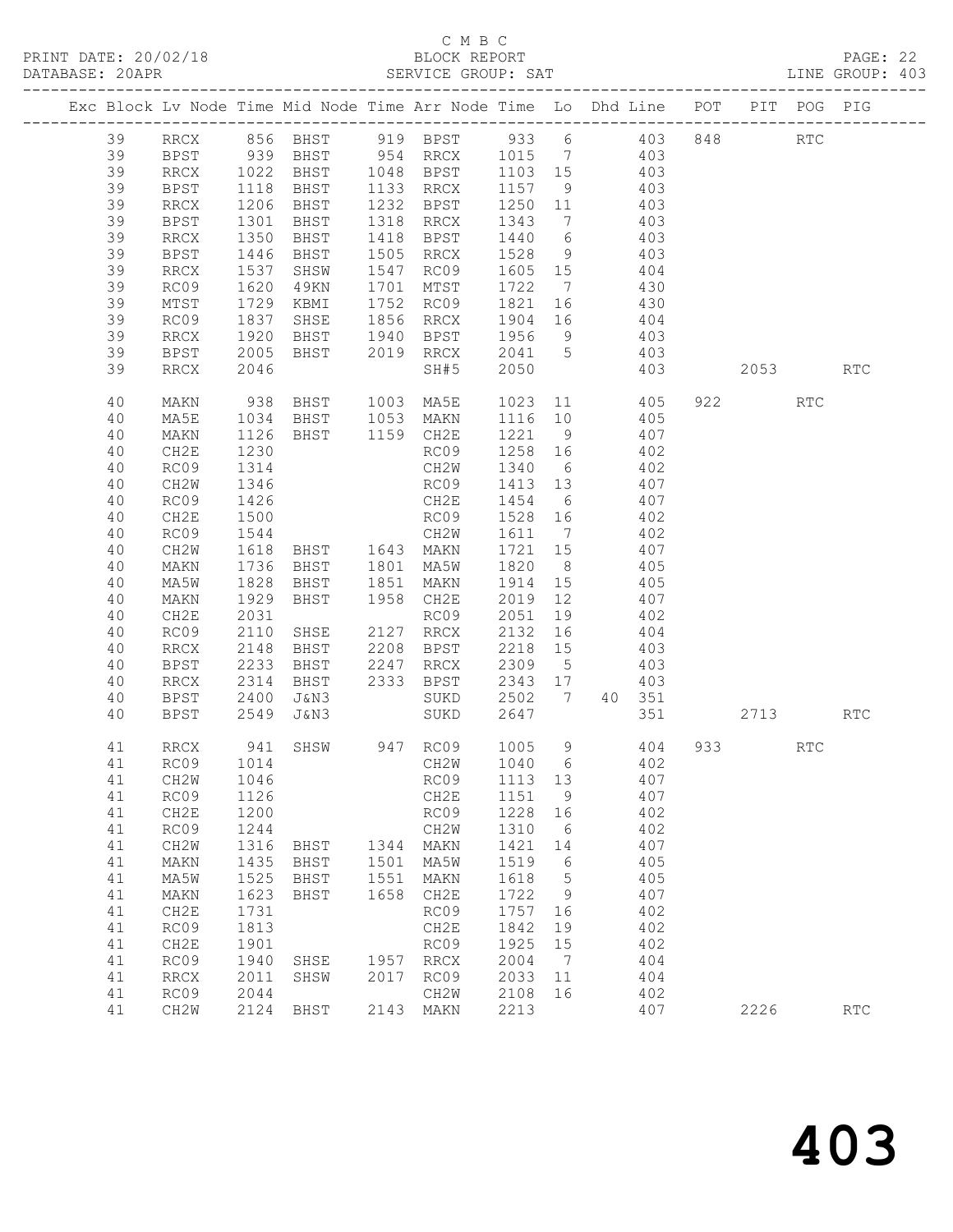PRINT DATE: 20/02/18 BLOCK REPORT BATABASE: 20APR BLOCK REPORT

#### C M B C<br>BLOCK REPORT

PAGE: 23<br>LINE GROUP: 403

|  |    |             |      |          |      |                              |         |                 | Exc Block Lv Node Time Mid Node Time Arr Node Time Lo Dhd Line POT<br>------------------------------- |      |      | PIT POG PIG |            |
|--|----|-------------|------|----------|------|------------------------------|---------|-----------------|-------------------------------------------------------------------------------------------------------|------|------|-------------|------------|
|  | 42 | <b>BPST</b> |      | 954 BHST |      | 1009 RRCX                    | 1030 7  |                 | 403                                                                                                   | 934  |      | RTC         |            |
|  | 42 | RRCX        | 1037 | BHST     | 1103 | BPST                         | 1118 14 |                 | 403                                                                                                   |      |      |             |            |
|  | 42 | <b>BPST</b> | 1132 | BHST     | 1148 | RRCX                         | 1212    | 6               | 403                                                                                                   |      |      |             |            |
|  | 42 | RRCX        | 1218 | BHST     | 1246 | BPST                         | 1306    | 10              | 403                                                                                                   |      |      |             |            |
|  | 42 | <b>BPST</b> | 1316 | BHST     | 1333 | RRCX                         | 1358    | $\overline{7}$  | 403                                                                                                   |      |      |             |            |
|  | 42 | <b>RRCX</b> | 1405 | BHST     | 1433 | BPST                         | 1455    | 6               | 403                                                                                                   |      |      |             |            |
|  | 42 | BPST        | 1501 | BHST     | 1520 | RRCX                         | 1543    | 14              | 403                                                                                                   |      |      |             |            |
|  | 42 | RRCX        | 1557 | BHST     | 1624 | BPST                         | 1640    | 6               | 403                                                                                                   |      |      |             |            |
|  | 42 | <b>BPST</b> | 1646 | BHST     | 1704 | RRCX                         | 1727    | 10              | 403                                                                                                   |      |      |             |            |
|  | 42 | <b>RRCX</b> | 1737 | SHSW     | 1747 | RC09                         | 1805    | 15              | 404                                                                                                   |      |      |             |            |
|  | 42 | RC09        | 1820 | 49KN     | 1857 | MTST                         | 1912    | 15              | 430                                                                                                   |      |      |             |            |
|  | 42 | MTST        | 1927 | KBMI     | 1945 | RC09                         | 2011    | 12              | 430                                                                                                   |      |      |             |            |
|  | 42 | RC09        | 2023 | 49KN     | 2056 | MTST                         | 2109    | 18              | 430                                                                                                   |      |      |             |            |
|  | 42 | MTST        | 2127 | KBMI     | 2144 | RC09                         | 2208    |                 | 430                                                                                                   |      | 2220 |             | RTC        |
|  | 43 | RC09        | 1220 | 49KN     | 1258 | MTST                         | 1317    | 8 <sup>8</sup>  | 430                                                                                                   | 1205 |      | <b>RTC</b>  |            |
|  | 43 | MTST        | 1325 | KBMI     | 1348 | RC09                         | 1420    | 16              | 430                                                                                                   |      |      |             |            |
|  | 43 | RC09        | 1436 | SHSE     | 1453 | RRCX                         | 1501    | 9               | 404                                                                                                   |      |      |             |            |
|  | 43 | <b>RRCX</b> | 1510 | BHST     | 1537 | BPST                         | 1555    | 6               | 403                                                                                                   |      |      |             |            |
|  | 43 | <b>BPST</b> | 1601 | BHST     | 1619 | RRCX                         | 1644    | 14              | 403                                                                                                   |      |      |             |            |
|  | 43 | <b>RRCX</b> | 1658 | BHST     | 1724 | BPST                         | 1740    | 9               | 403                                                                                                   |      |      |             |            |
|  | 43 | <b>BPST</b> | 1749 | BHST     | 1805 | RRCX                         | 1828    | 11              | 403                                                                                                   |      |      |             |            |
|  | 43 | RRCX        | 1839 | SHSW     | 1847 | RC09                         | 1903    | 5               | 404                                                                                                   |      |      |             |            |
|  | 43 | RC09        | 1908 | SHSE     | 1927 | RRCX                         | 1935    | $\overline{7}$  | 404                                                                                                   |      |      |             |            |
|  | 43 | <b>RRCX</b> | 1942 | BHST     | 2002 | <b>BPST</b>                  | 2018    | 15              | 403                                                                                                   |      |      |             |            |
|  | 43 | <b>BPST</b> | 2033 | BHST     | 2047 | $\operatorname{RRCX}$        | 2109    | $5^{\circ}$     | 403                                                                                                   |      |      |             |            |
|  | 43 | <b>RRCX</b> | 2114 | BHST     | 2134 | BPST                         | 2148    | 15              | 403                                                                                                   |      |      |             |            |
|  | 43 | <b>BPST</b> | 2203 | BHST     | 2217 | $\mathop{\rm RRCX}\nolimits$ | 2239    | 10              | 403                                                                                                   |      |      |             |            |
|  | 43 | <b>RRCX</b> | 2249 | BHST     | 2308 | BPST                         | 2318    | 11              | 403                                                                                                   |      |      |             |            |
|  | 43 | BPST        | 2329 | BHST     | 2341 | RRCX                         | 2400    | 5               | 403                                                                                                   |      |      |             |            |
|  | 43 | <b>RRCX</b> | 2405 | BHST     | 2422 | BPST                         | 2431    | $5\overline{)}$ | 403                                                                                                   |      |      |             |            |
|  | 43 | <b>BPST</b> | 2436 | BHST     | 2447 | RRCX                         | 2505    | $5\phantom{.0}$ | 403                                                                                                   |      |      |             |            |
|  | 43 | RRCX        | 2510 | BHST     | 2527 | BPST                         | 2536    | $5\phantom{.0}$ | 403                                                                                                   |      |      |             |            |
|  | 43 | <b>BPST</b> | 2541 | BHST     | 2551 | RRCX                         | 2608    | 5               | 403                                                                                                   |      |      |             |            |
|  | 43 | <b>RRCX</b> | 2613 |          |      | SH#5                         | 2617    |                 | 403                                                                                                   |      | 2620 |             | <b>RTC</b> |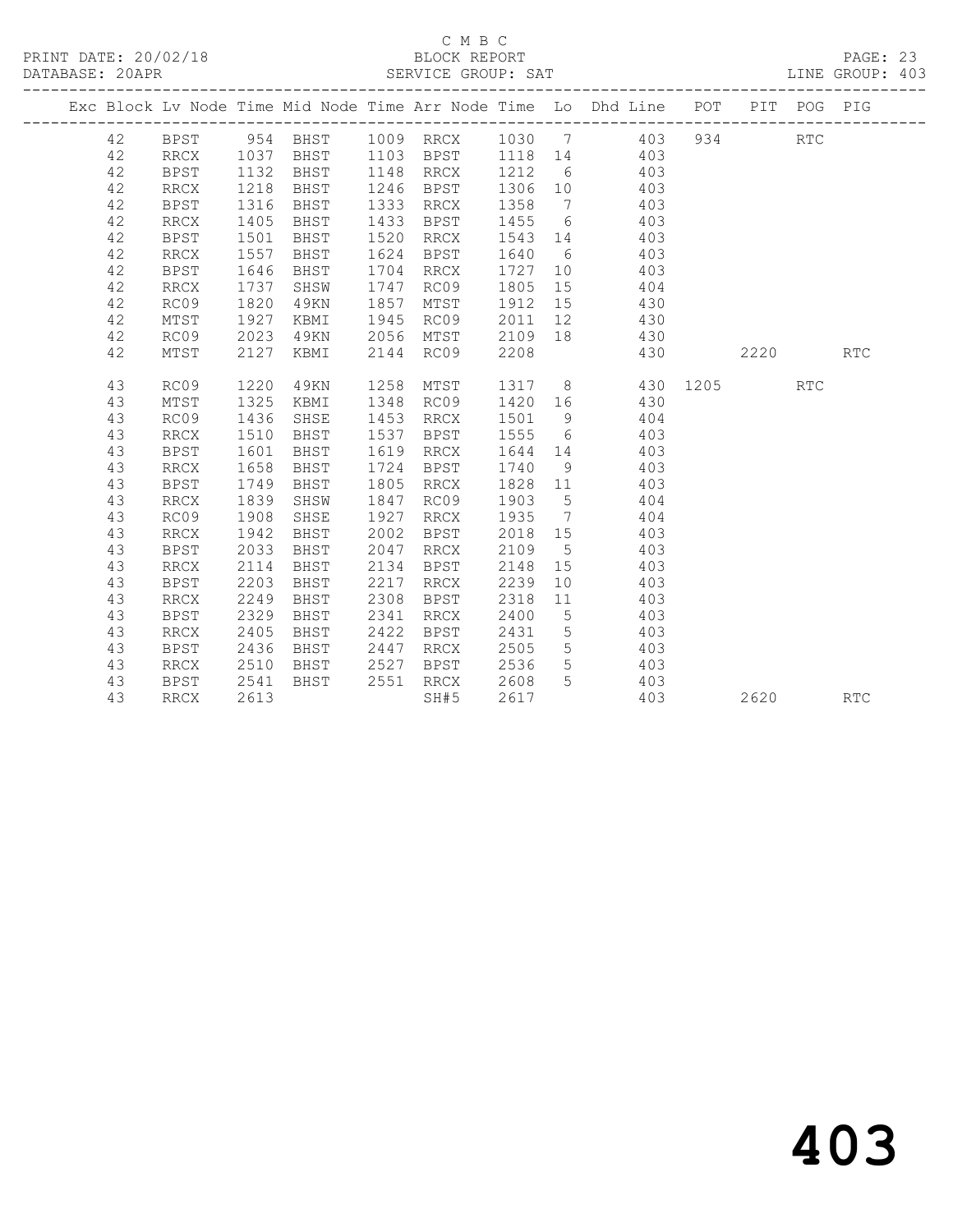| PRINT DATE: 20/02/18<br>DATABASE: 20APR<br>49CE 49 AV & CAMBIE |          |                      |              |                        |              | C M B C<br>BLOCK REPORT                       |              |             |                                                                                   |     |         |            | PAGE: 24 |  |
|----------------------------------------------------------------|----------|----------------------|--------------|------------------------|--------------|-----------------------------------------------|--------------|-------------|-----------------------------------------------------------------------------------|-----|---------|------------|----------|--|
|                                                                |          | ULP UNIVERSITY LOOP  |              |                        |              |                                               |              |             | 49CW 49 AV & CAMBIE                                                               |     |         |            |          |  |
|                                                                |          |                      |              |                        |              |                                               |              |             | Exc Block Lv Node Time Mid Node Time Arr Node Time Lo Dhd Line POT PIT POG PIG    |     |         |            |          |  |
|                                                                | 60<br>60 |                      |              |                        |              |                                               |              |             | 49GR 609 49CE 613 MTST 633 6 049 549 RTC<br>MTST 639 49CW 700 ULP 726 11 049      |     |         |            |          |  |
|                                                                | 60       |                      |              |                        |              |                                               |              |             | ULP 737 49CE 802 MTST 826 5 049                                                   |     |         |            |          |  |
|                                                                | 60       | MTST                 | 831          |                        |              |                                               |              |             | 49CW 900 ULP 929 5 049<br>49CE 1002 MTST 1030 10 049<br>49CW 1112 ULP 1142 16 049 |     |         |            |          |  |
|                                                                | 60       | ULP 934<br>MTST 1040 |              |                        |              |                                               |              |             |                                                                                   |     |         |            |          |  |
|                                                                | 60       |                      |              |                        |              |                                               |              |             |                                                                                   |     |         |            |          |  |
|                                                                | 60       | ULP                  | 1158         | 49CE                   | 1227         | MTST 1302                                     |              |             | 10 049                                                                            |     |         |            |          |  |
|                                                                | 60<br>60 | MTST<br>ULP          | 1312         | 49CW<br>49CE           |              | 1348 ULP 1419                                 |              |             | 11 049                                                                            |     |         |            |          |  |
|                                                                | 60       | MTST                 | 1430<br>1546 | 49CW                   | 1620         |                                               |              |             | 1500 MTST 1537 9 049<br>1620 ULP 1652 9 049                                       |     |         |            |          |  |
|                                                                | 60       | ULP                  | 1701         | 49CE                   | 1730         |                                               |              |             | MTST 1804 11 049                                                                  |     |         |            |          |  |
|                                                                | 60       | MTST                 | 1815         | 49CW                   | 1847         | ULP 1918                                      |              |             | 6 049                                                                             |     |         |            |          |  |
|                                                                | 60       | ULP                  |              | 49CE                   | 1950         |                                               |              |             |                                                                                   |     |         |            |          |  |
|                                                                | 60       | MTST                 | 1924<br>2032 | 49CW                   | 2059         |                                               |              |             | MTST 2018 14 049<br>ULP 2129 5 049                                                |     |         |            |          |  |
|                                                                | 60       | ULP                  | 2134         | 49CE                   | 2200         |                                               |              |             | MTST 2228 8 049                                                                   |     |         |            |          |  |
|                                                                | 60       | MTST                 |              | 2236 49CW              |              |                                               |              |             | 2300 ULP 2324 11 049                                                              |     |         |            |          |  |
|                                                                | 60       | ULP                  | 2335         | 49CE                   | 2400         | MTST 2426                                     |              |             | 049 2456                                                                          |     |         |            | RTC      |  |
|                                                                | 61       | MTST 620             |              |                        |              |                                               |              |             | 49CW 644 ULP 709 5 049                                                            |     | 550 RTC |            |          |  |
|                                                                | 61       | ULP                  | 714          | 49CE                   |              |                                               |              |             | 739 MTST 801 9 049                                                                |     |         |            |          |  |
|                                                                | 61       | MTST                 | 810          | 49CW                   |              |                                               |              |             | $\begin{matrix} 6 & 049 \end{matrix}$                                             |     |         |            |          |  |
|                                                                | 61       | ULP                  | 910          | 49CE                   |              | 836 ULP 904<br>938 MTST 1006<br>1048 ULP 1118 |              | 10          | 049<br>$\frac{18}{12}$ 049                                                        |     |         |            |          |  |
|                                                                | 61<br>61 | MTST<br>ULP          | 1016<br>1130 | 49CW<br>49CE           |              | 1048 ULP<br>1159 MTST 1232                    |              |             | 16 049                                                                            |     |         |            |          |  |
|                                                                | 61       | MTST                 | 1248         | 49CW                   |              | 1324 ULP 1355                                 |              |             | 11 049                                                                            |     |         |            |          |  |
|                                                                | 61       | ULP                  | 1406         | 49CE                   |              | 1436 MTST                                     |              |             | 049                                                                               |     |         |            |          |  |
|                                                                | 61       | MTST                 | 1526         | 49CW                   | 1600         | MTST 1513 13<br>ULP 1632 8                    |              |             | $\begin{array}{cc}\n 8 & 049 \\  \end{array}$                                     |     |         |            |          |  |
|                                                                | 61       | ULP                  | 1640         | 49CE                   | 1710         |                                               |              |             | MTST 1745 18 049                                                                  |     |         |            |          |  |
|                                                                | 61       | MTST                 | 1803         | 49CW                   |              |                                               |              |             |                                                                                   |     |         |            |          |  |
|                                                                | 61       | ULP                  |              |                        |              |                                               |              |             |                                                                                   |     |         |            |          |  |
|                                                                | 61       | MTST                 |              | 1912 49CE<br>2020 49CW |              |                                               |              |             | 1835 ULP 1906 6 049<br>1938 MTST 2006 14 049<br>2047 ULP 2117 049<br>049 2146 RTC |     |         |            |          |  |
|                                                                | 62       | 49GR                 | 624          | 49CE                   | 628          | MTST                                          | 648          | 7           | 049                                                                               | 604 |         | <b>RTC</b> |          |  |
|                                                                | 62       | $\mathtt{MTST}$      | 655          | 49CW                   | 716          | ULP                                           | 742          | 7           | 049                                                                               |     |         |            |          |  |
|                                                                | 62       | ULP                  | 749          | 49CE                   | 814          | MTST                                          | 838          | $\mathsf S$ | 049                                                                               |     |         |            |          |  |
|                                                                | 62       | MTST                 | 843          | 49CW                   | 912          | ULP                                           | 941          | 5           | 049                                                                               |     |         |            |          |  |
|                                                                | 62       | ULP                  | 946          | 49CE                   | 1014         | MTST                                          | 1042         | 10          | 049                                                                               |     |         |            |          |  |
|                                                                | 62       | MTST                 | 1052         | 49CW<br>49CE           | 1124<br>1239 | ULP                                           | 1154         | 14          | 049<br>049                                                                        |     |         |            |          |  |
|                                                                | 62<br>62 | $_{\rm ULP}$<br>MTST | 1208<br>1325 | 49CW                   | 1400         | MTST<br>ULP                                   | 1316<br>1432 | 9<br>8      | 049                                                                               |     |         |            |          |  |
|                                                                | 62       | ULP                  | 1440         | 49CE                   | 1510         | MTST                                          | 1547         | 9           | 049                                                                               |     |         |            |          |  |
|                                                                | 62       | MTST                 | 1556         | 49CW                   | 1630         | $_{\rm ULP}$                                  | 1702         | 9           | 049                                                                               |     |         |            |          |  |
|                                                                | 62       | $_{\rm ULP}$         | 1711         | 49CE                   | 1740         | MTST                                          | 1814         | 13          | 049                                                                               |     |         |            |          |  |
|                                                                | 62       | $\mathtt{MTST}$      | 1827         | 49CW                   | 1859         | $_{\rm ULP}$                                  | 1930         | 6           | 049                                                                               |     |         |            |          |  |
|                                                                | 62       | ULP                  | 1936         | 49CE                   | 2002         | MTST                                          | 2030         | 14          | 049                                                                               |     |         |            |          |  |
|                                                                | 62       | $\mathtt{MTST}$      | 2044         | 49CW                   | 2111         | $_{\rm ULP}$                                  | 2141         | 13          | 049                                                                               |     |         |            |          |  |
|                                                                | 62       | ULP                  | 2154         | 49CE                   | 2220         | MTST                                          | 2248         | 8           | 049                                                                               |     |         |            |          |  |
|                                                                | 62       | MTST                 | 2256         | 49CW                   | 2320         | $_{\rm ULP}$                                  | 2344         | 11          | 049                                                                               |     |         |            |          |  |
|                                                                | 62       | ULP                  | 2355         | 49CE                   | 2420         | MTST                                          | 2446         |             | 049                                                                               |     | 2516    |            | RTC      |  |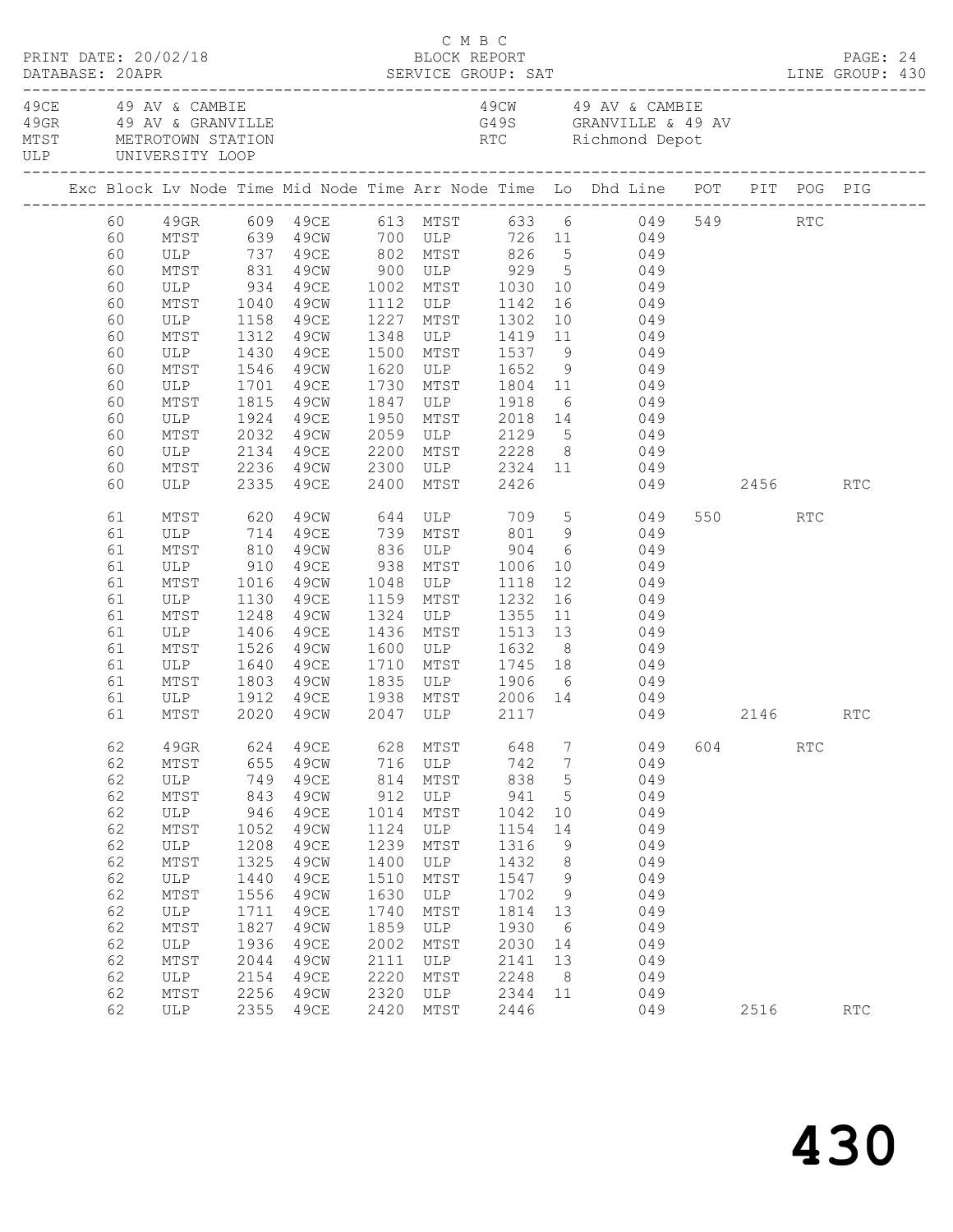PRINT DATE: 20/02/18<br>DATABASE: 20APR

|          |                      |                  |                                   |      |               |             |                 | Exc Block Lv Node Time Mid Node Time Arr Node Time Lo Dhd Line POT PIT POG PIG |     |          |            |                             |  |
|----------|----------------------|------------------|-----------------------------------|------|---------------|-------------|-----------------|--------------------------------------------------------------------------------|-----|----------|------------|-----------------------------|--|
|          |                      |                  |                                   |      |               |             |                 | 63 ULP 652 49CE 717 MTST 739 8 049 607 RTC                                     |     |          |            |                             |  |
| 63       |                      |                  |                                   |      |               |             |                 | MTST 747 49CW 812 ULP 840 7 049                                                |     |          |            |                             |  |
| 63       | ULP 847              |                  |                                   |      |               |             |                 | 49CE 914 MTST 941 11 049                                                       |     |          |            |                             |  |
| 63       |                      |                  |                                   |      | 49CW 1024 ULP |             |                 |                                                                                |     |          |            |                             |  |
| 63       | MTST 952<br>ULP 1106 |                  | 49CE                              |      | 1135 MTST     |             |                 | 1053 13 049<br>1208 6 049                                                      |     |          |            |                             |  |
| 63       | MTST                 | 1214             | 49CW                              | 1248 | ULP           |             |                 | 1318 14 049                                                                    |     |          |            |                             |  |
| 63       | ULP                  | 1332             | 49CE                              | 1402 | MTST          |             |                 | 1439 6 049                                                                     |     |          |            |                             |  |
| 63       | MTST                 | 1445             | 49CW                              | 1520 | ULP           |             |                 | 1552 8 049                                                                     |     |          |            |                             |  |
| 63       | ULP                  | 1600             | 49CE                              | 1630 | MTST          | 1707 11     |                 | 049                                                                            |     |          |            |                             |  |
| 63       | MTST                 | 1718             | 49CW                              | 1750 | ULP           | 1823        |                 | 13 049                                                                         |     |          |            |                             |  |
| 63       | ULP                  | 1836             | 49CE                              | 1902 | MTST          |             |                 | 1934 10 049                                                                    |     |          |            |                             |  |
| 63       | MTST                 | 1944             | 49CW                              | 2011 | ULP           |             |                 | 2041 13 049                                                                    |     |          |            |                             |  |
| 63       | ULP                  | 2054             | 49CE                              | 2120 | MTST          | 2148 5      |                 | 049                                                                            |     |          |            |                             |  |
| 63       | MTST                 | 2153             | 49CW                              | 2220 | ULP           |             |                 | $2250$ 5 049                                                                   |     |          |            |                             |  |
| 63       | ULP                  | 2255             | 49CE                              | 2320 |               |             |                 | MTST 2346 10 049                                                               |     |          |            |                             |  |
| 63       | MTST                 | 2356             | 49CW                              | 2420 | G49S          | 2424        |                 |                                                                                |     | 049 2439 |            | $\mathop{\rm RTC}\nolimits$ |  |
|          |                      |                  |                                   |      |               |             |                 |                                                                                |     |          |            |                             |  |
| 64       | 49GR                 | 636              | 49CE 640                          |      | MTST          |             |                 | 700 7 049                                                                      |     | 616 RTC  |            |                             |  |
| 64       | MTST                 | 707              | 49CW                              | 732  |               |             |                 | ULP 759 14 049                                                                 |     |          |            |                             |  |
| 64       | ULP                  | 813              | 49CE                              | 838  | MTST          | 905         |                 | 12<br>049                                                                      |     |          |            |                             |  |
| 64       | MTST                 | 917              | 49CW                              | 948  | <b>ULP</b>    |             |                 | 1017 15 049<br>1131 7 049                                                      |     |          |            |                             |  |
| 64       | ULP                  | 1032             | 49CE                              | 1101 | MTST          |             |                 |                                                                                |     |          |            |                             |  |
| 64       | MTST                 | 1138             | 49CW                              | 1212 | ULP           | 1242 15     |                 | 049                                                                            |     |          |            |                             |  |
| 64       | ULP                  | 1257             | 49CE                              | 1327 | MTST          | 1404 9      |                 | 049                                                                            |     |          |            |                             |  |
| 64       | MTST                 | 1413             | 49CW                              | 1448 | ULP           | 1520 10     |                 | $049$<br>$049$                                                                 |     |          |            |                             |  |
| 64       | ULP                  | $\frac{1}{1530}$ | 49CE                              | 1600 | MTST          | $1637$ $11$ |                 |                                                                                |     |          |            |                             |  |
| 64       | MTST                 | 1648             | 49CW                              | 1720 | ULP           |             |                 | 1753 17 049                                                                    |     |          |            |                             |  |
| 64       | ULP                  | 1810             | 49CE                              | 1838 | MTST          | 1911 7      |                 | 049                                                                            |     |          |            |                             |  |
| 64       | MTST                 | 1918             | 49CW                              | 1947 | ULP           | 2017 7      |                 | $049$<br>$049$                                                                 |     |          |            |                             |  |
| 64       | ULP                  | 2024             | 49CE                              | 2050 | MTST          | 2118 15     |                 |                                                                                |     |          |            |                             |  |
| 64       | MTST                 | 2133             | 49CW                              | 2200 | ULP           |             |                 | $2230$ 5 049                                                                   |     |          |            |                             |  |
| 64       | ULP                  | 2235             | 49CE                              | 2300 | MTST          |             |                 | 2326 10 049                                                                    |     |          |            |                             |  |
| 64       | MTST                 | 2336             | 49CW                              | 2400 | G49S          | 2404        |                 |                                                                                |     | 049 2419 |            | $\mathop{\rm RTC}\nolimits$ |  |
| 65       | 49GR                 | 649              |                                   |      |               |             |                 | 49CE 653 MTST 714 7 049                                                        |     | 629      | RTC        |                             |  |
| 65       | MTST                 | 721              |                                   |      |               |             |                 | 49CW 746 ULP 813 12 049                                                        |     |          |            |                             |  |
| 65       | ULP                  | 825              | 49CE                              |      | 850 MTST      | 917 11      |                 | 049                                                                            |     |          |            |                             |  |
|          |                      |                  | 65 MTST 928 49CW 1000 ULP 1029 14 |      |               |             |                 | 049                                                                            |     |          |            |                             |  |
| 65       | ULP                  | 1043             | 49CE                              | 1112 | MTST          | 1142        | 8               | 049                                                                            |     |          |            |                             |  |
| 65       | MTST                 | 1150             | 49CW                              | 1224 | ULP           | 1254        | 15              | 049                                                                            |     |          |            |                             |  |
| 65       | ULP                  | 1309             | 49CE                              | 1339 | MTST          | 1416        | 9               | 049                                                                            |     |          |            |                             |  |
| 65       | MTST                 | 1425             | 49CW                              | 1500 | ULP           | 1532        | 8               | 049                                                                            |     |          |            |                             |  |
| 65       | ULP                  | 1540             | 49CE                              | 1610 | MTST          | 1647        | 11              | 049                                                                            |     |          |            |                             |  |
| 65       | MTST                 | 1658             | 49CW                              | 1730 | ULP           | 1803        |                 | 049                                                                            |     | 1832     |            | $\operatorname{RTC}$        |  |
| 66       | 49GR                 | 702              | 49CE                              | 706  | MTST          | 728         | 7               | 049                                                                            | 642 |          | <b>RTC</b> |                             |  |
| 66       | MTST                 | 735              | 49CW                              | 800  | ULP           | 828         | $7\phantom{.0}$ | 049                                                                            |     |          |            |                             |  |
| 66       | ULP                  | 835              | 49CE                              | 902  | MTST          | 929         | 11              | 049                                                                            |     |          |            |                             |  |
| 66       | MTST                 | 940              | 49CW                              | 1012 | ULP           | 1041        | 13              | 049                                                                            |     |          |            |                             |  |
| 66       | ULP                  | 1054             | 49CE                              | 1123 | ${\tt MTST}$  | 1153        | $\overline{9}$  | 049                                                                            |     |          |            |                             |  |
| 66       | MTST                 | 1202             | 49CW                              | 1236 | ULP           | 1306        | 15              | 049                                                                            |     |          |            |                             |  |
| 66       | ULP                  | 1321             | 49CE                              | 1351 |               | 1428        | $7\phantom{.0}$ | 049                                                                            |     |          |            |                             |  |
|          |                      | 1435             | 49CW                              | 1510 | MTST          | 1542        |                 | 049                                                                            |     |          |            |                             |  |
| 66<br>66 | MTST                 |                  |                                   | 1620 | ULP           |             | 8               | 049                                                                            |     |          |            |                             |  |
|          | ULP                  | 1550             | 49CE                              |      | ${\tt MTST}$  | 1657        | 11              |                                                                                |     |          |            |                             |  |
| 66       | MTST                 | 1708             | 49CW                              | 1740 | ULP           | 1813        | $\mathsf 9$     | 049                                                                            |     |          |            |                             |  |
| 66       | ULP                  | 1822             | 49CE                              | 1850 | MTST          | 1923        | $7\phantom{.0}$ | 049                                                                            |     |          |            |                             |  |
| 66       | MTST                 | 1930             | 49CW                              | 1959 | ULP           | 2029        | $7\overline{ }$ | 049                                                                            |     |          |            |                             |  |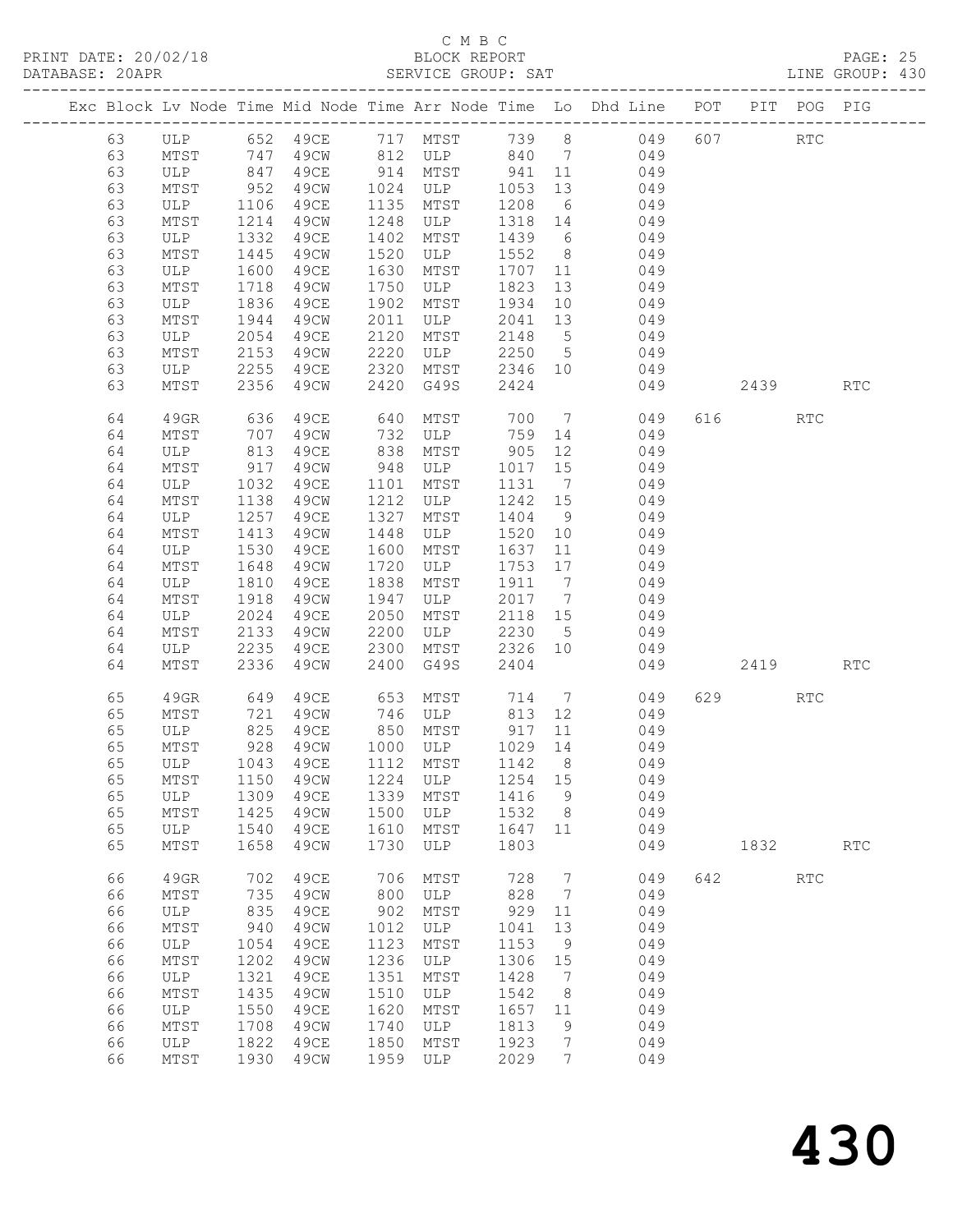PRINT DATE: 20/02/18 BLOCK REPORT PAGE: 26 DATABASE: 20APP

#### C M B C

| DATABASE: ZUAPR |      |      |                     |      | SEKVICE GKOUF: SAT |         |                 |                                                                                |     |     |            | LINE GROUP: 430             |
|-----------------|------|------|---------------------|------|--------------------|---------|-----------------|--------------------------------------------------------------------------------|-----|-----|------------|-----------------------------|
|                 |      |      |                     |      |                    |         |                 | Exc Block Lv Node Time Mid Node Time Arr Node Time Lo Dhd Line POT PIT POG PIG |     |     |            |                             |
| 66              | ULP  |      | 2036 49CE 2102 MTST |      |                    |         |                 | 2130 049                                                                       |     |     | 2200       | <b>RTC</b>                  |
| 67              | ULP  | 703  | 49CE                |      | 728 MTST           |         | 750 9           | 049                                                                            | 618 |     | RTC        |                             |
| 67              | MTST | 759  | 49CW                | 824  | ULP                | 852     | $7\overline{ }$ | 049                                                                            |     |     |            |                             |
| 67              | ULP  | 859  | 49CE                |      | 926 MTST           | 953     | 11              | 049                                                                            |     |     |            |                             |
| 67              | MTST | 1004 | 49CW                | 1036 | ULP                | 1106    | 12              | 049                                                                            |     |     |            |                             |
| 67              | ULP  | 1118 | 49CE                | 1147 | MTST               | 1220    | 16              | 049                                                                            |     |     |            |                             |
| 67              | MTST | 1236 | 49CW                | 1312 | ULP                | 1343    | 11              | 049                                                                            |     |     |            |                             |
| 67              | ULP  | 1354 | 49CE                | 1424 | MTST               | 1501    | 14              | 049                                                                            |     |     |            |                             |
| 67              | MTST | 1515 | 49CW                | 1550 | ULP                | 1622    | 8 <sup>8</sup>  | 049                                                                            |     |     |            |                             |
| 67              | ULP  | 1630 | 49CE                | 1700 | MTST               | 1735    | 16              | 049                                                                            |     |     |            |                             |
| 67              | MTST | 1751 | 49CW                | 1823 | ULP                | 1854    | 6               | 049                                                                            |     |     |            |                             |
| 67              | ULP  | 1900 | 49CE                | 1926 | MTST               | 1958    | 10              | 049                                                                            |     |     |            |                             |
| 67              | MTST | 2008 | 49CW                | 2035 | ULP                | 2105    | 9               | 049                                                                            |     |     |            |                             |
| 67              | ULP  | 2114 | 49CE                | 2140 | MTST               | 2208    | 5 <sup>5</sup>  | 049                                                                            |     |     |            |                             |
| 67              | MTST | 2213 | 49CW                | 2240 | ULP                | 2310    | $5\overline{)}$ | 049                                                                            |     |     |            |                             |
| 67              | ULP  | 2315 | 49CE                | 2340 | MTST               | 2406    |                 | 049                                                                            |     |     | 2436       | $\mathop{\rm RTC}\nolimits$ |
| 68              | ULP  | 801  | 49CE                | 826  | MTST               | 850     | 5 <sup>5</sup>  | 049                                                                            |     | 716 | <b>RTC</b> |                             |
| 68              | MTST | 855  | 49CW                | 924  | ULP                | 953     | $5^{\circ}$     | 049                                                                            |     |     |            |                             |
| 68              | ULP  | 958  | 49CE                | 1026 | MTST               | 1054    | 10              | 049                                                                            |     |     |            |                             |
| 68              | MTST | 1104 | 49CW                | 1136 | ULP                | 1206    | 14              | 049                                                                            |     |     |            |                             |
| 68              | ULP  | 1220 | 49CE                | 1251 | MTST               | 1328    | 9               | 049                                                                            |     |     |            |                             |
| 68              | MTST | 1337 | 49CW                | 1412 | ULP                | 1444    | 6               | 049                                                                            |     |     |            |                             |
| 68              | ULP  | 1450 | 49CE                | 1520 | MTST               | 1557    | 9               | 049                                                                            |     |     |            |                             |
| 68              | MTST | 1606 | 49CW                | 1640 | ULP                | 1712    | 9               | 049                                                                            |     |     |            |                             |
| 68              | ULP  | 1721 | 49CE                | 1750 | MTST               | 1824    | 17              | 049                                                                            |     |     |            |                             |
| 68              | MTST | 1841 | 49CW                | 1911 | ULP                | 1942    | $6\overline{6}$ | 049                                                                            |     |     |            |                             |
| 68              | ULP  | 1948 | 49CE                | 2014 | MTST               | 2042 14 |                 | 049                                                                            |     |     |            |                             |
| 68              | MTST | 2056 | 49CW                | 2123 | ULP                | 2153    |                 | 049                                                                            |     |     | 2222       | RTC                         |
| 69              | 49GR | 746  | 49CE                | 750  | MTST               | 812     | 10              | 049                                                                            |     | 716 | <b>RTC</b> |                             |
| 69              | MTST | 822  | 49CW                | 848  | ULP                | 917     | 5 <sup>5</sup>  | 049                                                                            |     |     |            |                             |
| 69              | ULP  | 922  | 49CE                | 950  | MTST               | 1018    | 10 <sup>°</sup> | 049                                                                            |     |     |            |                             |
| 69              | MTST | 1028 | 49CW                | 1100 | ULP                | 1130    | 14              | 049                                                                            |     |     |            |                             |
| 69              | ULP  | 1144 | 49CE                | 1213 | MTST               | 1248    | 12              | 049                                                                            |     |     |            |                             |
| 69              | MTST | 1300 | 49CW                | 1336 | ULP                | 1407    | 11              | 049                                                                            |     |     |            |                             |
| 69              | ULP  | 1418 | 49CE                | 1448 | MTST               | 1525    | 11              | 049                                                                            |     |     |            |                             |
| 69              | MTST | 1536 | 49CW                | 1610 | ULP                | 1642    | 8 <sup>8</sup>  | 049                                                                            |     |     |            |                             |
| 69              | ULP  | 1650 | 49CE                | 1720 | MTST               | 1755    |                 | 049                                                                            |     |     | 1825       | RTC                         |
| 70              | MTST | 905  | 49CW                |      | 936 ULP            | 1005    |                 | $5 - 5$<br>049                                                                 | 835 |     | <b>RTC</b> |                             |
| 70              | ULP  |      | 1010 49CE           |      | 1038 MTST          | 1107    | 9               | 049                                                                            |     |     |            |                             |

 70 MTST 1116 49CW 1148 ULP 1218 15 049 70 ULP 1233 49CE 1303 MTST 1340 9 049 70 MTST 1349 49CW 1424 ULP 1456 14 049 70 ULP 1510 49CE 1540 MTST 1617 11 049 70 MTST 1628 49CW 1700 ULP 1733 12 049

 70 MTST 1853 49CW 1923 ULP 1954 6 049 70 ULP 2000 49CE 2026 MTST 2054 14 049

70 ULP 1745 49CE 1814 MTST 1847 6 049

 70 MTST 2108 49CW 2135 ULP 2205 9 049 70 ULP 2214 49CE 2240 MTST 2308 8 049 70 MTST 2316 49CW 2340 ULP 2404 11 049

2536 RTC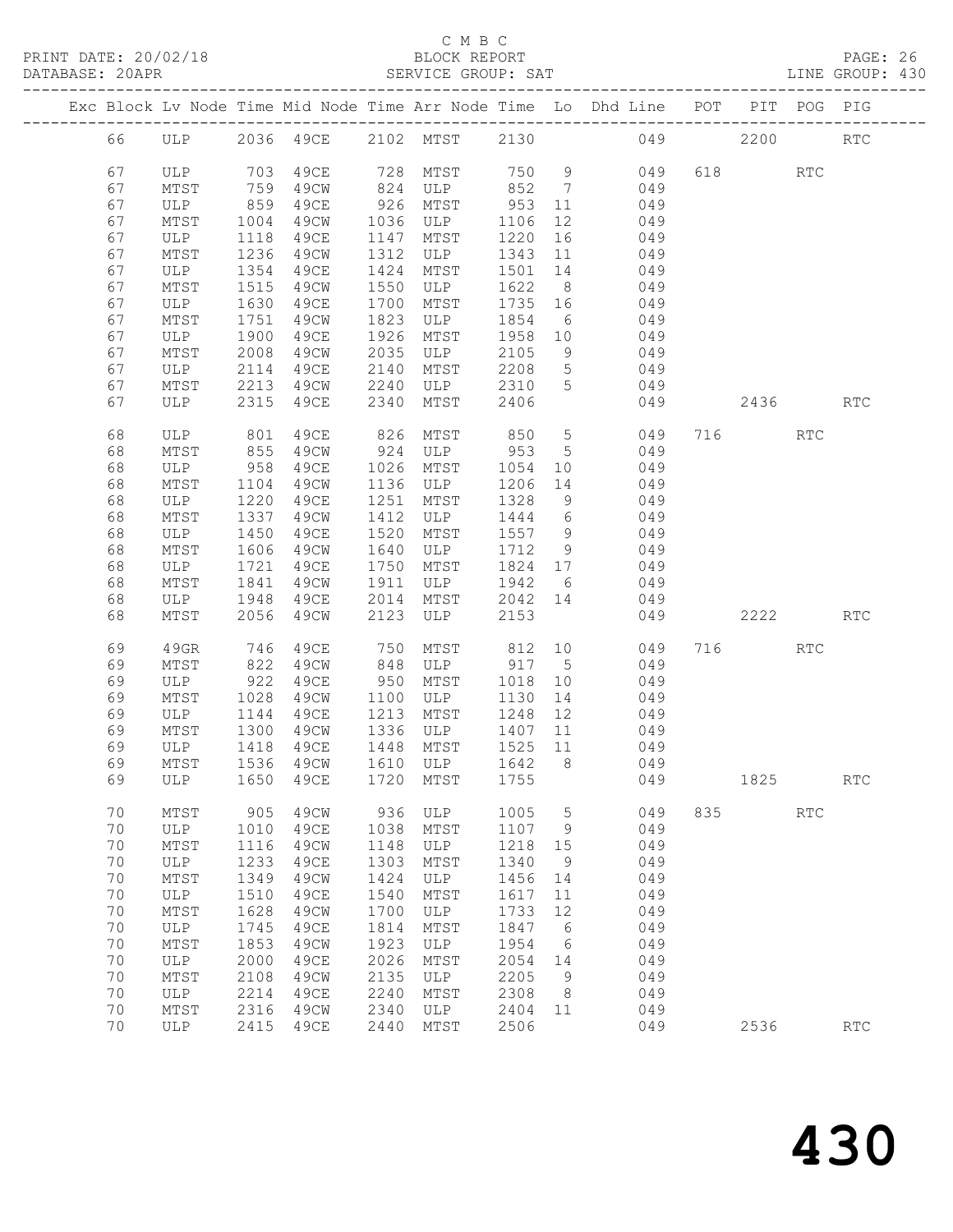|  |    |      |      |      |      |      |      |                              | Exc Block Ly Node Time Mid Node Time Arr Node Time Lo Dhd Line | POT          |      | PIT POG PIG |            |
|--|----|------|------|------|------|------|------|------------------------------|----------------------------------------------------------------|--------------|------|-------------|------------|
|  | 71 | ULP  | 1022 | 49CE | 1050 | MTST | 1119 | $\overline{7}$               | 049                                                            |              | 937  | RTC         |            |
|  | 71 | MTST | 1126 | 49CW | 1200 | ULP  | 1230 | 15                           | 049                                                            |              |      |             |            |
|  | 71 | ULP  | 1245 | 49CE | 1315 | MTST | 1352 | - 9                          | 049                                                            |              |      |             |            |
|  | 71 | MTST | 1401 | 49CW | 1436 | ULP  | 1508 | 12                           | 049                                                            |              |      |             |            |
|  | 71 | ULP  | 1520 | 49CE | 1550 | MTST | 1627 | 11                           | 049                                                            |              |      |             |            |
|  | 71 | MTST | 1638 | 49CW | 1710 | ULP  | 1743 | 14                           | 049                                                            |              |      |             |            |
|  | 71 | ULP  | 1757 | 49CE | 1826 | MTST | 1859 | $7\phantom{.0}\phantom{.0}7$ | 049                                                            |              |      |             |            |
|  | 71 | MTST | 1906 | 49CW | 1935 | ULP  | 2005 | 7                            | 049                                                            |              |      |             |            |
|  | 71 | ULP  | 2012 | 49CE | 2038 | MTST | 2106 | 14                           | 049                                                            |              |      |             |            |
|  | 71 | MTST | 2120 | 49CW | 2147 | ULP  | 2217 |                              | 049                                                            |              | 2246 |             | <b>RTC</b> |
|  | 72 | MTST | 1224 | 49CW | 1300 | ULP  | 1331 | 12                           |                                                                | 049 1154 RTC |      |             |            |
|  | 72 | ULP  | 1343 | 49CE | 1413 | MTST | 1450 | 15                           | 049                                                            |              |      |             |            |
|  | 72 | MTST | 1505 | 49CW | 1540 | ULP  | 1612 | - 8                          | 049                                                            |              |      |             |            |
|  | 72 | ULP  | 1620 | 49CE | 1650 | MTST | 1727 | 12 <sup>°</sup>              | 049                                                            |              |      |             |            |
|  | 72 | MTST | 1739 | 49CW | 1811 | ULP  | 1842 | 6                            | 049                                                            |              |      |             |            |
|  | 72 | ULP  | 1848 | 49CE | 1914 | MTST | 1946 | 10                           | 049                                                            |              |      |             |            |
|  | 72 | MTST | 1956 | 49CW | 2023 | ULP  | 2053 |                              | 049                                                            |              | 2122 |             | <b>RTC</b> |
|  |    |      |      |      |      |      |      |                              |                                                                |              |      |             |            |
|  | 73 | ULP  | 1500 | 49CE | 1530 | MTST | 1607 | - 9                          |                                                                | 049 1415     |      | RTC         |            |
|  | 73 | MTST | 1616 | 49CW | 1650 | ULP  | 1722 | 11                           | 049                                                            |              |      |             |            |
|  | 73 | ULP  | 1733 | 49CE | 1802 | MTST | 1835 |                              | 049                                                            |              | 1905 |             | <b>RTC</b> |
|  |    |      |      |      |      |      |      |                              |                                                                |              |      |             |            |
|  | 74 | MTST | 1455 | 49CW | 1530 | ULP  | 1602 | 8 <sup>8</sup>               |                                                                | 049 1415     |      | RTC         |            |
|  | 74 | ULP  | 1610 | 49CE | 1640 | MTST | 1717 | 11                           | 049                                                            |              |      |             |            |
|  | 74 | MTST | 1728 | 49CW | 1800 | ULP  | 1831 |                              |                                                                | 049 1900     |      |             | <b>RTC</b> |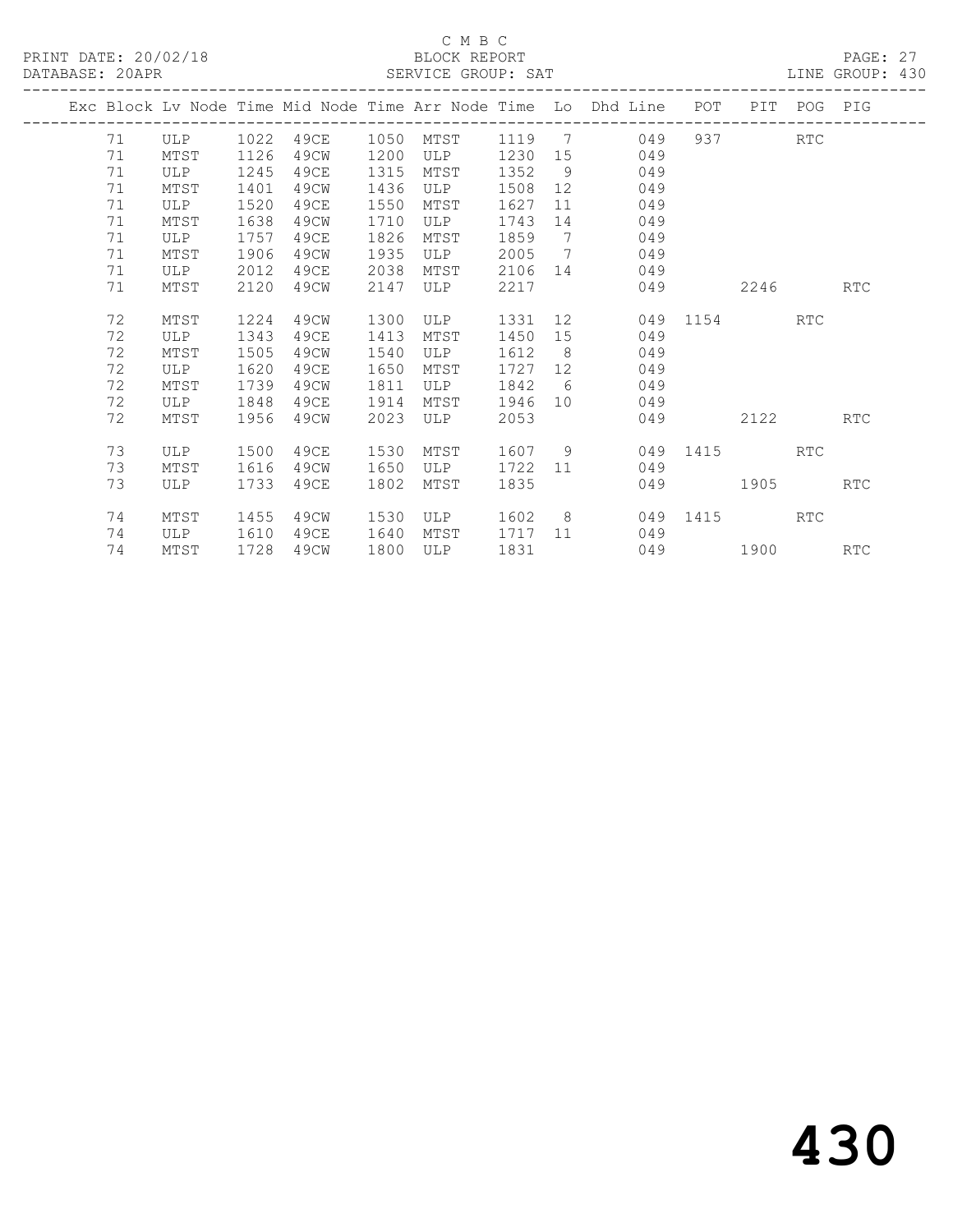| PRINT DATE: 20/02/18<br>BLOCK REPORT<br>DATABASE: 20APR |                                              |                      |  |              |  |  |             |              | C M B C |                     |                       |                 |                                                                                |         |     | PAGE: 28 |  |
|---------------------------------------------------------|----------------------------------------------|----------------------|--|--------------|--|--|-------------|--------------|---------|---------------------|-----------------------|-----------------|--------------------------------------------------------------------------------|---------|-----|----------|--|
|                                                         | CAEX CARVOLTH EXCHANGE<br>RTC Richmond Depot |                      |  |              |  |  |             |              |         |                     |                       |                 | LOST LOUGHEED STN                                                              |         |     |          |  |
|                                                         |                                              |                      |  |              |  |  |             |              |         |                     |                       |                 | Exc Block Lv Node Time Mid Node Time Arr Node Time Lo Dhd Line POT PIT POG PIG |         |     |          |  |
|                                                         | 20                                           |                      |  | CAEX 644     |  |  |             |              |         |                     |                       |                 | LOST 702 6 555 554                                                             |         | RTC |          |  |
|                                                         | 20                                           | LOST                 |  |              |  |  |             |              |         |                     |                       |                 |                                                                                |         |     |          |  |
|                                                         | 20                                           | CAEX                 |  |              |  |  |             |              |         |                     |                       |                 |                                                                                |         |     |          |  |
|                                                         | 20<br>20                                     | LOST<br>CAEX         |  | 844          |  |  |             |              |         | EXECUTE: 1902       |                       |                 | 6 555                                                                          |         |     |          |  |
|                                                         | 20                                           | LOST                 |  | 908          |  |  | <b>CAEX</b> |              |         | 926                 |                       |                 | 18 555                                                                         |         |     |          |  |
|                                                         | 20                                           | CAEX                 |  | 944          |  |  |             | LOST         |         |                     |                       |                 |                                                                                |         |     |          |  |
|                                                         | 20                                           | LOST                 |  | 1008         |  |  |             | CAEX         |         | 1002<br>1026        |                       |                 | 6 555<br>8 555                                                                 |         |     |          |  |
|                                                         | 20                                           | CAEX                 |  | 1034         |  |  |             |              | LOST    | 1052                |                       |                 | 6 555                                                                          |         |     |          |  |
|                                                         | 20                                           | LOST                 |  | 1058         |  |  |             | CAEX         |         | 1116                |                       |                 | 18 555                                                                         |         |     |          |  |
|                                                         | 20                                           | CAEX                 |  | 1134         |  |  |             | LOST         |         | 1152                |                       | $6\overline{)}$ | 555                                                                            |         |     |          |  |
|                                                         | 20                                           | LOST                 |  | 1158         |  |  |             | CAEX         |         | 1216 18             |                       |                 | 555                                                                            |         |     |          |  |
|                                                         | 20                                           | CAEX                 |  | 1234         |  |  |             |              |         | LOST 1252           |                       |                 | 6 555                                                                          |         |     |          |  |
|                                                         | 20<br>20                                     | LOST<br>CAEX         |  | 1258<br>1334 |  |  |             | LOST         | CAEX    | 1316 18 555<br>1352 |                       |                 | 555                                                                            |         |     |          |  |
|                                                         | 20                                           | LOST                 |  | 1358         |  |  |             |              |         | CAEX 1416 18        |                       | $6\overline{)}$ | 555                                                                            |         |     |          |  |
|                                                         | 20                                           | CAEX                 |  | 1434         |  |  |             |              |         | LOST 1452           |                       |                 | 6 555                                                                          |         |     |          |  |
|                                                         | 20                                           | LOST                 |  | 1458         |  |  |             |              | CAEX    | 1516 18 555         |                       |                 |                                                                                |         |     |          |  |
|                                                         | 20                                           | CAEX                 |  | 1534         |  |  |             | LOST         |         | 1552 6 555          |                       |                 |                                                                                |         |     |          |  |
|                                                         | 20                                           | LOST                 |  | 1558         |  |  |             |              |         | CAEX 1616 18        |                       |                 | 555                                                                            |         |     |          |  |
|                                                         | 20                                           | CAEX                 |  | 1634         |  |  |             |              |         |                     |                       |                 | LOST 1652 6 555                                                                |         |     |          |  |
|                                                         | 20                                           | LOST                 |  | 1658         |  |  |             |              | CAEX    | 1716                |                       |                 | 555 1806 RTC                                                                   |         |     |          |  |
|                                                         | 21                                           | CAEX                 |  | 714<br>738   |  |  |             |              | LOST    | 732                 |                       |                 | 6 555                                                                          | 624 RTC |     |          |  |
|                                                         | 21                                           | LOST                 |  |              |  |  |             |              | CAEX    |                     |                       |                 | 756 18 555                                                                     |         |     |          |  |
|                                                         | 21                                           | CAEX                 |  | 814          |  |  |             |              | LOST    | 832                 |                       |                 | 6 555                                                                          |         |     |          |  |
|                                                         | 21                                           | LOST                 |  | 838          |  |  |             | CAEX         |         | 856                 | 18                    |                 | 555                                                                            |         |     |          |  |
|                                                         | 21<br>21                                     | CAEX<br>LOST         |  | 914<br>938   |  |  |             | LOST<br>CAEX |         | 932<br>956          | $6\overline{6}$       | 18              | 555<br>555                                                                     |         |     |          |  |
|                                                         | 21                                           | CAEX                 |  | 1014         |  |  |             |              |         | LOST 1032           |                       |                 | 6 555                                                                          |         |     |          |  |
|                                                         | 21                                           | LOST                 |  | 1038         |  |  |             |              | CAEX    | 1056 18 555         |                       |                 |                                                                                |         |     |          |  |
|                                                         | 21                                           | CAEX                 |  | 1114         |  |  |             | LOST         |         | 1132 6              |                       |                 | 555                                                                            |         |     |          |  |
|                                                         | 21                                           | LOST                 |  | 1138         |  |  |             | CAEX         |         | 1156 18             |                       |                 | 555                                                                            |         |     |          |  |
|                                                         | 21                                           |                      |  | CAEX 1214    |  |  |             |              |         | LOST 1232 6         |                       |                 | 555                                                                            |         |     |          |  |
|                                                         | 21                                           | LOST                 |  | 1238         |  |  |             | CAEX         |         | 1256 18             |                       |                 | 555                                                                            |         |     |          |  |
|                                                         | 21                                           | CAEX                 |  | 1314         |  |  |             | LOST         |         | 1332                | $6\overline{6}$       |                 | 555                                                                            |         |     |          |  |
|                                                         | 21                                           | LOST                 |  | 1338         |  |  |             | CAEX         |         | 1356                | 18                    |                 | 555                                                                            |         |     |          |  |
|                                                         | 21<br>21                                     | CAEX<br>LOST         |  | 1414<br>1438 |  |  |             | LOST<br>CAEX |         | 1432<br>1456        | 6<br>18               |                 | 555<br>555                                                                     |         |     |          |  |
|                                                         | 21                                           | CAEX                 |  | 1514         |  |  |             | LOST         |         | 1532                | $6\overline{6}$       |                 | 555                                                                            |         |     |          |  |
|                                                         | 21                                           | LOST                 |  | 1538         |  |  |             | CAEX         |         | 1556                | 18                    |                 | 555                                                                            |         |     |          |  |
|                                                         | 21                                           | CAEX                 |  | 1614         |  |  |             | LOST         |         | 1632                | $6\overline{6}$       |                 | 555                                                                            |         |     |          |  |
|                                                         | 21                                           | LOST                 |  | 1638         |  |  |             | CAEX         |         | 1656                | 18                    |                 | 555                                                                            |         |     |          |  |
|                                                         | 21                                           | CAEX                 |  | 1714         |  |  |             | LOST         |         | 1732                | $6\overline{6}$       |                 | 555                                                                            |         |     |          |  |
|                                                         | 21                                           | LOST                 |  | 1738         |  |  |             | CAEX         |         | 1756                | 18                    |                 | 555                                                                            |         |     |          |  |
|                                                         | 21                                           | CAEX                 |  | 1814         |  |  |             | LOST         |         | 1832                | $6\overline{6}$       |                 | 555                                                                            |         |     |          |  |
|                                                         | 21                                           | LOST                 |  | 1838         |  |  |             | CAEX         |         | 1856                | 18                    |                 | 555                                                                            |         |     |          |  |
|                                                         | 21<br>21                                     | ${\tt CAEX}$<br>LOST |  | 1914<br>1938 |  |  |             | LOST<br>CAEX |         | 1932<br>1956        | $6\overline{6}$<br>18 |                 | 555<br>555                                                                     |         |     |          |  |
|                                                         | 21                                           | CAEX                 |  | 2014         |  |  |             | LOST         |         | 2032                | $6\overline{6}$       |                 | 555                                                                            |         |     |          |  |
|                                                         | 21                                           | LOST                 |  | 2038         |  |  |             | CAEX         |         | 2056                | 18                    |                 | 555                                                                            |         |     |          |  |
|                                                         | 21                                           | CAEX                 |  | 2114         |  |  |             | LOST         |         | 2132                | 6                     |                 | 555                                                                            |         |     |          |  |
|                                                         | 21                                           | LOST                 |  | 2138         |  |  |             | CAEX         |         | 2156                | 18                    |                 | 555                                                                            |         |     |          |  |
|                                                         | 21                                           | CAEX                 |  | 2214         |  |  |             | LOST         |         | 2232                | 6                     |                 | 555                                                                            |         |     |          |  |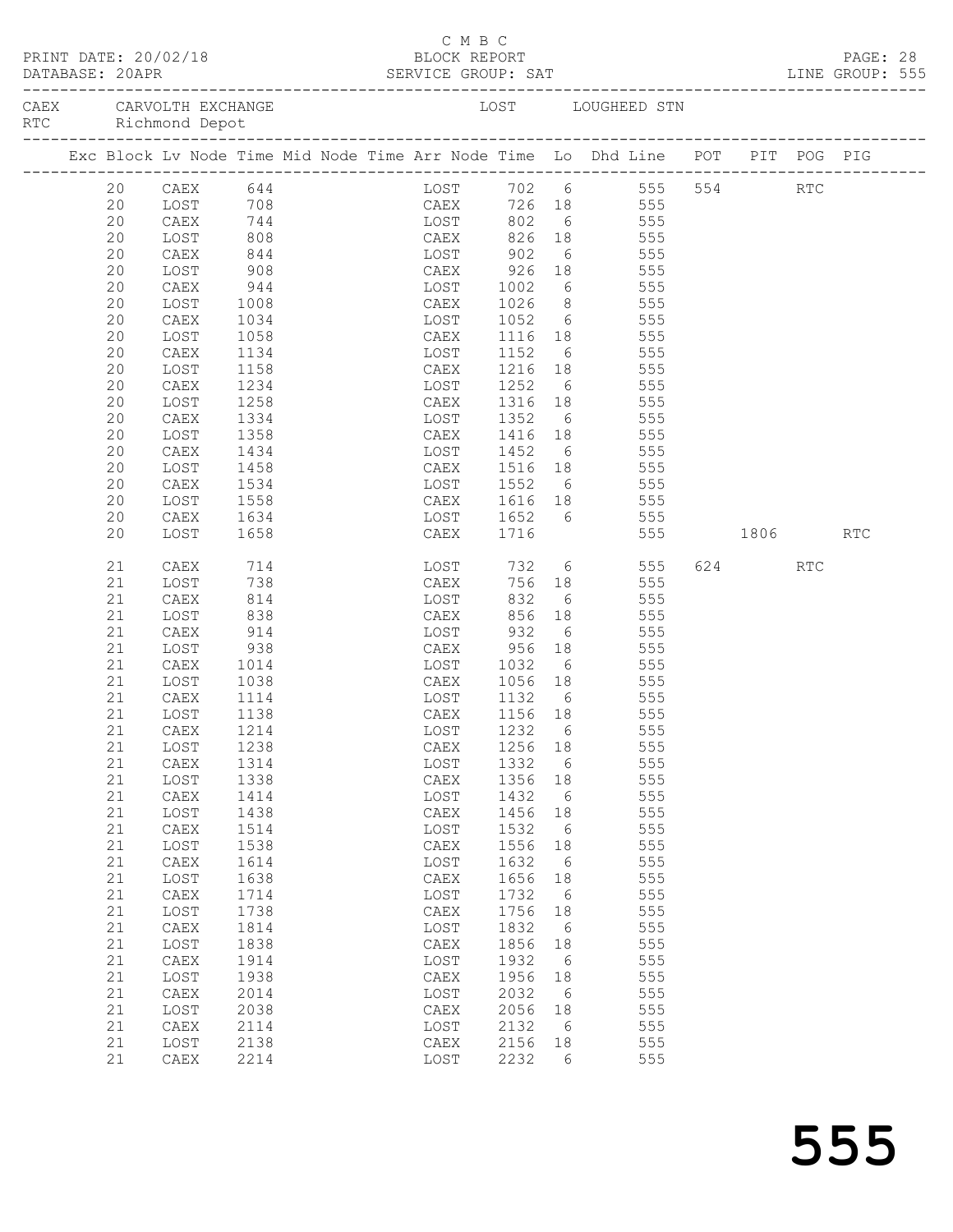PRINT DATE: 20/02/18 BLOCK REPORT BLOCK REPORT

#### C M B C<br>BLOCK REPORT

LINE GROUP: 555

| DATABASE: 20APR |          |                               |              |  | SERVICE GROUP: SAT       |                     |                                                                                |          |      |     | LINE GROUP: 555 |  |
|-----------------|----------|-------------------------------|--------------|--|--------------------------|---------------------|--------------------------------------------------------------------------------|----------|------|-----|-----------------|--|
|                 |          |                               |              |  |                          |                     | Exc Block Ly Node Time Mid Node Time Arr Node Time Lo Dhd Line POT PIT POG PIG |          |      |     |                 |  |
|                 | 21       | LOST 2238                     |              |  | CAEX 2256                |                     | 555                                                                            |          | 2346 |     | RTC.            |  |
|                 | 22<br>っっ | CAEX<br>$T \cap C \mathbb{m}$ | 1054<br>1110 |  | LOST<br>$C\Lambda\Box V$ | 1112 6<br>$1126$ 10 | 1555                                                                           | 555 1004 |      | RTC |                 |  |

| 22 | LOST | 1118 | CAEX | 1136 | 18 | 555 |      |            |
|----|------|------|------|------|----|-----|------|------------|
| 22 | CAEX | 1154 | LOST | 1212 | 6  | 555 |      |            |
| 22 | LOST | 1218 | CAEX | 1236 | 18 | 555 |      |            |
| 22 | CAEX | 1254 | LOST | 1312 | 6  | 555 |      |            |
| 22 | LOST | 1318 | CAEX | 1336 | 18 | 555 |      |            |
| 22 | CAEX | 1354 | LOST | 1412 | 6  | 555 |      |            |
| 22 | LOST | 1418 | CAEX | 1436 | 18 | 555 |      |            |
| 22 | CAEX | 1454 | LOST | 1512 | 6  | 555 |      |            |
| 22 | LOST | 1518 | CAEX | 1536 | 18 | 555 |      |            |
| 22 | CAEX | 1554 | LOST | 1612 | 6  | 555 |      |            |
| 22 | LOST | 1618 | CAEX | 1636 | 18 | 555 |      |            |
| 22 | CAEX | 1654 | LOST | 1712 | 6  | 555 |      |            |
| 22 | LOST | 1718 | CAEX | 1736 | 8  | 555 |      |            |
| 22 | CAEX | 1744 | LOST | 1802 | 6  | 555 |      |            |
| 22 | LOST | 1808 | CAEX | 1826 | 18 | 555 |      |            |
| 22 | CAEX | 1844 | LOST | 1902 | 6  | 555 |      |            |
| 22 | LOST | 1908 | CAEX | 1926 | 18 | 555 |      |            |
| 22 | CAEX | 1944 | LOST | 2002 | 6  | 555 |      |            |
| 22 | LOST | 2008 | CAEX | 2026 | 18 | 555 |      |            |
| 22 | CAEX | 2044 | LOST | 2102 | 6  | 555 |      |            |
| 22 | LOST | 2108 | CAEX | 2126 | 18 | 555 |      |            |
| 22 | CAEX | 2144 | LOST | 2202 | 6  | 555 |      |            |
| 22 | LOST | 2208 | CAEX | 2226 | 18 | 555 |      |            |
| 22 | CAEX | 2244 | LOST | 2302 | 6  | 555 |      |            |
| 22 | LOST | 2308 | CAEX | 2326 |    | 555 | 2416 | <b>RTC</b> |
|    |      |      |      |      |    |     |      |            |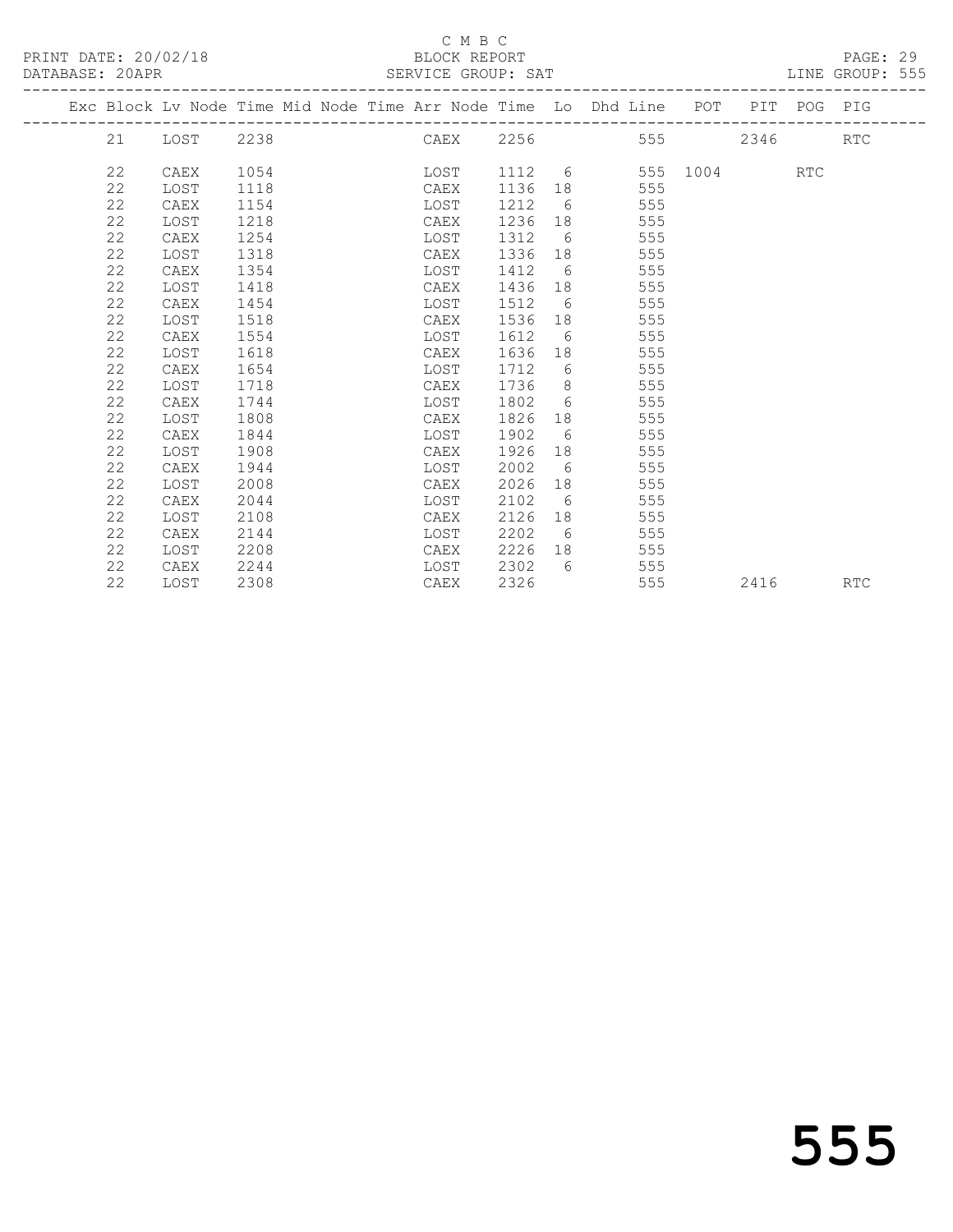|                                                                                                                                                                                                                                                                                                                                                                                              | PRINT DATE: 20/02/18                                                                                                                                                                           |                                                                                                                  |                                                                                                                                                                                                                  |                                                   | C M B C                                                                                                                                              | BLOCK REPORT                                                                                                             |                                                                                                                  |                                                                                                                                                                                                                                                                                                                                                                                                                                                                                                                                                                                                                                                                                                                                                                                                                                                                                      |                         |                             | PAGE: 30          |  |
|----------------------------------------------------------------------------------------------------------------------------------------------------------------------------------------------------------------------------------------------------------------------------------------------------------------------------------------------------------------------------------------------|------------------------------------------------------------------------------------------------------------------------------------------------------------------------------------------------|------------------------------------------------------------------------------------------------------------------|------------------------------------------------------------------------------------------------------------------------------------------------------------------------------------------------------------------|---------------------------------------------------|------------------------------------------------------------------------------------------------------------------------------------------------------|--------------------------------------------------------------------------------------------------------------------------|------------------------------------------------------------------------------------------------------------------|--------------------------------------------------------------------------------------------------------------------------------------------------------------------------------------------------------------------------------------------------------------------------------------------------------------------------------------------------------------------------------------------------------------------------------------------------------------------------------------------------------------------------------------------------------------------------------------------------------------------------------------------------------------------------------------------------------------------------------------------------------------------------------------------------------------------------------------------------------------------------------------|-------------------------|-----------------------------|-------------------|--|
|                                                                                                                                                                                                                                                                                                                                                                                              | BPST BRIDGEPORT STN                                                                                                                                                                            |                                                                                                                  |                                                                                                                                                                                                                  |                                                   |                                                                                                                                                      |                                                                                                                          |                                                                                                                  | 28CR $128$ ST & CRESCENT RD $2A52$ 2ND AV & 52A ST TERMINUS<br>LADX LADNER EXCHANGE<br>MAEX MATHEWS EXCHANGE OXVN OXFORD ST FS VINE AV THE AVENUE OXVN OXFORD ST FS VINE AVENUE AT A RIDE SURD SULLIVAN & KIDD<br>SSPR SOUTH SURREY PARK N RIDE                                                                                                                                                                                                                                                                                                                                                                                                                                                                                                                                                                                                                                      |                         |                             |                   |  |
|                                                                                                                                                                                                                                                                                                                                                                                              |                                                                                                                                                                                                |                                                                                                                  |                                                                                                                                                                                                                  |                                                   |                                                                                                                                                      |                                                                                                                          |                                                                                                                  | Exc Block Lv Node Time Mid Node Time Arr Node Time Lo Dhd Line POT PIT POG PIG                                                                                                                                                                                                                                                                                                                                                                                                                                                                                                                                                                                                                                                                                                                                                                                                       |                         |                             |                   |  |
| $\mathbf{1}$<br>$\mathbf{1}$<br>$\mathbf{1}$<br>$\mathbf{1}$<br>$\mathbf{1}$<br>$\mathbf{1}$<br>$\mathbf{1}$<br>$\mathbf{1}$<br>$\mathbf{1}$<br>$\mathbf{1}$<br>$\mathbf{1}$<br>$\mathbf{2}$<br>$\mathbf{2}$<br>$\mathbf{2}$<br>$\mathbf{2}$<br>$\mathbf{2}$<br>$\mathbf{2}$<br>$\mathbf{2}$<br>$\mathbf{2}$<br>$\mathbf{2}$<br>$\mathbf{2}$<br>$\mathbf{2}$<br>$\mathbf{2}$<br>$\mathbf{2}$ | 2A52<br>BPST<br>2A52<br>BPST<br>2A52<br>BPST<br>2A52<br>2A52<br>BPST<br>2A52<br>BPST<br>SUKD<br>BPST<br>OXVN<br>BPST<br>OXVN<br>BPST<br>OXVN<br>BPST<br>OXVN                                   | 1341<br>1444<br>1541                                                                                             | 827 J&N5<br>MAEX<br>SSPR<br>MAEX                                                                                                                                                                                 |                                                   |                                                                                                                                                      | 1401 OXVN 1430 14                                                                                                        |                                                                                                                  | 1 28CR 417 J&N5 BPST 505 15 351 353 RTC<br>1 BPST 520 MAEX 536 SUKD 609 19 351<br>SUKD 628 J&N5 BPST 724 6 351<br>BPST 730 LADX 748 2A52 818 13 601<br>2A52 831 LADX 900 BPST 918 12 601<br>BPST 930 LADX 948 2A52 1021 5 601<br>1026 LADX 1100 BPST 1121 22 601<br>1143 LADX 1201 2A52 1235 12 601<br>1247 LADX 1320 BPST 1340 23 601<br>1403 LADX 1423 2A52 1457 8 601<br>1505 LADX 1540 BPST 1600 23 601<br>1623 LADX 1643 2A52 1717 12 601<br>1729 LADX 1800 BPST 1822 601<br>601 1835 RTC<br>420 LADX 445 BPST 502 18 601<br>520 LADX 538 2A52 606 21 601<br>627 LADX 652 BPST 709 19 601<br>728 MAEX 745 SUKD 821 6 351<br>BPST 931 12 351<br>943 MAEX 1000 OXVN 1028 14 351<br>1042 SSPR 1102 BPST 1132 11 351<br>1143 MAEX 1202 OXVN 1229 14 351<br>1243 SSPR 1303 BPST 1333 8 351<br>351<br>1504 BPST 1534 7 351<br>1602 OXVN 1630 17 351<br>1647 SSPR 1704 BPST 1734 7 351 | 354 356                 | RTC                         |                   |  |
| $\mathbf{2}$<br>$\mathbf{2}$<br>$\mathbf{2}$<br>$\overline{c}$<br>2<br>3<br>3<br>3<br>3<br>$\mathsf 3$<br>3<br>$\mathsf 3$<br>3<br>$\mathsf 3$<br>3<br>$\mathsf 3$<br>3<br>3<br>3<br>3                                                                                                                                                                                                       | BPST<br>OXVN<br>BPST<br><b>BPST</b><br>28CR<br>BPST<br>SUKD<br><b>BPST</b><br>OXVN<br><b>BPST</b><br>SUKD<br><b>BPST</b><br>SUKD<br><b>BPST</b><br>SUKD<br><b>BPST</b><br>SUKD<br>BPST<br>SUKD | 1741<br>2139<br>627<br>731<br>843<br>933<br>1028<br>1140<br>1256<br>1409<br>1526<br>1644<br>1756<br>1908<br>2026 | 1840 SSPR   1857  BPST   1926  15<br>1941  MAEX   2000  OXVN   2025  12<br>MAEX<br>515 J&N5<br>MAEX<br>J&N5<br>MAEX<br>SSPR<br>MAEX<br>J&N5<br>MAEX<br>J&N5<br>MAEX<br>J&N5<br>MAEX<br>J&N5<br>MAEX<br>2135 J&N5 | 644<br>900<br>952<br>1046<br>1316<br>1547<br>1817 | 2158 SUKD<br>BPST<br>SUKD<br><b>BPST</b><br>OXVN<br>BPST<br>SUKD<br>BPST<br>SUKD<br>BPST<br>SUKD<br><b>BPST</b><br>SUKD<br>BPST<br>2045 SUKD<br>BPST | 2238<br>605<br>718<br>829<br>924<br>1022<br>1128<br>1248<br>1404<br>1519<br>1634<br>1749<br>1900<br>2008<br>2126<br>2230 | 22<br>13<br>14<br>9<br>$6\overline{6}$<br>12<br>8<br>5<br>$\overline{7}$<br>10<br>$\overline{7}$<br>8<br>18<br>9 | MAEX 1802 OXVN 1828 12 351<br>351<br>351<br>OXVN 2037 SSPR 2054 BPST 2121 18 351<br>351<br>351<br>351<br>351<br>351<br>351<br>351<br>351<br>351<br>351<br>351<br>351<br>351<br>351<br>351<br>351                                                                                                                                                                                                                                                                                                                                                                                                                                                                                                                                                                                                                                                                                     | 2306<br>451 000<br>2243 | $\mathop{\rm RTC}\nolimits$ | RTC<br><b>RTC</b> |  |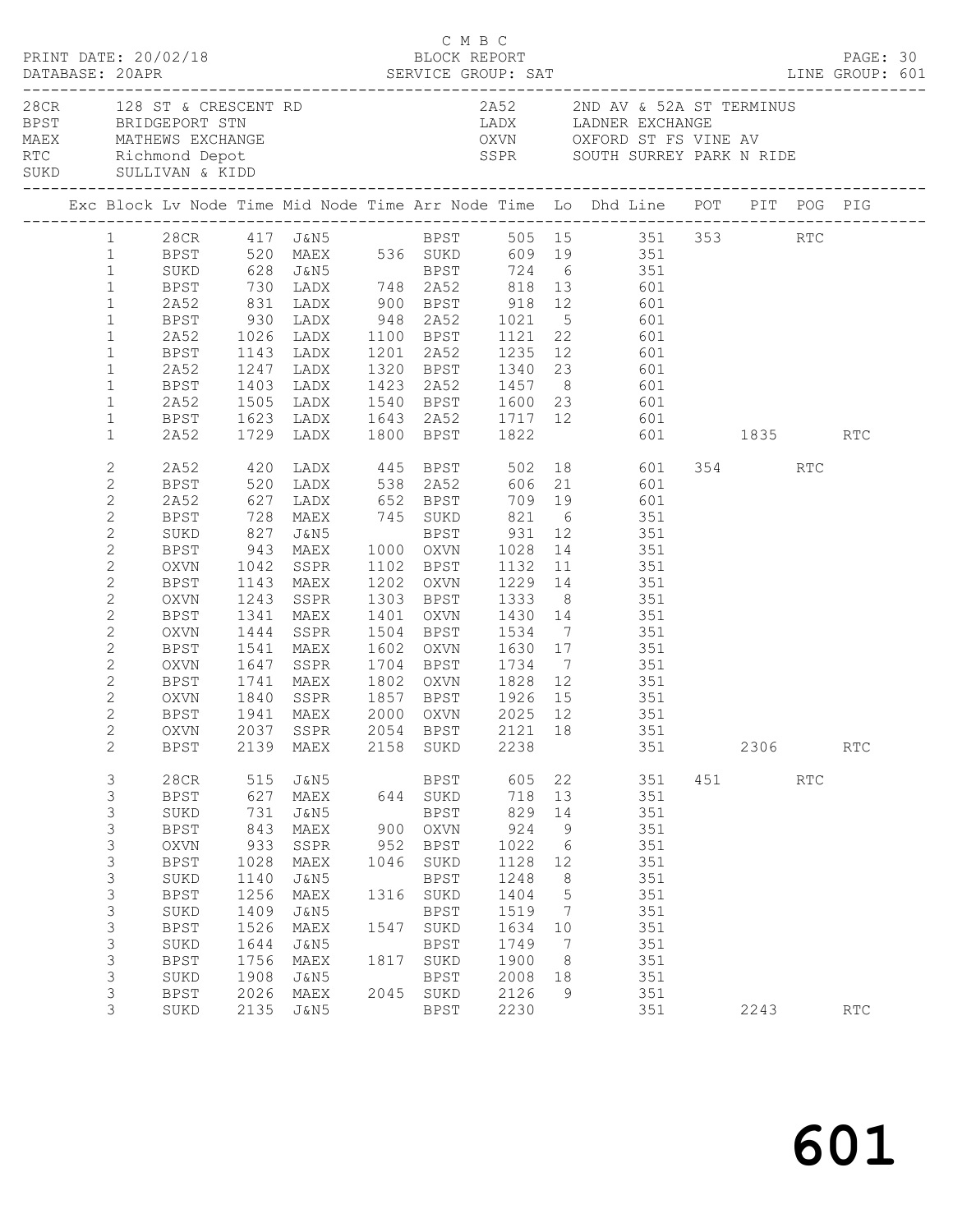### C M B C<br>BLOCK REPORT

| DATABASE: 20APR |                |             |              |                                                             |              | SERVICE GROUP: SAT   |                    |                      |                                                                                |              |                |     | LINE GROUP: 601      |  |
|-----------------|----------------|-------------|--------------|-------------------------------------------------------------|--------------|----------------------|--------------------|----------------------|--------------------------------------------------------------------------------|--------------|----------------|-----|----------------------|--|
|                 |                |             |              |                                                             |              |                      |                    |                      | Exc Block Lv Node Time Mid Node Time Arr Node Time Lo Dhd Line POT PIT POG PIG |              |                |     |                      |  |
|                 | 4              |             |              | 2A52 523 LADX 548 BPST 605 5                                |              |                      |                    |                      |                                                                                | 601 457 RTC  |                |     |                      |  |
|                 | $\overline{4}$ |             |              | BPST 610 LADX 628 2A52 656 5                                |              |                      |                    |                      | 601                                                                            |              |                |     |                      |  |
|                 | $\overline{4}$ | 2A52        |              | 701 LADX 727 BPST<br>800 LADX 818 2A52<br>857 LADX 930 BPST |              |                      | 744 16             |                      | 601                                                                            |              |                |     |                      |  |
|                 | $\overline{4}$ | BPST        |              |                                                             |              |                      | 849                | 8 <sup>8</sup>       | 601                                                                            |              |                |     |                      |  |
|                 | 4              | 2A52        |              |                                                             |              |                      | 950                | 8 <sup>8</sup>       | 601                                                                            |              |                |     |                      |  |
|                 | 4              | BPST        |              | 958 LADX                                                    |              | 1016 2A52            | 1049               | $\overline{7}$       | 601                                                                            |              |                |     |                      |  |
|                 | 4              | 2A52        |              | 1056 LADX                                                   |              | 1130 BPST            | 1151               | 12                   | 601                                                                            |              |                |     |                      |  |
|                 | 4              | BPST        |              | ----<br>1305 IADX<br>עמו 1305                               |              | 1223 2A52            | 1257               | 8 <sup>8</sup>       | 601                                                                            |              |                |     |                      |  |
|                 | 4              | 2A52        |              | 1305 LADX                                                   |              | 1340 BPST            | 1400               | 23                   | 601                                                                            |              |                |     |                      |  |
|                 | 4              | BPST        |              | 1423 LADX                                                   |              | 1443 2A52            | 1517               | 9                    | 601                                                                            |              |                |     |                      |  |
|                 | 4              | 2A52        | 1526         | LADX                                                        |              | 1600 BPST            | 1622               | 21                   | 601                                                                            |              |                |     |                      |  |
|                 | 4              | BPST        |              | 1643 LADX                                                   |              | 1703 2A52            | 1737               | 12                   | 601                                                                            |              |                |     |                      |  |
|                 | 4              | 2A52        |              | 1749 LADX                                                   |              | 1820 BPST            | 1842               | 13                   | 601                                                                            |              |                |     |                      |  |
|                 | 4              | BPST        | 1855         | LADX                                                        |              | 1913 2A52            | 1944               | 12                   | 601                                                                            |              |                |     |                      |  |
|                 | 4              | 2A52        |              | 1956 LADX                                                   |              | 2027 BPST            | 2045               | 12                   | 601                                                                            |              |                |     |                      |  |
|                 | 4              | BPST        |              |                                                             |              | 2115 2A52            | 2146 12<br>2245 14 |                      | 601                                                                            |              |                |     |                      |  |
|                 | 4              | 2A52        |              | 2057 LADA                                                   |              | 2227 BPST            |                    |                      | 601                                                                            |              |                |     |                      |  |
|                 | 4              | BPST        |              | 2259 MAEX                                                   |              | 2318 SUKD            | 2358               |                      |                                                                                | 351 2426 RTC |                |     |                      |  |
|                 | 5              | BPST        |              | 543 MAEX                                                    |              | 559 OXVN<br>641 BPST | $619$ 6<br>708 5   |                      | 351                                                                            |              | 523 and $\sim$ | RTC |                      |  |
|                 | $\mathsf S$    | OXVN        | 625          | SSPR                                                        |              |                      | 708                | $5\overline{)}$      | 351                                                                            |              |                |     |                      |  |
|                 | 5              | BPST        |              | 713 MAEX                                                    |              | 730 OXVN             | 754                | 6                    | 351                                                                            |              |                |     |                      |  |
|                 | 5              | OXVN        |              | 800 SSPR                                                    |              | 816 BPST             | 844                | 14                   | 351                                                                            |              |                |     |                      |  |
|                 | 5              | BPST        | 858          | MAEX                                                        |              | 915 SUKD             | 954                | 15                   | 351                                                                            |              |                |     |                      |  |
|                 | $\mathsf S$    | SUKD        |              | 1009 J&N5                                                   |              | BPST                 | 1116               | 12                   | 351                                                                            |              |                |     |                      |  |
|                 | 5              | BPST        |              | 1128 MAEX 1147 SUKD                                         |              |                      | 1233               | $\overline{7}$       | 351                                                                            |              |                |     |                      |  |
|                 | $\mathsf S$    | SUKD        | 1240         | J&N5                                                        |              | BPST                 | 1348               | 8 <sup>8</sup>       | 351                                                                            |              |                |     |                      |  |
|                 | 5              | BPST        | 1356         | MAEX                                                        |              | 1416 SUKD            | 1503               | 8 <sup>8</sup>       | 351                                                                            |              |                |     |                      |  |
|                 | 5              | SUKD        | 1511         | J&N5                                                        |              | BPST                 | 1619               | $\overline{7}$       | 351                                                                            |              |                |     |                      |  |
|                 | $\mathsf S$    | BPST        |              | 1626 MAEX                                                   |              | 1647 SUKD            | 1732               | 9                    | 351                                                                            |              |                |     |                      |  |
|                 | 5              | SUKD        | 1741         | J&N5                                                        |              | BPST                 | 1843               | 13                   | 351                                                                            |              |                |     |                      |  |
|                 | 5              | BPST        | 1856         | MAEX                                                        |              | 1915 SUKD            | 1958               | 10                   | 351                                                                            |              |                |     |                      |  |
|                 | $\mathsf S$    | SUKD        | 2008         | J&N5                                                        |              | BPST                 | 2106 is<br>2218 15 |                      | 351                                                                            |              |                |     |                      |  |
|                 | 5              | BPST        |              | 2119 MAEX                                                   |              | 2138 SUKD            |                    |                      | 351                                                                            |              |                |     |                      |  |
|                 | 5              | SUKD        | 2233         | J&N5                                                        |              | BPST                 | 2326               |                      |                                                                                | 351 000      | 2339 RTC       |     |                      |  |
|                 | 6              | SUKD        |              |                                                             |              |                      |                    |                      | BPST 650 7 351<br>SUKD 748 10 351                                              |              | 525 32         | RTC |                      |  |
|                 | 6              | BPST        |              |                                                             |              |                      |                    |                      |                                                                                |              |                |     |                      |  |
|                 | 6              |             |              | SUKD 758 J&N5 BPST 859 14                                   |              |                      |                    |                      | 351                                                                            |              |                |     |                      |  |
|                 | 6              | <b>BPST</b> | 913          | MAEX                                                        |              | 930 OXVN             | 957 12             |                      | 351                                                                            |              |                |     |                      |  |
|                 | 6              | OXVN        |              | 1009 SSPR                                                   | 1028         | BPST                 | 1058 15            |                      | 351                                                                            |              |                |     |                      |  |
|                 | 6              | <b>BPST</b> | 1113         | MAEX                                                        | 1132         | OXVN                 | 1158               | 15                   | 351                                                                            |              |                |     |                      |  |
|                 | 6              | OXVN        | 1213         | SSPR                                                        | 1233         | BPST                 | 1303               | 8 <sup>8</sup>       | 351                                                                            |              |                |     |                      |  |
|                 | 6              | <b>BPST</b> | 1311         | MAEX                                                        | 1331         | <b>OXVN</b>          | 1400               | 14                   | 351                                                                            |              |                |     |                      |  |
|                 | 6              | OXVN        | 1414         | SSPR                                                        | 1434         | BPST                 | 1504               | $\overline{7}$       | 351                                                                            |              |                |     |                      |  |
|                 | 6              | <b>BPST</b> | 1511         | MAEX                                                        | 1531         | OXVN                 | 1600               | 17                   | 351                                                                            |              |                |     |                      |  |
|                 | 6              | OXVN        | 1617         | SSPR                                                        | 1634         | BPST                 | 1704               | $\overline{7}$       | 351                                                                            |              |                |     |                      |  |
|                 | 6              | BPST        | 1711         | MAEX                                                        | 1732         | OXVN                 | 1800               | 12                   | 351                                                                            |              |                |     |                      |  |
|                 | 6              | OXVN        | 1812         | SSPR                                                        | 1829<br>1930 | BPST<br>OXVN         | 1857               | 14                   | 351<br>351                                                                     |              |                |     |                      |  |
|                 | 6              | <b>BPST</b> | 1911         | MAEX                                                        | 2024         |                      | 1955               | 12<br>8 <sup>8</sup> |                                                                                |              |                |     |                      |  |
|                 | 6<br>6         | OXVN        | 2007<br>2059 | SSPR                                                        |              | BPST<br>2118 SUKD    | 2051<br>2158       |                      | 351<br>351                                                                     |              | 2226           |     |                      |  |
|                 |                | <b>BPST</b> |              | MAEX                                                        |              |                      |                    |                      |                                                                                |              |                |     | $\operatorname{RTC}$ |  |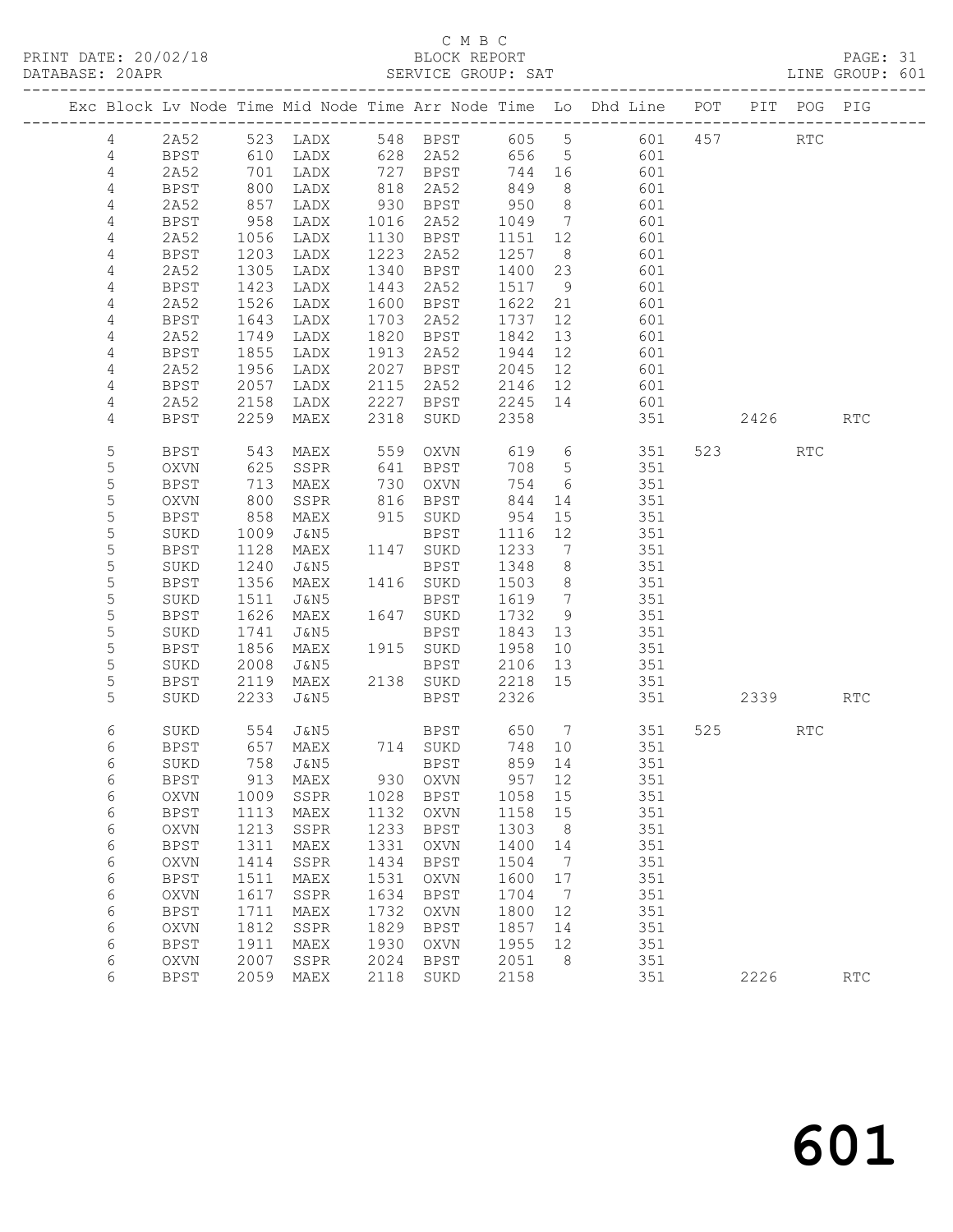#### C M B C<br>BLOCK REPORT

| DATABASE: 20APR |                |             |                   |          |      | SERVICE GROUP: SAT                |                   |                 |                                                                                |                        |     | LINE GROUP: 601 |  |
|-----------------|----------------|-------------|-------------------|----------|------|-----------------------------------|-------------------|-----------------|--------------------------------------------------------------------------------|------------------------|-----|-----------------|--|
|                 |                |             |                   |          |      |                                   |                   |                 | Exc Block Lv Node Time Mid Node Time Arr Node Time Lo Dhd Line POT PIT POG PIG |                        |     |                 |  |
|                 | $7\phantom{0}$ |             |                   |          |      |                                   |                   |                 | BPST 557 MAEX 613 SUKD 646 13 351 537 RTC                                      |                        |     |                 |  |
|                 | $7\phantom{.}$ | SUKD        | 659               |          |      | J&N5 BPST                         |                   |                 | 755 18 351                                                                     |                        |     |                 |  |
|                 | 7              | BPST        |                   |          |      | MAEX 830 OXVN 854 7               |                   |                 | 351                                                                            |                        |     |                 |  |
|                 | $7\phantom{.}$ | OXVN        | 813<br>901<br>958 |          |      |                                   |                   | 9               | 351                                                                            |                        |     |                 |  |
|                 | 7              | BPST        |                   |          |      |                                   |                   |                 | 351                                                                            |                        |     |                 |  |
|                 | 7              | SUKD        | 1110              | J&N5     |      | BPST                              | 1218              | 8 <sup>8</sup>  | 351                                                                            |                        |     |                 |  |
|                 | 7              | BPST        | 1226              | MAEX     |      | 1246 SUKD                         | 1334 5            |                 | 351                                                                            |                        |     |                 |  |
|                 | 7              | SUKD        | 1339              | J&N5     |      | BPST                              | 1449 7            |                 | 351                                                                            |                        |     |                 |  |
|                 | 7              | BPST        | 1456              | MAEX     |      | 1516 SUKD                         | 1603 11           |                 | $351$                                                                          |                        |     |                 |  |
|                 | 7              | SUKD        | 1614              | J&N5     |      | BPST                              | 1719 7            |                 | 351                                                                            |                        |     |                 |  |
|                 | 7              | BPST        | 1726              | MAEX     |      | 1747 SUKD                         | 1830 9            |                 | 351                                                                            |                        |     |                 |  |
|                 | 7              | SUKD        | 1839              | J&N5     |      | BPST                              | 1940 16           |                 |                                                                                |                        |     |                 |  |
|                 | 7              | BPST        | 1956              | MAEX     |      | 2015 SUKD                         | 2056 12           |                 | 351<br>351                                                                     |                        |     |                 |  |
|                 | 7              | SUKD        | 2108              | J&N5     |      | BPST                              | 2206              |                 | 351                                                                            | 2219                   |     | <b>RTC</b>      |  |
|                 |                |             |                   |          |      |                                   |                   |                 |                                                                                |                        |     |                 |  |
|                 | 8              | BPST        | 612<br>657        | MAEX     |      | 629 OXVN 651 6<br>713 BPST 740 18 |                   |                 | 351                                                                            | 552 35                 | RTC |                 |  |
|                 | 8              | OXVN        |                   | SSPR     |      |                                   |                   |                 | 351                                                                            |                        |     |                 |  |
|                 | 8              | BPST        | 758               | MAEX     |      | 815 SUKD                          | 851               | 8               | 351                                                                            |                        |     |                 |  |
|                 | 8              | SUKD        | 859               | J&N5     |      | BPST                              | 1004              | 9               | 351                                                                            |                        |     |                 |  |
|                 | 8              | BPST        | 1013<br>1113      | MAEX     |      | 1031 OXVN                         | 1057 16           |                 | 351                                                                            |                        |     |                 |  |
|                 | $\,8\,$        | OXVN        |                   | SSPR     |      | 1133 BPST                         | 1203              | 8 <sup>8</sup>  | 351                                                                            |                        |     |                 |  |
|                 | 8              | BPST        | 1211              | MAEX     |      | 1231 OXVN                         | 1258 15           |                 | 351                                                                            |                        |     |                 |  |
|                 | 8              | OXVN        | 1313              | SSPR     |      | 1333 BPST                         | 1403              | 8 <sup>8</sup>  | 351                                                                            |                        |     |                 |  |
|                 | 8              | BPST        | 1411              | MAEX     |      | 1431 OXVN                         | 1500 14           |                 | 351                                                                            |                        |     |                 |  |
|                 | 8              | OXVN        | 1514              | SSPR     |      | 1534 BPST                         | 1604 7            |                 | 351                                                                            |                        |     |                 |  |
|                 | 8              | BPST        | 1611              | MAEX     |      | 1632 OXVN                         | 1700 16           |                 | 351                                                                            |                        |     |                 |  |
|                 | 8              | OXVN        | 1716              | SSPR     |      | 1733 BPST                         | 1803              | 8 <sup>8</sup>  | 351                                                                            |                        |     |                 |  |
|                 | 8              | <b>BPST</b> | 1811              | MAEX     |      | 1831 OXVN                         | 1857              | 11              | 351                                                                            |                        |     |                 |  |
|                 | 8              | OXVN        | 1908              | SSPR     |      | 1925 BPST                         | 1954 17           |                 | 351                                                                            |                        |     |                 |  |
|                 | 8              | BPST        | 2011              | MAEX     |      | 2030 OXVN                         | 2055 12           |                 | 351                                                                            |                        |     |                 |  |
|                 | 8              | OXVN        | 2107              | SSPR     |      | 2124 BPST                         | 2151 19           |                 | 351                                                                            |                        |     |                 |  |
|                 | 8              | BPST        | 2210              | LADX     |      | 2227 2A52                         | 2256 5            |                 | 601                                                                            |                        |     |                 |  |
|                 | 8              | 2A52        | 2301              | LADX     | 2329 | BPST                              | 2347              |                 | 601                                                                            | 2400                   |     | RTC             |  |
|                 | 9              | BPST        | 642               |          |      | MAEX 659 OXVN 721 6               |                   |                 | 351                                                                            | 622 and $\overline{a}$ | RTC |                 |  |
|                 | 9              | OXVN        | 727               |          |      | SSPR 743 BPST 810                 |                   | 18              | 351                                                                            |                        |     |                 |  |
|                 | 9              | BPST        | 828<br>933        | MAEX     |      | 845 SUKD                          | 921 12<br>1040 18 |                 | 351                                                                            |                        |     |                 |  |
|                 | $\mathsf 9$    | SUKD        |                   | J&N5     |      | BPST                              |                   |                 | 351                                                                            |                        |     |                 |  |
|                 | $\mathsf{Q}$   |             |                   |          |      |                                   |                   |                 | BPST 1058 MAEX 1116 SUKD 1201 9 351                                            |                        |     |                 |  |
|                 | 9              | SUKD        | 1210              | J&N5     |      | BPST                              | 1318              | 8               | 351                                                                            |                        |     |                 |  |
|                 | 9              | BPST        | 1326              | MAEX     |      | 1346 SUKD                         | 1433              | $6\overline{6}$ | 351                                                                            |                        |     |                 |  |
|                 | $\mathsf 9$    | SUKD        | 1439              | J&N5     |      | BPST                              | 1549              | $7\phantom{.0}$ | 351                                                                            |                        |     |                 |  |
|                 | 9              | <b>BPST</b> | 1556              | MAEX     |      | 1617 SUKD                         | 1704              | 8 <sup>8</sup>  | 351                                                                            |                        |     |                 |  |
|                 | 9              | SUKD        | 1712              | J&N5     |      | BPST                              | 1817              | - 9             | 351                                                                            |                        |     |                 |  |
|                 | 9              | <b>BPST</b> | 1826              | MAEX     |      | 1846 SUKD                         | 1929              | 9               | 351                                                                            |                        |     |                 |  |
|                 | 9              | SUKD        | 1938              | J&N5     |      | <b>BPST</b>                       | 2036              |                 | 351                                                                            | 2049                   |     | <b>RTC</b>      |  |
|                 | 10             | BPST        |                   | 700 LADX | 718  | 2A52                              |                   | 748 13          | 601                                                                            | 640 RTC                |     |                 |  |
|                 | 10             | 2A52        | 801               | LADX     | 829  | BPST                              | 847               | 13              | 601                                                                            |                        |     |                 |  |
|                 | 10             | <b>BPST</b> | 900               | LADX     | 918  | 2A52                              | 949               | $\overline{7}$  | 601                                                                            |                        |     |                 |  |
|                 | 10             | 2A52        | 956               | LADX     | 1030 | BPST                              | 1051              | 12              | 601                                                                            |                        |     |                 |  |
|                 | 10             | <b>BPST</b> | 1103              | LADX     | 1121 | 2A52                              | 1154              | 13              | 601                                                                            |                        |     |                 |  |
|                 | 10             | 2A52        | 1207              | LADX     | 1240 | BPST                              | 1300              | 23              | 601                                                                            |                        |     |                 |  |
|                 | 10             | <b>BPST</b> | 1323              | LADX     | 1343 | 2A52                              | 1417 8            |                 | 601                                                                            |                        |     |                 |  |
|                 | 10             | 2A52        | 1425              | LADX     | 1500 | BPST                              | 1520              | 23              | 601                                                                            |                        |     |                 |  |
|                 | 10             | <b>BPST</b> | 1543              | LADX     | 1603 | 2A52                              | 1637              | 9               | 601                                                                            |                        |     |                 |  |
|                 | 10             | 2A52        | 1646              | LADX     | 1720 | BPST                              | 1742 21           |                 | 601                                                                            |                        |     |                 |  |
|                 |                |             |                   |          |      |                                   |                   |                 |                                                                                |                        |     |                 |  |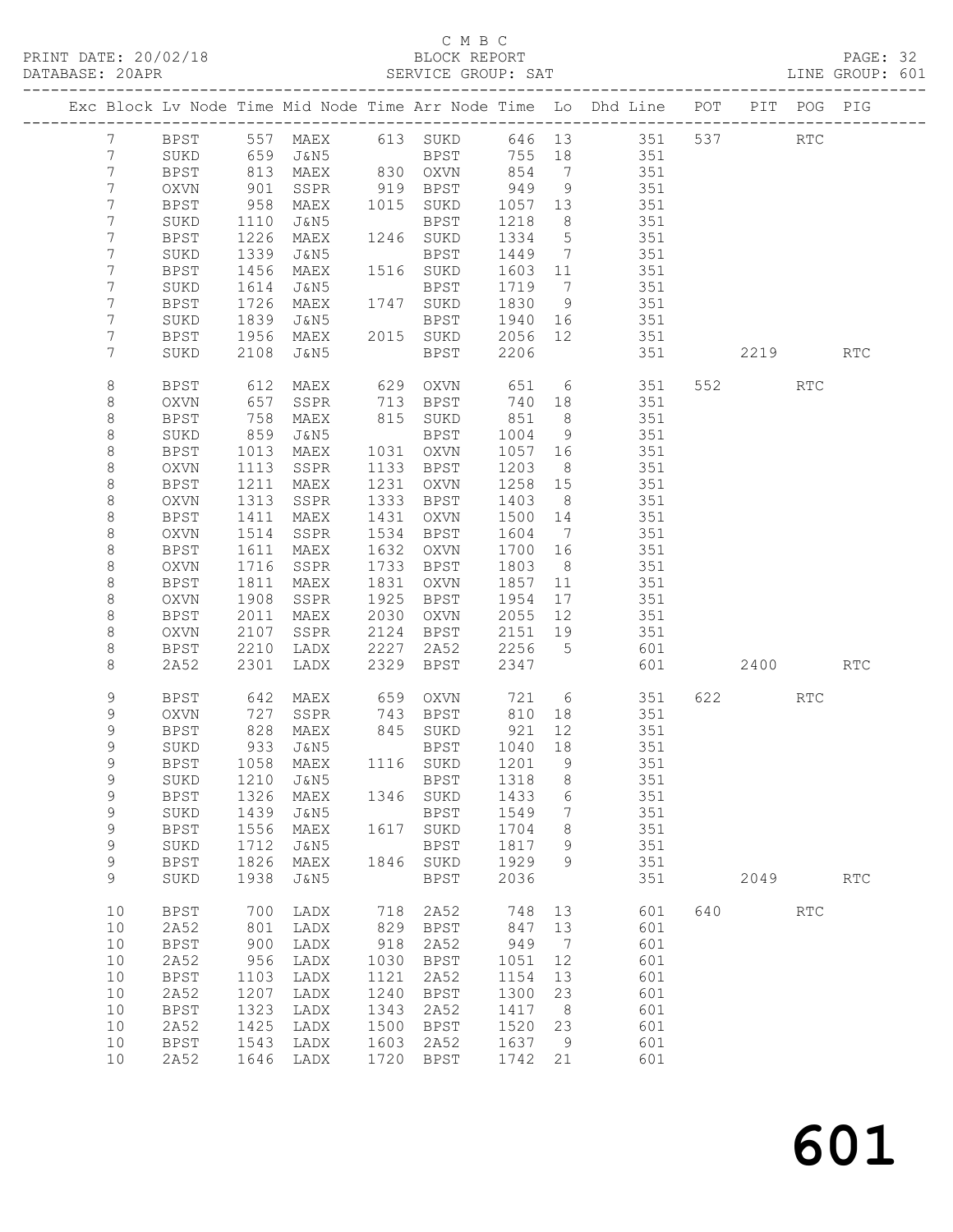PRINT DATE: 20/02/18 BLOCK REPORT BATABASE: 20APR BLOCK REPORT

#### C M B C<br>BLOCK REPORT

#### PAGE: 33<br>LINE GROUP: 601

|  |    |             |                  |                          |                      |                                                     |                              | Exc Block Lv Node Time Mid Node Time Arr Node Time Lo Dhd Line POT PIT POG PIG |          |      |                             |                             |
|--|----|-------------|------------------|--------------------------|----------------------|-----------------------------------------------------|------------------------------|--------------------------------------------------------------------------------|----------|------|-----------------------------|-----------------------------|
|  | 10 | BPST        |                  | 1803 LADX 1823 2A52 1856 |                      |                                                     |                              |                                                                                | 601 1916 |      |                             | $\mathop{\rm RTC}\nolimits$ |
|  | 11 | <b>BPST</b> |                  | 743 MAEX<br>829 SSPR     | 800 OXVN<br>846 BPST | 824 5                                               |                              | 351                                                                            | 723      |      | $\mathop{\rm RTC}\nolimits$ |                             |
|  | 11 | OXVN        |                  | SSPR                     |                      | 914 14                                              |                              | 351                                                                            |          |      |                             |                             |
|  | 11 | BPST        | 928              | MAEX                     | 945 SUKD             | 1025 15                                             |                              | 351                                                                            |          |      |                             |                             |
|  | 11 | SUKD        | 1040             | J&N5                     | BPST                 | 1148                                                | 9                            | 351                                                                            |          |      |                             |                             |
|  | 11 | BPST        | 1157             | MAEX                     | 1216 SUKD            | 1302                                                | 8 <sup>8</sup>               | 351                                                                            |          |      |                             |                             |
|  | 11 | $\rm SUKD$  |                  | J&N5                     | <b>BPST</b>          | 1418                                                | 8 <sup>8</sup>               | 351                                                                            |          |      |                             |                             |
|  | 11 | BPST        | 1310<br>1426     | MAEX                     | 1446 SUKD            | 1533 10                                             |                              | 351                                                                            |          |      |                             |                             |
|  | 11 | SUKD        |                  | J&N5                     | BPST                 | 1649                                                | $7\phantom{.0}\phantom{.0}7$ | 351                                                                            |          |      |                             |                             |
|  | 11 | BPST        | 1543<br>1656     | MAEX                     | 1717 SUKD            | 1649<br>1802                                        | 9                            | 351                                                                            |          |      |                             |                             |
|  | 11 | SUKD        | 1811             | J&N5                     | BPST 1912 14         |                                                     |                              | 351                                                                            |          |      |                             |                             |
|  | 11 | <b>BPST</b> | 1926             | MAEX                     | 1945 SUKD            | 2027 11                                             |                              | 351                                                                            |          |      |                             |                             |
|  | 11 | SUKD        | 2038             | J&N5                     | BPST                 | 2136                                                |                              | 351                                                                            |          | 2149 |                             | RTC                         |
|  | 12 | 2A52        | 731              | LADX                     | 758 BPST             | 816                                                 | 14                           | 601                                                                            | 705      |      | <b>RTC</b>                  |                             |
|  | 12 | <b>BPST</b> |                  | LADX                     | 848 2A52             | 919 8                                               |                              | 601                                                                            |          |      |                             |                             |
|  | 12 | 2A52        | 830<br>927       | LADX                     | 1000 BPST            | 1021                                                | 22                           | 601                                                                            |          |      |                             |                             |
|  | 12 | BPST        |                  | LADX                     | 1101 2A52            | 1134                                                | 13                           | 601                                                                            |          |      |                             |                             |
|  | 12 | 2A52        | 1043<br>1147     | LADX                     | 1220 BPST            | 1241                                                | 22                           | 601                                                                            |          |      |                             |                             |
|  | 12 | <b>BPST</b> | 1303             | LADX                     | 1323 2A52            | 1357 8                                              |                              | 601                                                                            |          |      |                             |                             |
|  | 12 | 2A52        | 1405             | LADX                     | 1440 BPST            | 1500 23                                             |                              | 601                                                                            |          |      |                             |                             |
|  | 12 | BPST        | 1523             | LADX                     | 1543 2A52            | 1617                                                | 9                            | 601                                                                            |          |      |                             |                             |
|  | 12 | 2A52        | 1626             | LADX                     | 1700 BPST            | 1722 21                                             |                              | 601                                                                            |          |      |                             |                             |
|  | 12 | BPST        | 1743             | LADX                     | 1803 2A52            | 1837 19                                             |                              | 601                                                                            |          |      |                             |                             |
|  | 12 | 2A52        | 1856             | LADX                     | 1927 BPST            |                                                     | - 9                          | 601                                                                            |          |      |                             |                             |
|  | 12 | <b>BPST</b> | $1850$<br>$1957$ | LADX                     | 2015 2A52            | 1948<br>2046<br>2046 10                             |                              | 601                                                                            |          |      |                             |                             |
|  | 12 | 2A52        | 2056             | LADX                     | 2127 BPST            | 2145                                                | 14                           | 601                                                                            |          |      |                             |                             |
|  | 12 | <b>BPST</b> | 2159             | MAEX                     | 2218 SUKD            | 2258                                                | 6                            | 351                                                                            |          |      |                             |                             |
|  | 12 | SUKD        | 2304             | J&N5                     | BPST                 | 2357 23                                             |                              | 351                                                                            |          |      |                             |                             |
|  | 12 | BPST        | 2420             | LADX                     | 2437 2A52            | 2504 5                                              |                              | 601                                                                            |          |      |                             |                             |
|  | 12 | 2A52        | 2509             | LADX                     | 2534 BPST            | 2552                                                |                              | 601                                                                            |          | 2605 |                             | <b>RTC</b>                  |
|  | 13 | <b>BPST</b> | 1023             | LADX                     | 1041 2A52            | 1114                                                | 13                           | 601                                                                            | 1003     |      | <b>RTC</b>                  |                             |
|  | 13 | 2A52        | 1127             | LADX                     | 1200 BPST            | 1221                                                | 22                           | 601                                                                            |          |      |                             |                             |
|  | 13 | BPST        | 1243             | LADX                     | 1303 2A52            | 1336                                                | 9                            | 601                                                                            |          |      |                             |                             |
|  | 13 | 2A52        | 1345             | LADX                     | 1420 BPST            | 1440 23                                             |                              | 601                                                                            |          |      |                             |                             |
|  | 13 | <b>BPST</b> | 1503             | LADX                     | 1523 2A52            | 1557                                                | 9                            | 601                                                                            |          |      |                             |                             |
|  | 13 | 2A52        | 1606             | LADX                     | 1640 BPST            | 1702                                                | 21                           | 601                                                                            |          |      |                             |                             |
|  | 13 | <b>BPST</b> | 1723             | LADX                     | 1743 2A52            | 1817 12                                             |                              | 601                                                                            |          |      |                             |                             |
|  | 13 | 2A52        | 1829             | LADX                     | 1900 BPST            | 1921                                                | 6                            | 601                                                                            |          |      |                             |                             |
|  | 13 | BPST        | 1927             | LADX                     | 1945 2A52            | 2016 10                                             |                              | 601                                                                            |          |      |                             |                             |
|  | 13 | 2A52        | 2026             | LADX                     | 2057 BPST            | 2016 10<br>2115 17                                  |                              | 601                                                                            |          |      |                             |                             |
|  | 13 | <b>BPST</b> | 2132             | LADX                     | 2150 2A52            |                                                     |                              | 601                                                                            |          |      |                             |                             |
|  | 13 | 2A52        |                  | 2228 LADX                | 2257 BPST            | $\begin{array}{c} 2221 \\ 2315 \end{array}$<br>2315 |                              | 601                                                                            |          | 2328 |                             | RTC                         |
|  |    |             |                  |                          |                      |                                                     |                              |                                                                                |          |      |                             |                             |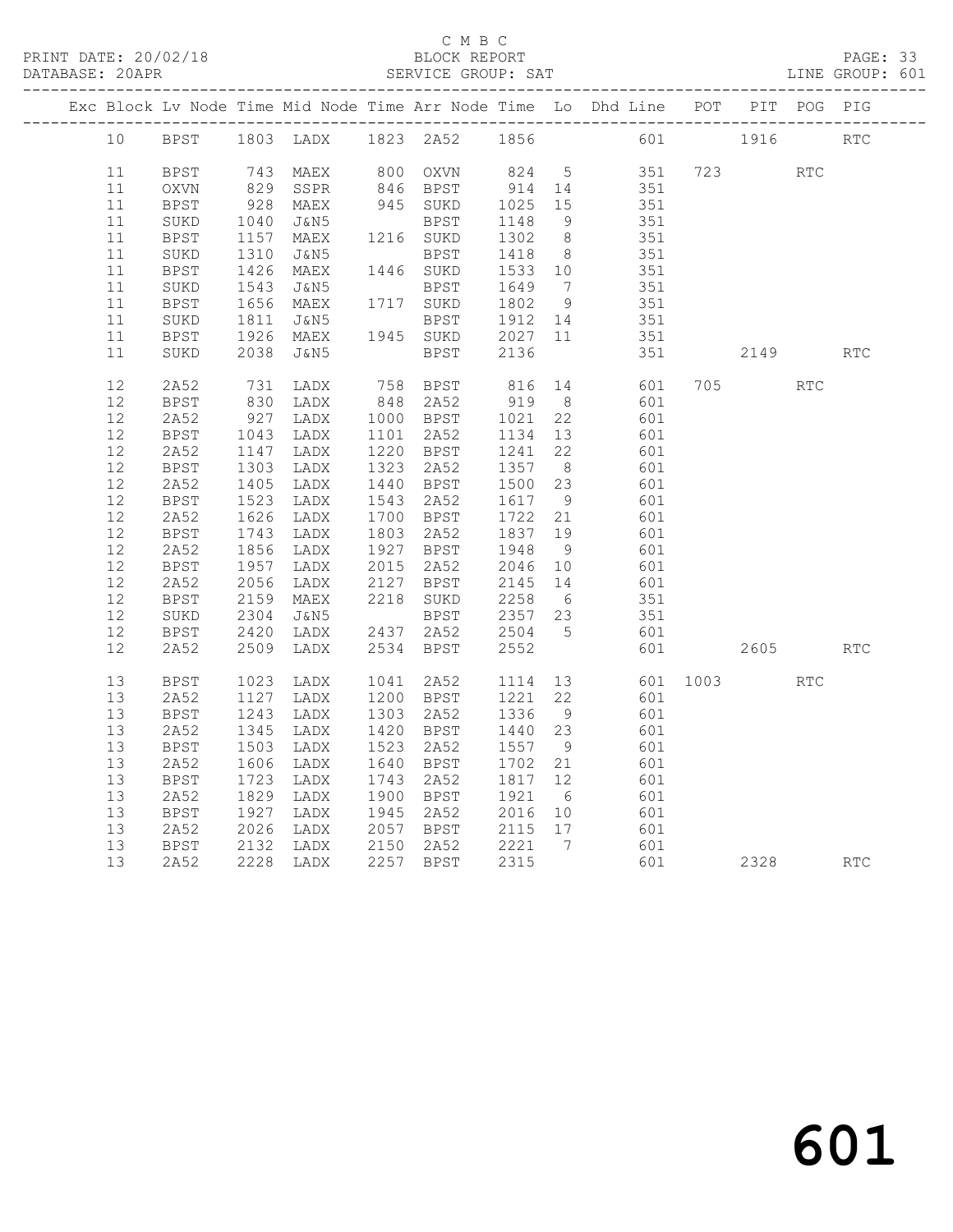PRINT DATE: 20/02/18 BLOCK REPORT BATABASE: 20APR BLOCK REPORT

#### C M B C<br>BLOCK REPORT

PAGE: 34<br>LINE GROUP: 601

|  |    |             |      |           |      |             |         |                | Exc Block Lv Node Time Mid Node Time Arr Node Time Lo Dhd Line POT PIT POG PIG |      |      |            |            |
|--|----|-------------|------|-----------|------|-------------|---------|----------------|--------------------------------------------------------------------------------|------|------|------------|------------|
|  | 14 | <b>BPST</b> |      | 1043 MAEX |      | 1101 OXVN   |         |                | 1127 16 351 1023                                                               |      |      | RTC        |            |
|  | 14 | OXVN        | 1143 | SSPR      | 1203 | <b>BPST</b> | 1233    |                | 8 351                                                                          |      |      |            |            |
|  | 14 | <b>BPST</b> | 1241 | MAEX      | 1301 | OXVN        | 1328 15 |                | 351                                                                            |      |      |            |            |
|  | 14 | OXVN        | 1343 | SSPR      | 1403 | BPST        | 1433    | 8 <sup>8</sup> | 351                                                                            |      |      |            |            |
|  | 14 | BPST        | 1441 | MAEX      | 1501 | OXVN        | 1530    | 16             | 351                                                                            |      |      |            |            |
|  | 14 | <b>OXVN</b> | 1546 | SSPR      | 1604 | BPST        | 1634    | $\overline{7}$ | 351                                                                            |      |      |            |            |
|  | 14 | <b>BPST</b> | 1641 | MAEX      | 1702 | OXVN        | 1730    | 14             | 351                                                                            |      |      |            |            |
|  | 14 | OXVN        | 1744 | SSPR      | 1801 | BPST        | 1829    | 12             | 351                                                                            |      |      |            |            |
|  | 14 | <b>BPST</b> | 1841 | MAEX      | 1900 | OXVN        | 1925    | 12             | 351                                                                            |      |      |            |            |
|  | 14 | OXVN        | 1937 | SSPR      | 1954 | BPST        | 2023    | 18             | 351                                                                            |      |      |            |            |
|  | 14 | <b>BPST</b> | 2041 | MAEX      | 2100 | SUKD        | 2140    | 20             | 351                                                                            |      |      |            |            |
|  | 14 | SUKD        | 2200 | J&N5      |      | BPST        | 2255    | 15             | 351                                                                            |      |      |            |            |
|  | 14 | <b>BPST</b> | 2310 | LADX      | 2327 | 2A52        | 2356    | $5^{\circ}$    | 601                                                                            |      |      |            |            |
|  | 14 | 2A52        | 2401 | LADX      | 2429 | <b>BPST</b> | 2447    |                | 601                                                                            |      | 2500 |            | RTC        |
|  | 15 | <b>BPST</b> | 1123 | LADX      | 1141 | 2A52        | 1214    |                | 13<br>601                                                                      | 1103 |      | <b>RTC</b> |            |
|  | 15 | 2A52        | 1227 | LADX      | 1300 | BPST        | 1320    | 23             | 601                                                                            |      |      |            |            |
|  | 15 | <b>BPST</b> | 1343 | LADX      | 1403 | 2A52        | 1437    | 8 <sup>8</sup> | 601                                                                            |      |      |            |            |
|  | 15 | 2A52        | 1445 | LADX      | 1520 | BPST        | 1540    | 23             | 601                                                                            |      |      |            |            |
|  | 15 | BPST        | 1603 | LADX      | 1623 | 2A52        | 1657    | - 9            | 601                                                                            |      |      |            |            |
|  | 15 | 2A52        | 1706 | LADX      | 1740 | BPST        | 1802    | 21             | 601                                                                            |      |      |            |            |
|  | 15 | BPST        | 1823 | LADX      | 1843 | 2A52        | 1916    | 10             | 601                                                                            |      |      |            |            |
|  | 15 | 2A52        | 1926 | LADX      | 1957 | BPST        | 2016    | 11             | 601                                                                            |      |      |            |            |
|  | 15 | <b>BPST</b> | 2027 | LADX      | 2045 | 2A52        | 2116    | 10             | 601                                                                            |      |      |            |            |
|  | 15 | 2A52        | 2126 | LADX      | 2157 | BPST        | 2215    | 14             | 601                                                                            |      |      |            |            |
|  | 15 | <b>BPST</b> | 2229 | MAEX      | 2248 | SUKD        | 2328    | 17             | 351                                                                            |      |      |            |            |
|  | 15 | SUKD        | 2345 | J&N5      |      | BPST        | 2437    | 8 <sup>8</sup> | 351                                                                            |      |      |            |            |
|  | 15 | <b>BPST</b> | 2445 | J&N3      |      | SUKD        | 2547    |                | 351                                                                            |      | 2613 |            | RTC        |
|  | 16 | <b>BPST</b> | 1223 | LADX      | 1243 | 2A52        | 1317 8  |                | 601                                                                            | 1203 |      | <b>RTC</b> |            |
|  | 16 | 2A52        | 1325 | LADX      | 1400 | BPST        | 1420    | 23             | 601                                                                            |      |      |            |            |
|  | 16 | <b>BPST</b> | 1443 | LADX      | 1503 | 2A52        | 1537    | 9              | 601                                                                            |      |      |            |            |
|  | 16 | 2A52        | 1546 | LADX      | 1620 | BPST        | 1642    | 21             | 601                                                                            |      |      |            |            |
|  | 16 | <b>BPST</b> | 1703 | LADX      | 1723 | 2A52        | 1757    | 12             | 601                                                                            |      |      |            |            |
|  | 16 | 2A52        | 1809 | LADX      | 1840 | <b>BPST</b> | 1901    |                | 601                                                                            |      | 1914 |            | <b>RTC</b> |
|  |    |             |      |           |      |             |         |                |                                                                                |      |      |            |            |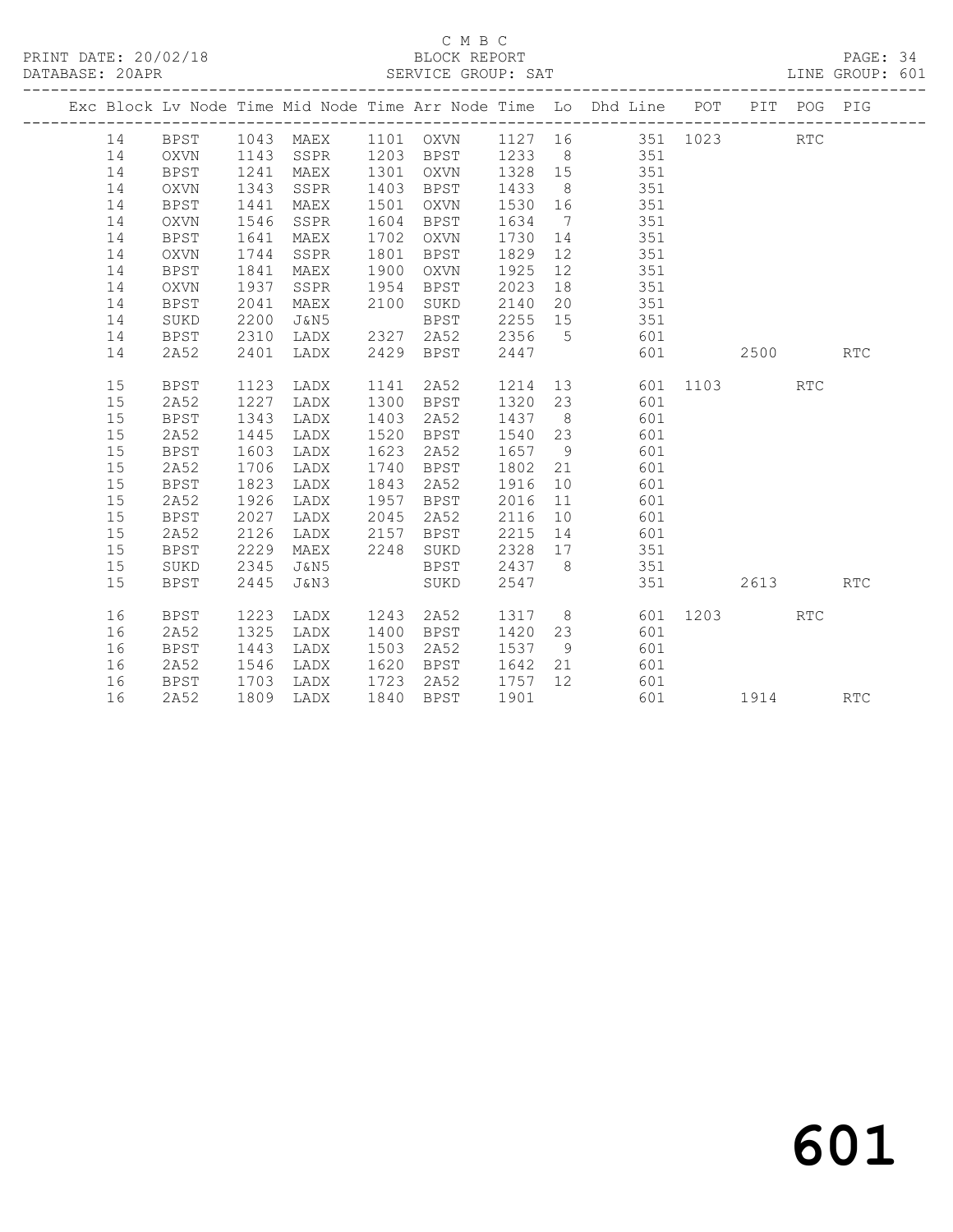|  |          |              |                      |                        |      |              |         |    | PRINT DATE: 20/02/18 BLOCK REPORT PRINT DATE: 20/02/18 BLOCK REPORT PRINT DATABASE: 20<br>DATABASE: 20APR SERVICE GROUP: SAT LINE GROUP: 620 |     |      |            |                      |  |
|--|----------|--------------|----------------------|------------------------|------|--------------|---------|----|----------------------------------------------------------------------------------------------------------------------------------------------|-----|------|------------|----------------------|--|
|  |          |              |                      |                        |      |              |         |    |                                                                                                                                              |     |      |            |                      |  |
|  |          |              |                      |                        |      |              |         |    | Exc Block Lv Node Time Mid Node Time Arr Node Time Lo Dhd Line POT PIT POG PIG                                                               |     |      |            |                      |  |
|  |          |              |                      |                        |      |              |         |    |                                                                                                                                              |     |      |            |                      |  |
|  |          |              |                      |                        |      |              |         |    |                                                                                                                                              |     |      |            |                      |  |
|  | 40       | <b>BPST</b>  |                      |                        |      |              |         |    |                                                                                                                                              |     |      |            |                      |  |
|  | 40       | TSFE         |                      |                        |      |              |         |    | 745 LADX 802 TSFE 818 37 620<br>855 LADX 910 BPST 929 16 620<br>945 LADX 1003 TSFE 1020 35 620<br>1055 LADX 1111 BPST 1133 12 620            |     |      |            |                      |  |
|  | 40       | BPST         |                      |                        |      |              |         |    |                                                                                                                                              |     |      |            |                      |  |
|  | 40       | TSFE         |                      |                        |      |              |         |    |                                                                                                                                              |     |      |            |                      |  |
|  | 40       | BPST         |                      | 1145 LADX              |      |              |         |    | 1203 TSFE 1220 35 620                                                                                                                        |     |      |            |                      |  |
|  | 40       | TSFE         | 1255<br>1345<br>1455 | LADX                   |      |              |         |    | 1311 BPST 1333 12 620<br>1403 TSFE 1421 34 620<br>1511 BPST 1533 12 620                                                                      |     |      |            |                      |  |
|  | 40       | BPST         |                      | LADX                   |      |              |         |    |                                                                                                                                              |     |      |            |                      |  |
|  | 40<br>40 | TSFE<br>BPST | 1545                 | LADX<br>LADX           |      |              |         |    | 1603 TSFE 1620 35 620                                                                                                                        |     |      |            |                      |  |
|  | 40       | TSFE         | 1655                 | LADX                   |      | 1711 BPST    | 1733    | 12 | 620                                                                                                                                          |     |      |            |                      |  |
|  | 40       | BPST         |                      |                        |      |              |         |    |                                                                                                                                              |     |      |            |                      |  |
|  | 40       | TSFE         |                      | 1745 LADX<br>1855 LADX |      |              |         |    | 1803 TSFE 1820 35 620<br>1910 BPST 1929 16 620                                                                                               |     |      |            |                      |  |
|  | 40       | BPST         | 1945                 | LADX                   | 2003 |              |         |    | TSFE 2019 36 620                                                                                                                             |     |      |            |                      |  |
|  | 40       | TSFE         | 2055                 | LADX                   |      |              |         |    |                                                                                                                                              |     |      |            |                      |  |
|  | 40       | BPST         |                      |                        |      |              |         |    |                                                                                                                                              |     |      |            |                      |  |
|  | 40       | TSFE         |                      | 2145 LADX<br>2255 LADX |      |              |         |    | 2109 BPST 2127 18 620<br>2159 TSFE 2215 40 620<br>2309 BPST 2327 620<br>620                                                                  |     | 2340 |            | <b>RTC</b>           |  |
|  | 41       | BPST         | 605                  | LADX                   |      | 622 TSFE 637 |         |    | 28 620                                                                                                                                       |     | 545  | <b>RTC</b> |                      |  |
|  | 41       | TSFE         | 705<br>800           |                        |      |              |         |    | LADX 720 BPST 739 21 620<br>LADX 817 TSFE 833 27 620                                                                                         |     |      |            |                      |  |
|  | 41       | <b>BPST</b>  |                      |                        |      |              |         |    |                                                                                                                                              |     |      |            |                      |  |
|  | 41       | TSFE         | 900                  |                        |      |              |         |    | LADX 915 BPST 934 26 620                                                                                                                     |     |      |            |                      |  |
|  | 41       | BPST         | 1000                 | LADX 1018              |      |              |         |    | TSFE 1035 25 620                                                                                                                             |     |      |            |                      |  |
|  | 41       | TSFE         | 1100                 | LADX                   |      |              |         |    | 1116 BPST 1138 22 620<br>1218 TSFE 1235 25 620                                                                                               |     |      |            |                      |  |
|  | 41       | <b>BPST</b>  | 1200                 | LADX                   |      |              |         |    |                                                                                                                                              |     |      |            |                      |  |
|  | 41       | TSFE         | 1300                 | LADX                   |      |              |         |    | 1316 BPST 1338 22 620                                                                                                                        |     |      |            |                      |  |
|  | 41       | BPST         | 1400                 | LADX                   |      | 1418 TSFE    |         |    | 1436 24 620                                                                                                                                  |     |      |            |                      |  |
|  | 41<br>41 | TSFE         | 1500<br>1600         | LADX<br>LADX           |      |              |         |    | 1516 BPST 1538 22 620<br>1618 TSFE 1635 25 620                                                                                               |     |      |            |                      |  |
|  | 41       | BPST<br>TSFE | 1700                 | LADX                   |      |              |         |    | 1716 BPST 1738 22 620                                                                                                                        |     |      |            |                      |  |
|  | 41       | BPST         | 1800                 |                        |      |              |         |    | LADX 1818 TSFE 1835 25 620                                                                                                                   |     |      |            |                      |  |
|  | 41       | TSFE         | 1900                 | LADX                   |      |              |         |    |                                                                                                                                              |     |      |            |                      |  |
|  | 41       | BPST         | 2000                 | LADX                   |      |              |         |    |                                                                                                                                              |     |      |            |                      |  |
|  | 41       |              |                      |                        |      |              |         |    | TSFE 2100 LADX 2114 BPST 2132 28 620                                                                                                         |     |      |            |                      |  |
|  | 41       | BPST         | 2200                 | LADX                   | 2214 | TSFE         | 2230 30 |    | 620                                                                                                                                          |     |      |            |                      |  |
|  | 41       | TSFE         | 2300                 | LADX                   | 2314 | BPST         | 2332    |    | 620                                                                                                                                          |     | 2345 |            | RTC                  |  |
|  | 42       | BPST         | 700                  | LADX                   | 717  | TSFE         | 732     | 28 | 620                                                                                                                                          | 640 |      | <b>RTC</b> |                      |  |
|  | 42       | TSFE         | 800                  | LADX                   | 815  | BPST         | 834     | 21 | 620                                                                                                                                          |     |      |            |                      |  |
|  | 42       | BPST         | 855                  | LADX                   | 913  | TSFE         | 929     | 36 | 620                                                                                                                                          |     |      |            |                      |  |
|  | 42       | TSFE         | 1005                 | LADX                   | 1021 | BPST         | 1041    | 14 | 620                                                                                                                                          |     |      |            |                      |  |
|  | 42       | <b>BPST</b>  | 1055                 | LADX                   | 1113 | TSFE         | 1130    | 35 | 620                                                                                                                                          |     |      |            |                      |  |
|  | 42       | TSFE         | 1205                 | LADX                   | 1221 | BPST         | 1243    | 12 | 620                                                                                                                                          |     |      |            |                      |  |
|  | 42       | <b>BPST</b>  | 1255                 | LADX                   | 1313 | TSFE         | 1330    | 35 | 620                                                                                                                                          |     |      |            |                      |  |
|  | 42       | TSFE         | 1405                 | LADX                   | 1421 | <b>BPST</b>  | 1443    | 12 | 620                                                                                                                                          |     |      |            |                      |  |
|  | 42       | BPST         | 1455                 | LADX                   | 1513 | TSFE         | 1532    | 33 | 620                                                                                                                                          |     |      |            |                      |  |
|  | 42       | TSFE         | 1605                 | LADX                   | 1621 | BPST         | 1643    |    | 620                                                                                                                                          |     | 1656 |            | $\operatorname{RTC}$ |  |

C M B C